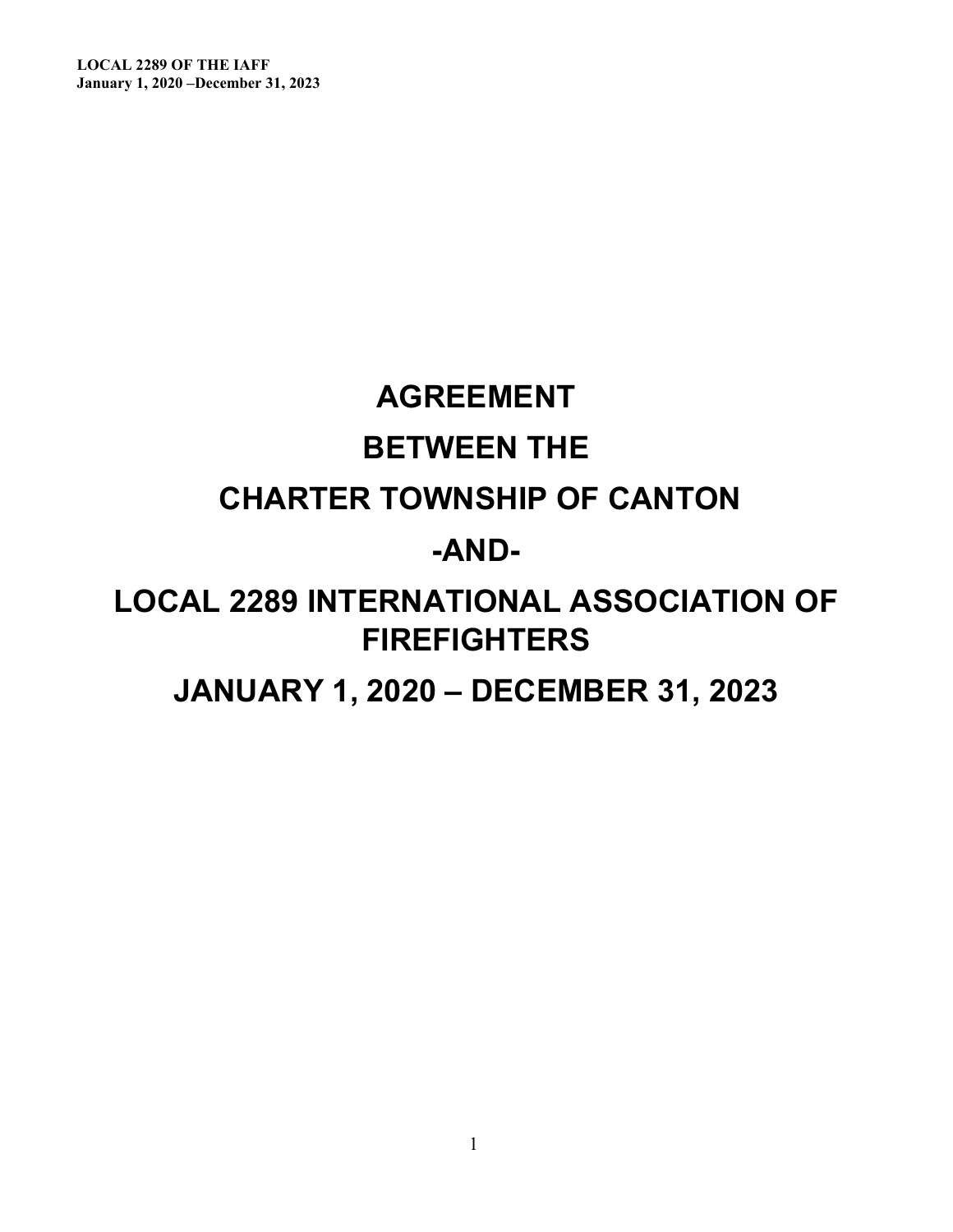#### TABLE OF CONTENTS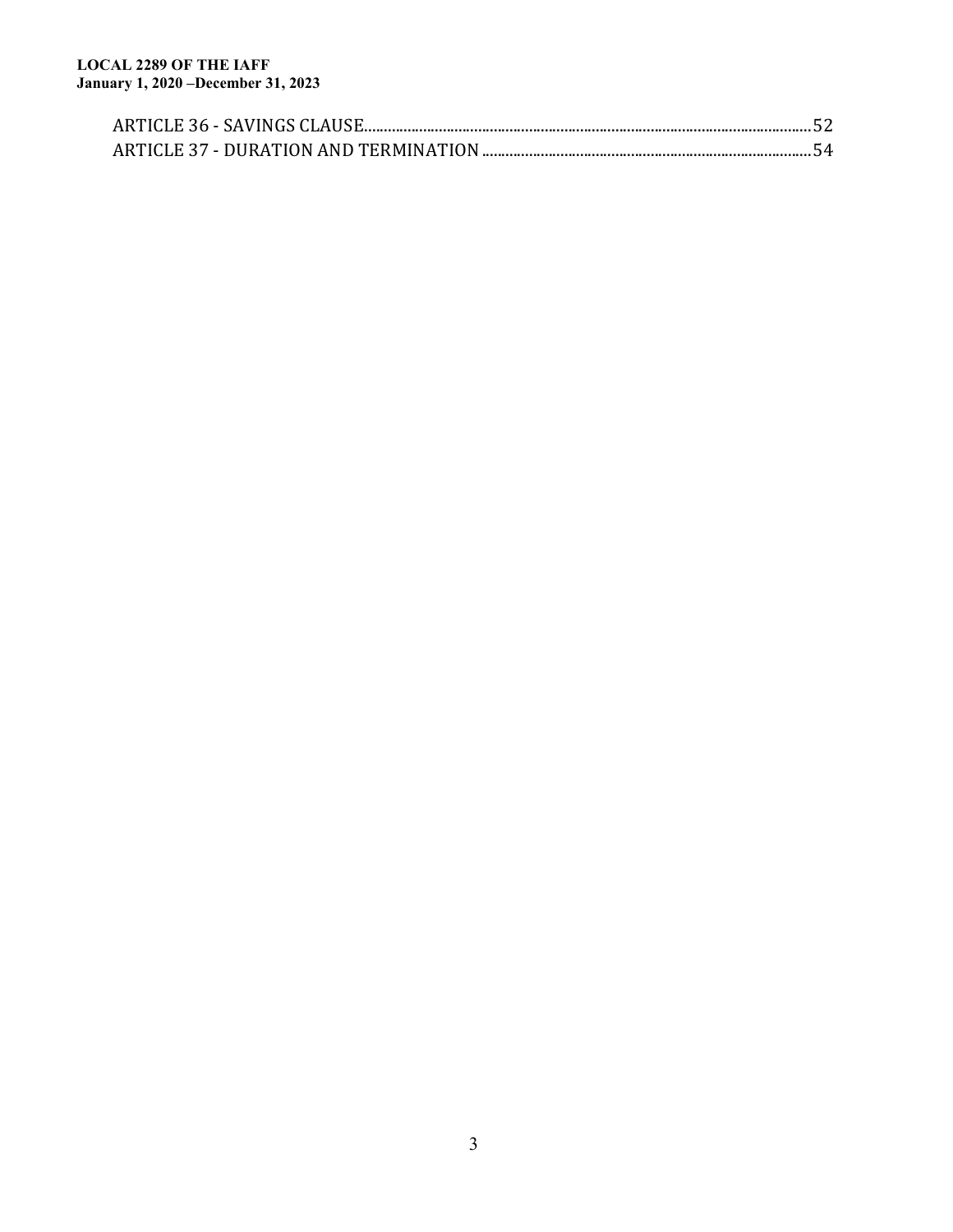# **COLLECTIVE BARGAINING AGREEMENT**

<span id="page-3-0"></span>THIS COLLECTIVE BARGAINING AGREEMENT is hereby entered into this 21<sup>st</sup> day of July, 2021 by and between THE CHARTER TOWNSHIP OF CANTON, Michigan, a municipal corporation, hereafter called the "Township" or "Employer", and LOCAL NO. 2289 OF THE INTERNATIONAL ASSOCIATION OF FIREFIGHTERS, also known as the CANTON PROFESSIONAL FIRE FIGHTERS UNION, AFL-CIO, hereinafter called the "Union." The Township and the Union are referred to herein collectively as the "parties."

WHEREAS: The parties, in consideration of the mutual covenants and agreements hereinafter contained, do hereby agree as follows:

### **ARTICLE 1 - PURPOSE**

<span id="page-3-1"></span>1.1: Purpose. The parties hereto have entered into this Agreement pursuant to the authority of The Public Employment Relations Act, being Act 336 of the Public Acts of 1947, as amended, to formalize the agreement regarding the terms of employment for Union members; to promote harmonious relations between the Township and the Union, in order to serve the best interests of the community by improving the public firefighting service; and to provide an orderly and equitable means of resolving future differences between the parties.

1.2: Definitions.

- A. "Township" shall include the elected or appointed representatives of the Charter Township of Canton, Michigan.
- B. "Union" shall mean Local No. 2289 of the International Association of Fire Fighters, and shall include the officers and representatives of the Union.
- C. "Business Day" shall, except as the contract indicates otherwise, mean an eight (8) hour day, Monday through Friday.
- D. "Duty Day" shall, except as this Agreement indicates otherwise, mean a 24 consecutive hour tour of duty.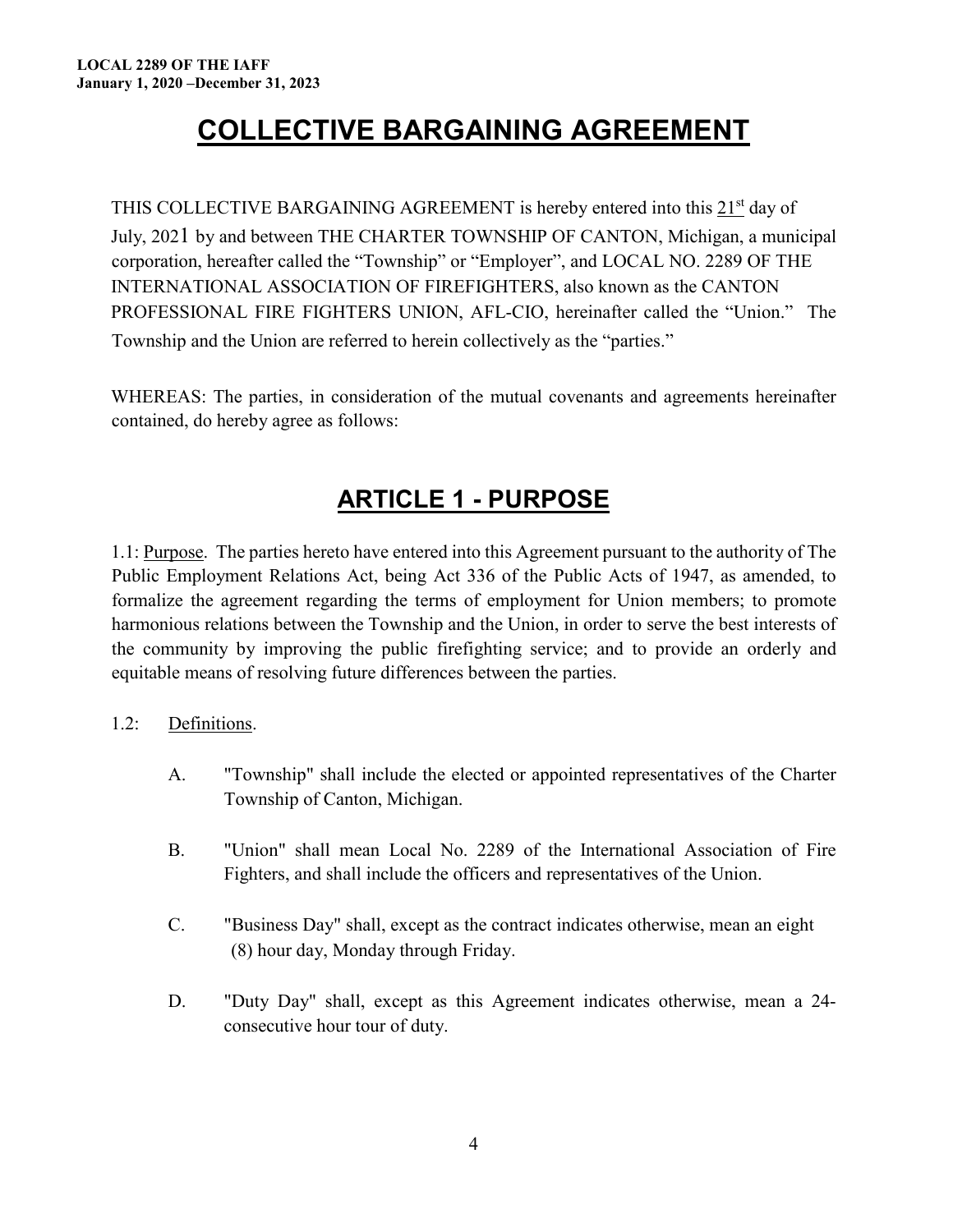- E. "Employee" shall mean all full-time paid uniform Fire Department personnel. It shall exclude volunteer firefighters, civilian Employees, Deputy Chief and the Fire Chief.
- F. "Fire Department" shall mean the Canton Township Fire Department.

Whenever the singular number is used, it shall include the plural.

### **ARTICLE 2 - RECOGNITION**

<span id="page-4-1"></span><span id="page-4-0"></span>2.1: The Township recognizes the Union as the sole and exclusive bargaining representative for the Employees of the Fire Department.

### **ARTICLE 3 – RESERVED**

This Article is reserved for a future use.

### <span id="page-4-2"></span>**ARTICLE 4 - UNION DUES AND PAYROLL DEDUCTIONS**

4.1: The Township agrees to deduct from the pay of each Employee from whom it receives an authorization to do so, the amount of dues, assessments, and/or fees specified by the Union from time to time. Employees utilizing the Township deduction from pay for the remittance of sums to the Union shall provide to the Township written authorization in the form provided. The form shall include an agreement by the Employee to hold the Township harmless against any and all claims, demands, lawsuits, or other forms of liability that may arise out of, or by reason of, action taken or not taken by the Township for the purpose of providing the deduction service. Written authorizations shall remain in full force and effect unless and until the Employee provides written notice of its revocation to the Union and the Township.

4.2: Such sums deducted from an Employee's pay, accompanied by a list of Employees from whose pay they have been deducted, and the amount deducted from each, along with a list of Employees who had authorized such deductions, and a list of Employees from whom no deductions were made and the reasons therefore, shall be forwarded to the Union Secretary-Treasurer by the Township within thirty (30) calendar days after such collections have been made.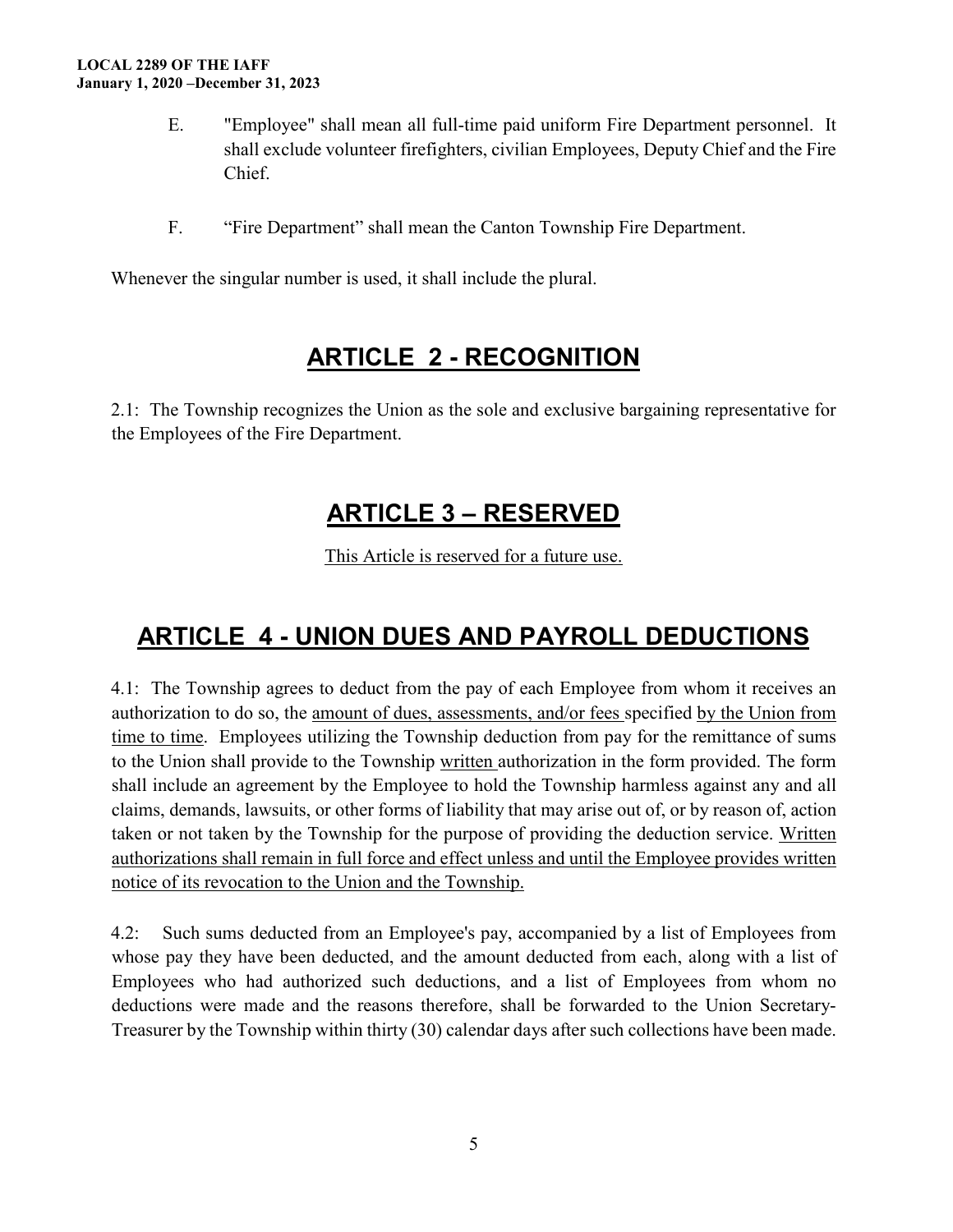4.3: In the event that a refund is due any Employee for any sums deducted from wages and paid to the Union, it shall be the responsibility of such Employee to obtain appropriate refund from the Union.

4.4: The Township shall not be liable for the remittance or payment of any sums other than those constituting actual deductions made; if for any reason the Township fails to make a deduction for an Employee as required, it shall make that deduction from the Employee's next pay in which such deduction is normally deducted after receiving notice of the error.

4.5: The Township shall take the necessary steps to allow, at the Employee's request, and to the extent that the law permits, deductions to be made from paychecks for financial institution deposits.

# **ARTICLE 5 - UNION ACTIVITIES**

<span id="page-5-0"></span>5.1: Employees and their Union representatives shall have the right to join the Union, to engage in lawful concerted activities for the purpose of collective bargaining, negotiations or other mutual aid and protection, to express or communicate any views, grievances, complaints or opinions related to the conditions of public employment or betterment of firefighters, all free from any and all restraint, interference, coercion, discrimination, or reprisal by the Township, and so long as the same is not designed to and does not interfere with the full, faithful and proper performance of the duties of employment.

5.2: Officers and other representatives of the Union shall be afforded a reasonable time during the regular working hours, without loss of pay, to fulfill their Union responsibilities, including the processing of grievances, and the administration and enforcement of this Agreement. The Union will notify the Township of the names and titles of their representatives in writing. Such representatives will be permitted to act as such upon receipt of such written notification.

5.3: The Union shall be provided suitable bulletin boards, including one at each fire station, for posting of Union notices or other material of Union nature only. Such board shall be identified with the name of the union. The Union will designate in writing the names of the persons responsible for posting such notices and keeping the board in a neat and orderly condition. The board shall not be used for trading post notices, local political, religious, or defamatory matters, or the like. Any such material shall be in violation of this Section and the Union shall remove such material. Any disagreement over postings on the board shall be subject to the grievance procedure.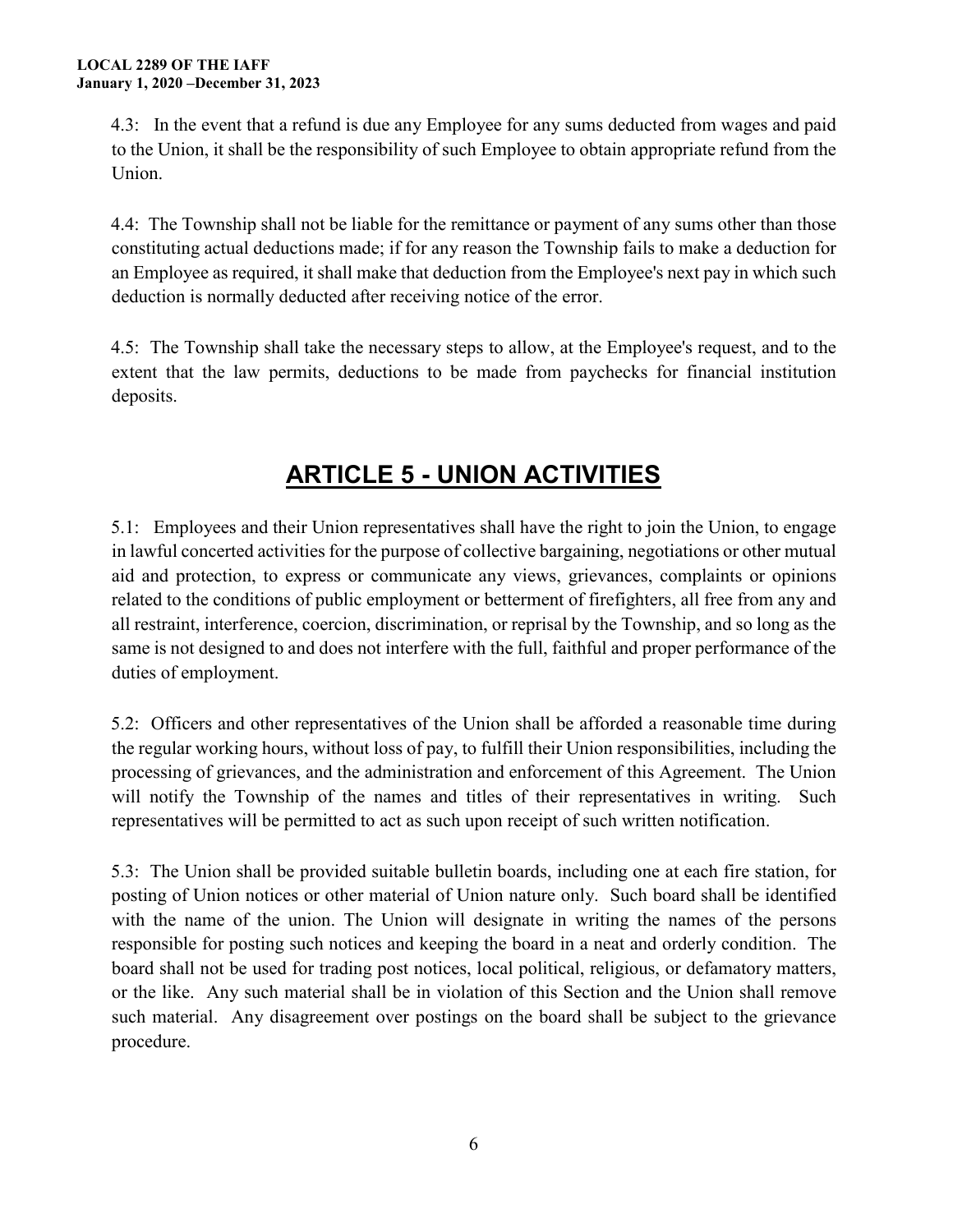5.4: The Union may schedule meetings on Fire Department property, insofar as such meetings are not disruptive of the duties of the Employees or the efficient operation of the department.

5.5: Officers of the Union or their representatives shall:

- A. Be allowed time off, with no pay, to attend the Michigan Professional Firefighters Union and International Association of Firefighters conventions.
- B. Be allowed to attend, with no pay, Union seminars and/or conferences. Delegates to such activities may use PTO and/or sick leave to attend such meetings, it being understood that not more than two (2) delegates per seminar or conference will utilize this provision, provided sufficient advanced notice of at least thirty (30) calendar days is given to the Fire Chief. It is further understood that delegates may "trade" duty days to attend such activities, providing a shift officer is notified at least twenty-four (24) hours in advance that the delegate is trading with an equally qualified Employee.

5.6: The Union in contract negotiations may be represented by Employees in the bargaining unit, not to exceed four (4). In addition, the Union may be represented in contract negotiations by counsel and state or international Union representatives, not to exceed three (3).

# <span id="page-6-0"></span>**ARTICLE 6 - OTHER AGREEMENTS AND ORGANIZATIONS**

6.1: The Township shall not enter into any agreement with Employees individually or collectively, or with any other organization, which in any way conflicts with the provisions hereof.

6.2: Employees may belong to other organizations, but not as a condition of employment with the Township, nor may such other organization represent any Employee with respect to wages, hours, or conditions of employment or in derogation of the exclusive bargaining agency of this Union.

### **ARTICLE 7 - MANAGEMENT RIGHTS**

<span id="page-6-1"></span>7.1: Nothing in this agreement shall be construed as delegating to others the authority conferred by law on the Township, or in any way abridging or reducing such authority.

7.2: Management's rights, including, but not limited to, establishing reasonable work rules, directing the work force, maintaining efficiency, hours of work, and discipline, are recognized by the Union. The Union shall have the right to grieve the reasonableness of the work rules.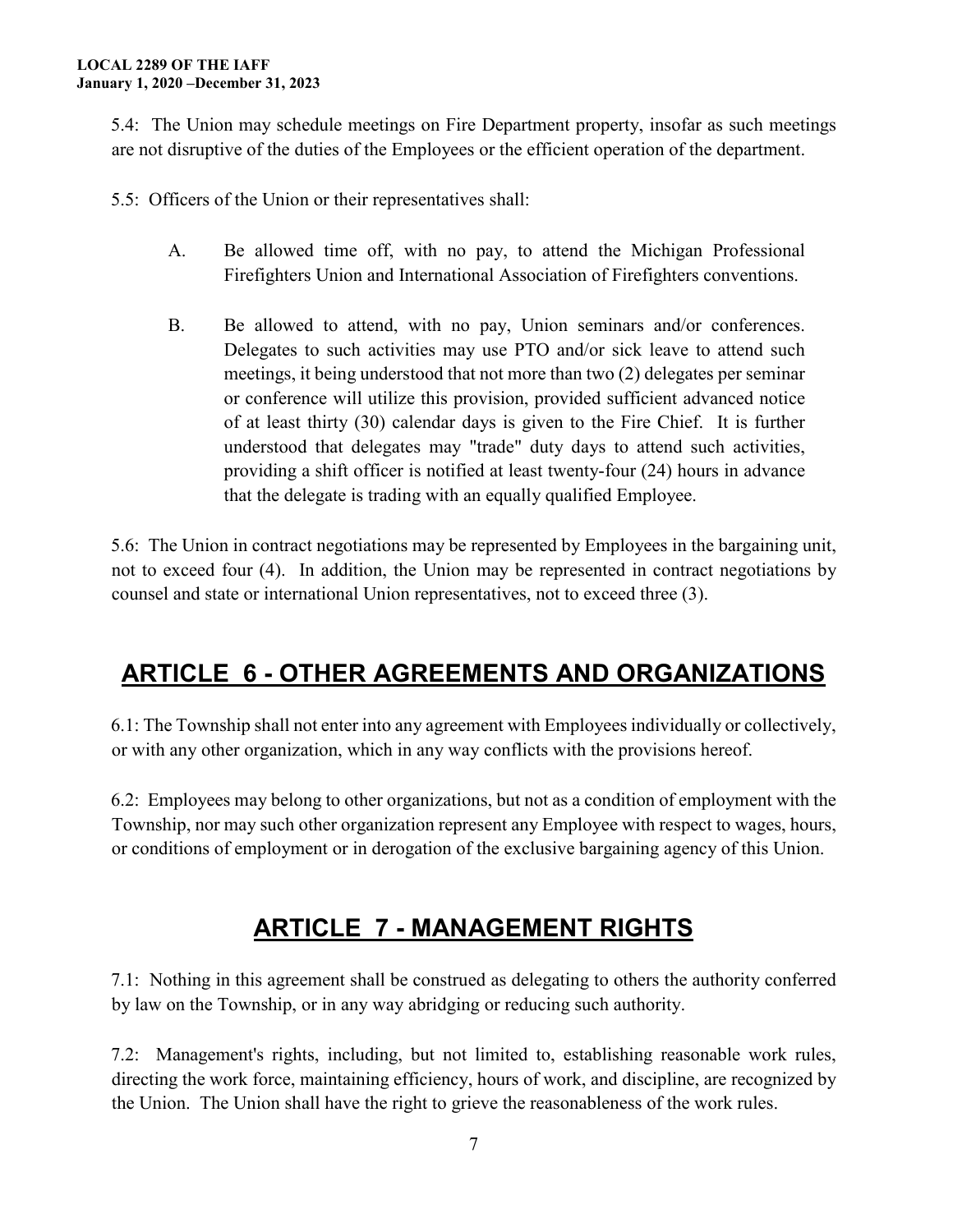7.3: The Township's right to use volunteers and make duty assignments as presently practiced for paid Employees is preserved. If additional staffing is needed, the Township shall use paid Employees first. Full-time Employees shall be called first for all overtime and call-in time. If no full-time Employees are available, the Township may then use volunteers.

7.4: It is agreed that the maintenance of discipline is essential to the satisfactory operation of the Department. The Township agrees to abide by the principles of corrective action and progressive penalties in ordinary cases of discipline. However, it is recognized that the nature of an offense affects the severity of the penalty issued, and that progressive discipline need not be followed in cases of serious misconduct. Any contemplated disciplinary action must be taken within thirty (30) calendar days of the Fire Chief's receipt of recommendation for disciplinary action, whichever occurs first, unless the investigation is continuing. This period may be extended by mutual agreement of the parties. The Fire Chief or their designee will take into consideration the seriousness of the offense and the time period when the incident occurred prior to making any decision on discipline.

### **ARTICLE 8 – STRIKE PROHIBITION**

<span id="page-7-0"></span>8.1: The Township agrees it will not lock out Employees during the term of this Agreement.

8.2: The Union and the members of the bargaining unit will not engage in or sanction any strikes, sit-downs, stay-ins, slow-downs, stoppages or sympathy strikes during the term of this Agreement.

### <span id="page-7-1"></span>**ARTICLE 9 - GRIEVANCE PROCEDURE AND ARBITRATION**

9.1: The following procedure shall be used to adjust, settle and dispose of Employees' complaints.

A. Step I. Any Employee who feels aggrieved must discuss their issue with their Shift Commander. If the Shift Commander is unable to resolve the issue, the Employee must request a pre-grievance hearing with the Deputy Fire Chief within thirty (30) calendar days of its occurrence or awareness of monetary loss. The Deputy Fire Chief will meet with the grievant and Union Steward within ten (10) business days from the request, provided both the grievant and the Deputy Fire Chief are available. The grievant will have their steward present at the presentation of the formal grievance, unless the presence is waived in writing. If discussion between the Employee, steward and Deputy Fire Chief fails to settle the matter, it will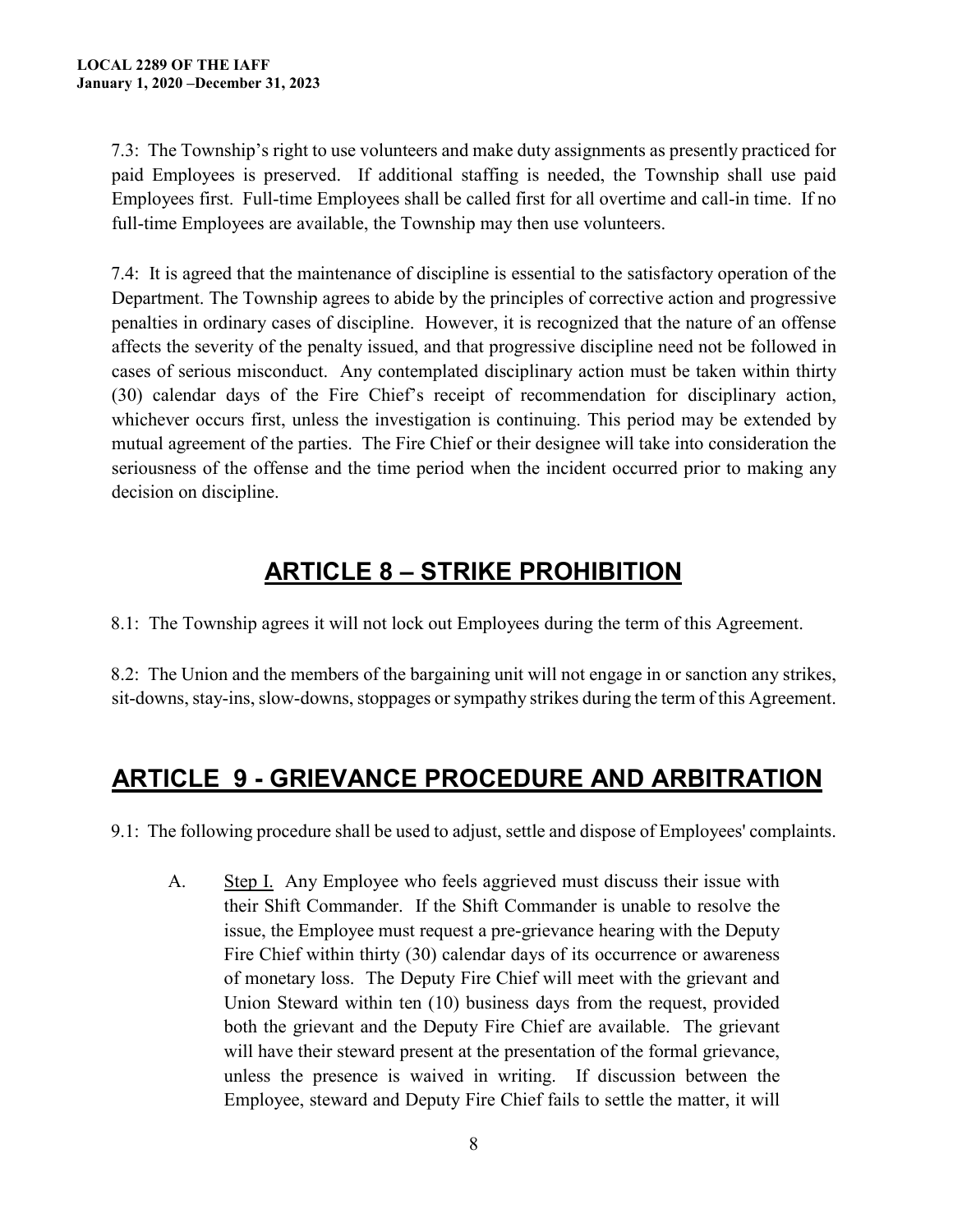be reduced to writing and presented to Deputy Fire Chief for their written, dated and signed disposition.

 The Deputy Fire Chief's written disposition must be returned within ten (10) business days if the Deputy Fire Chief is available, but in no event longer than thirty (30) calendar days from the receipt of the written, dated and signed grievance.

All grievances involving disciplinary action initiated by the Fire Chief or their designee shall be filed in writing with the Fire Chief (Step III) within ten (10) business days after the discipline is given.

- B. Step II. If the Deputy Fire Chief's answer is not satisfactory, the grievance shall be presented to the Fire Chief, or their designee, within ten (10) business days after the Deputy Fire Chief's answer is received. The Fire Chief or their designee will, within ten (10) business days, meet and discuss the grievance with the Union representative and aggrieved Employee. The Fire Chief or their designee will respond to the grievance in writing within ten (10) business days after this meeting.
- C. Step III. If, after reviewing the grievance, the Union feels the answer is not satisfactory, it may within fifteen (15) business days after the answer is due and by written notice to the Fire Chief, request arbitration. Should the parties fail to agree upon an impartial arbitrator within fifteen (15) business days, then within a reasonable period of time not more than seven (7) business days after notice of request for arbitration, a request for a list of arbitrators will be made to the American Arbitration Association by the Union. The parties will be bound by the rules and procedures of the American Arbitration Association in the selection of the arbitrator. Nothing shall preclude the parties from attempting to settle the dispute after request for arbitration has been made.
	- 1. The arbitrator selected will hear the matter promptly and will issue a decision no later than thirty (30) calendar days from the date of the close of the hearings. The arbitrator's decision shall be in writing and will set forth findings of fact, reasoning, and conclusions on the issue submitted.
	- 2. The power of the arbitrator stems from this Agreement, and their function is to interpret and apply this agreement and to pass upon alleged violations thereof. The arbitrator shall have no power to add to, subtract from, or modify any term of this agreement. The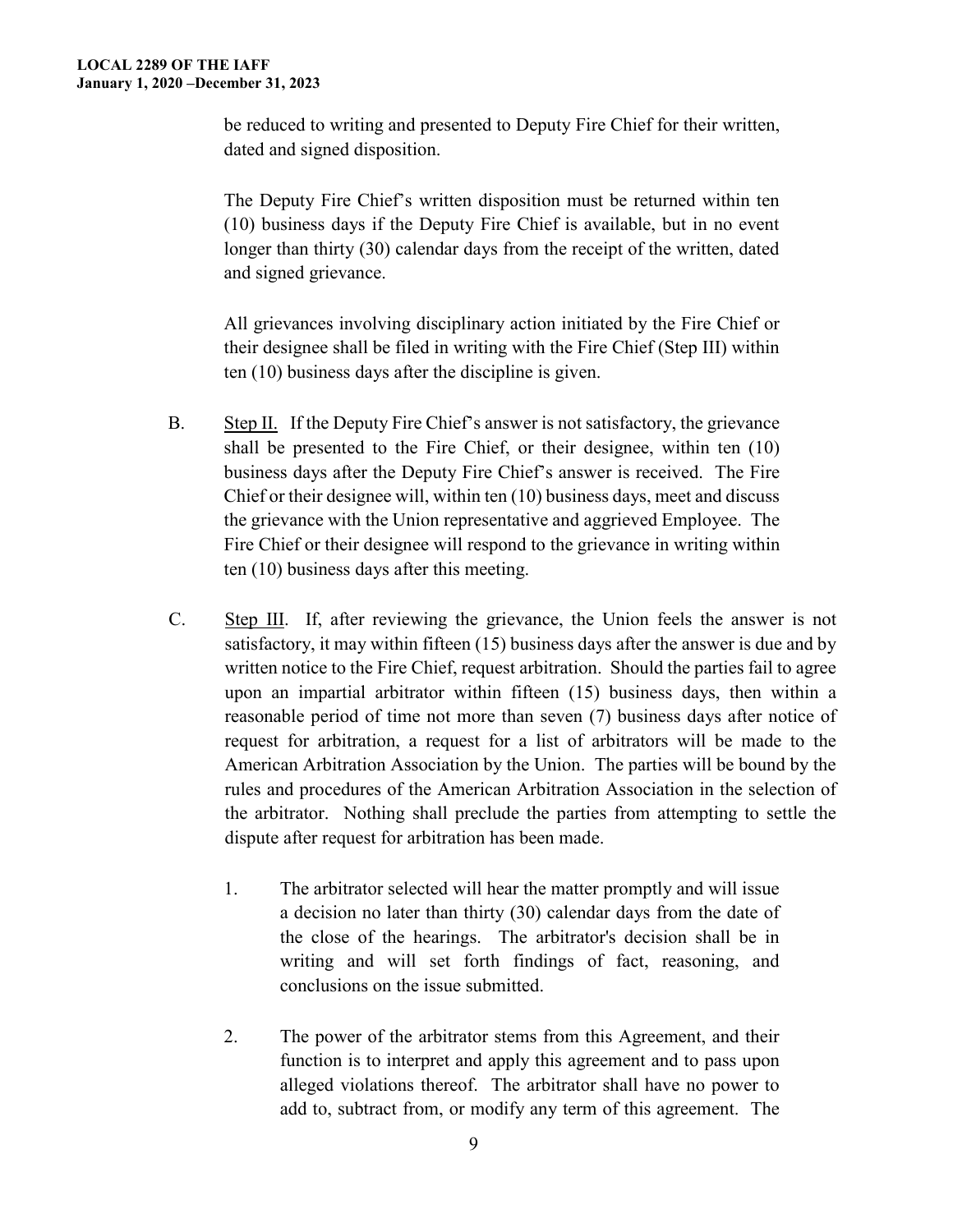decision of the arbitrator shall be final and binding upon the Employer, the Employees, the Union, and the grievant. Resorting to the grievance procedure is the exclusive method of "due process" available to members of the bargaining unit involving matters of application and interpretation of the agreement.

3. The cost of the arbitrator's services, including any expenses, shall be divided equally by the parties. Each party shall pay for its own expense.

9.2: Time limits between the various steps may be waived and/or extended by mutual written agreement. If either party fails to comply with the time limits herein, the grievance will be considered settled in favor of the last moving party, without precedent.

9.3: The Union shall have exclusive authority to initiate and prosecute grievances under this Article.

#### **ARTICLE 10 - DISCIPLINE**

<span id="page-9-0"></span>10.1: It is agreed that the maintenance of discipline is essential to the satisfactory operation of the Fire Department. The Employer agrees that in carrying out this function, it will:

#### A. Disciplinary Action.

- 1. Prior to issuing any disciplinary action, the accused Employee will be presented with written notice of the charges filed against them. The accused Employee has the right to an informal hearing conducted by the Fire Chief or their designee prior to the issuance of any disciplinary action. The Employer will provide the Employee with an explanation of its evidence and the Employee will have the opportunity to present their version of the incident. The Employee shall be accompanied by a Union Steward during the informal hearing, unless the steward's presence is waived in writing.
- 2. Any Employee subject to a disciplinary action will have a steward present to discuss the case in an area designated by the Employer before they are required to leave the property of the Employer, unless that presence is waived in writing. The steward will be called promptly. If desired, a grievance may be signed at this time.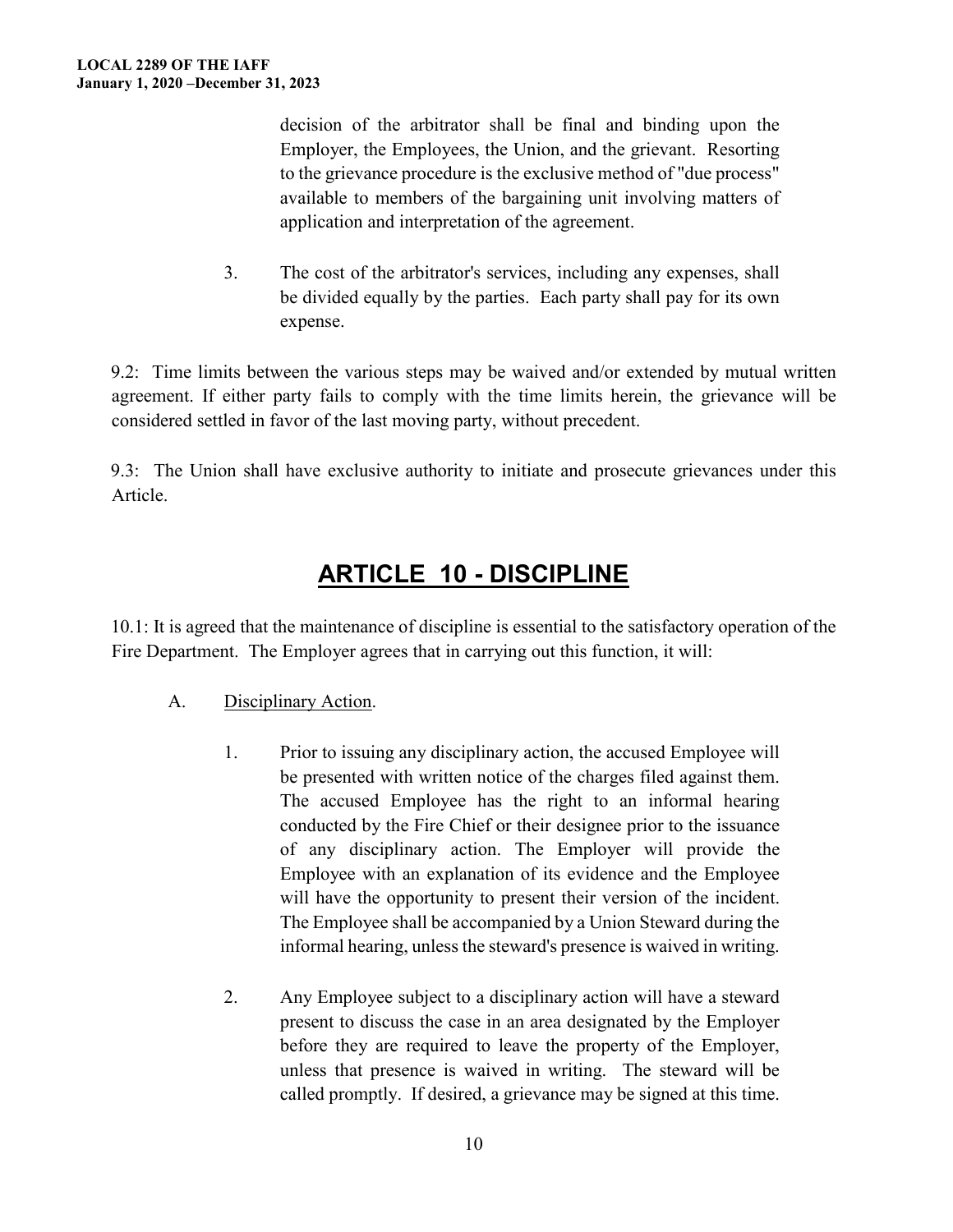- 3. All grievances involving a disciplinary action shall be filed in writing within ten (10) business days, exclusive of premium pay business days, after the discipline is given. If the Employee fails to file a grievance within this time limit, the penalty shall stand as final and binding except that discharge cases shall automatically be set for hearing at Step III of the grievance procedure.
- 4. All grievances involving disciplinary matters shall be filed in writing at Step III of the grievance procedure.
- 5. When disciplinary action has been taken by the Employer against an Employee, the Union shall be given a copy of the action taken.
- B. Use of Past Record. In imposing a disciplinary penalty on a current charge, the Employer will not take into account any prior infractions which occurred more than twenty-four (24) months previously in assessing penalties. Upon request of the Union, the Employer shall supply a copy of the Employee's disciplinary record.
- C. Resort to the grievance procedure shall be the sole and exclusive method of "due process" and redress available to all members of the bargaining unit in regards to all matters of application and interpretation of this Agreement, including but not limited to all matters of discipline, discharge, layoff and promotion. Bargaining unit members shall have no right of appeal to any other forum including the Township Merit System Commission or any similar administrative body.

### **ARTICLE 11 – SENIORITY**

<span id="page-10-0"></span>11.1: Upon completion of a successful one-year probationary period, seniority shall date back to the most recent date of hire as a full-time, regular Employee with the Fire Department. It is understood and agreed by the Employer and the Union that probationary Employees, other than promotional probationers, may be discharged by the Employer at any time prior to the end of this probationary period, without right of appeal to any forum including the contractual grievance/arbitration procedure, the Merit System Commission or any similar administrative body.

11.2: For Employees initially hired by the Township as a public safety service officer ("PSSO"), seniority in the Union shall be determined as follows: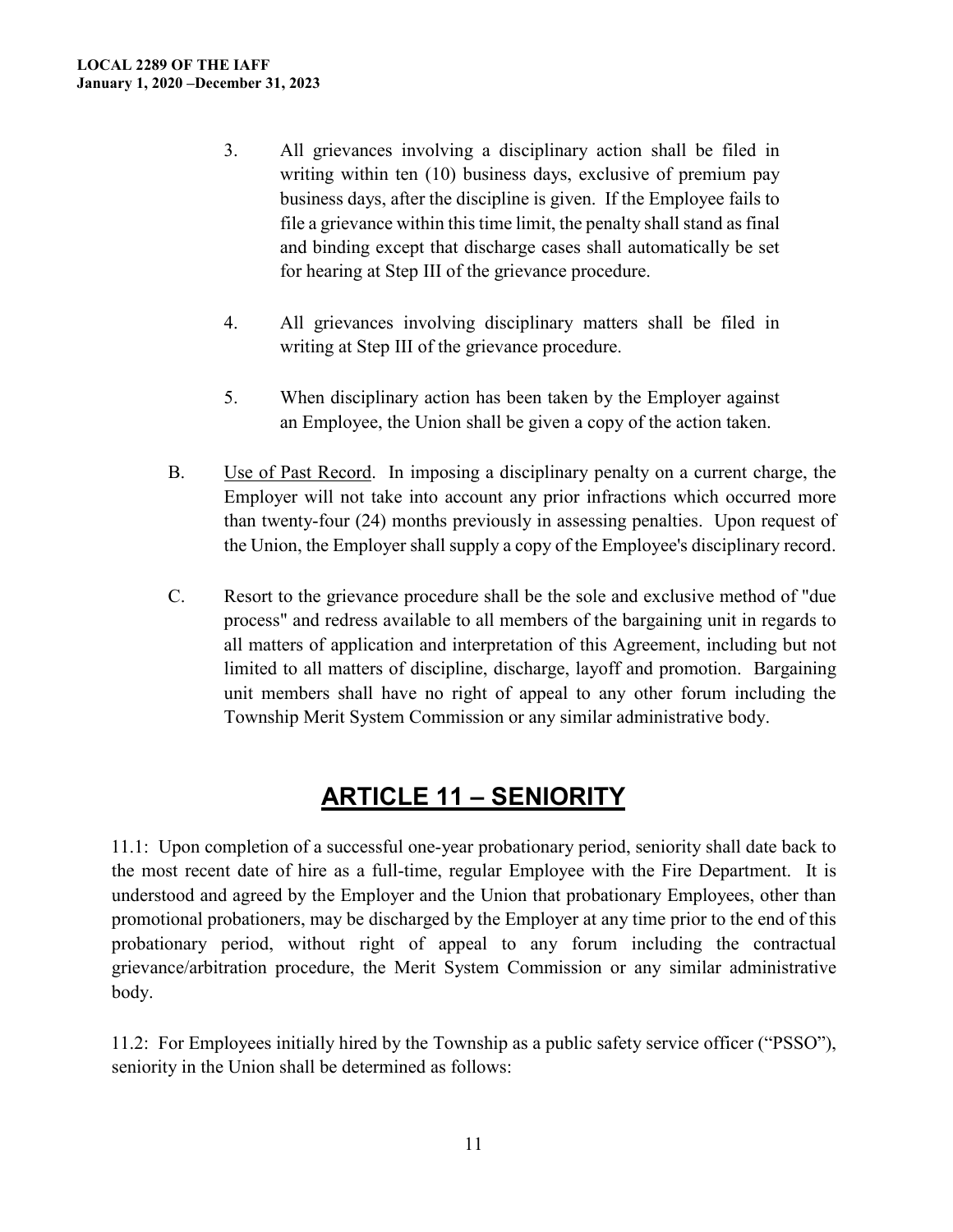- A. Employee's date of hire as a PSSO shall be their seniority date for vacation eligibility, pension vesting, retirement and longevity pay purposes.
- B. Employee's date of hire as a firefighter shall be their seniority date for promotions, vacation pick, wages, and payoff purposes.
- C. PSSO's that transfer into the Union shall be placed on the Union's seniority list by their date of hire as a firefighter, and their date of hire as a PSSO shall be in parenthesis next to their firefighter seniority date.
- 11.3: An Employee's seniority shall terminate for:
	- A. Discharge for cause.
	- B. Lay-off period equal to the Employee's seniority at time of lay-off, not to exceed four (4) years. An Employee does not accumulate seniority while on lay off, it being understood that the Employee will be credited with seniority they had at the time of lay off upon recall.
	- C. Being absent for three (3) consecutive scheduled duty days without notifying the management, or demonstrating their inability to do so.
	- D. Voluntary resignation from the department.
	- E. Failing without cause to return to work on the first scheduled duty day following termination of approved leave of absence or disciplinary suspension.

11.4: Lay-off and Recall. If for any financial reason it is deemed necessary by the Township to reduce the number of paid members of the Fire Department, the Township shall follow the following procedure:

- A. Lay-off: Lay-offs shall be accomplished by laying off in reverse order of hiring, commencing with the last person appointed to the Fire Department, until needed reductions shall have been accomplished.
- B. Recall: In the event the Fire Department shall again need to increase staffing, the Firefighters laid off last under the terms of this Section shall be the first to be recalled before any new appointments to the Fire Department shall be made.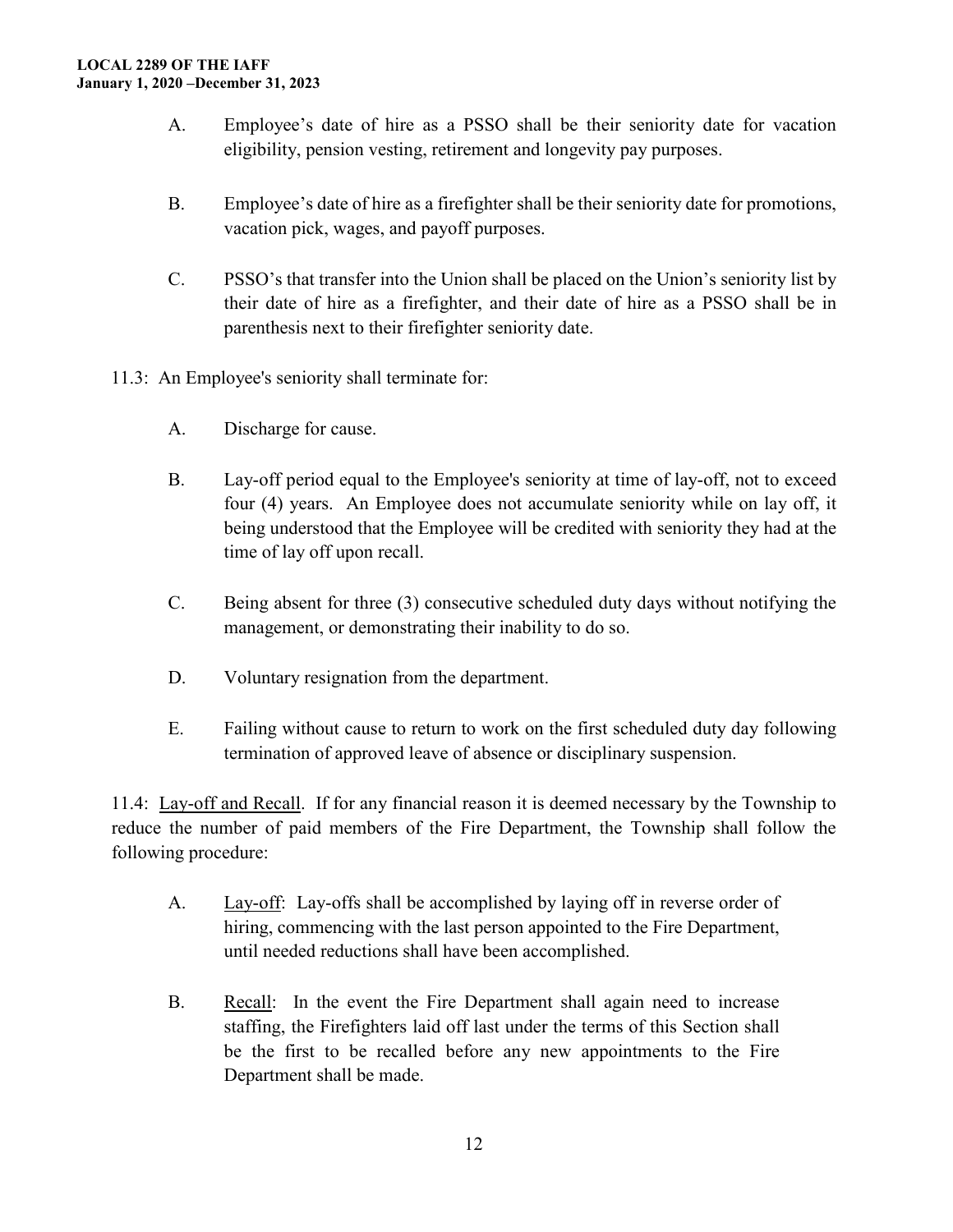11.5: Promotions. Promotions above the rank of Firefighter up to Battalion Chief will be on the basis of seniority beyond that by appointment with the understanding:

- A. The candidate will have to serve a one (1) year probationary period. Upon the satisfactory completion of the one-year probationary period, the Employee will be granted the permanent position. Any cash outs payable to probationary command officers for retirement or voluntary separation will be prorated based on their time in the probationary rank. These payouts shall be prorated in the same manner as found in Article 16, Holiday Pay, of this Agreement and will be applied to the difference in pay from the officer's pre-probationary rate to the full rate for the position. There will be an officer in charge at each station at all times.
- B. The candidate may be subject to disqualification during the one (1) year probationary period. The disqualification, if taken, is subject to the grievance procedure.
- C. The Employer reserves the right to determine the number of ranks required.
- D. As of January, 2022, promotions above the rank of Captain will not be based on seniority but will use the following criteria:

In order for a candidate to be considered the candidate must have completed or be in the process of completing the following courses: Fire Officer I and II and Incident Command, or equivalent courses. An Employee may refuse a promotion. In the event more than one eligible Employee has the same seniority date, the Fire Chief or their designee shall have the discretion to make the promotion. The program will be administered as follows:

- 1. The Township shall initiate promotions for vacancies it determines shall be filled in the ranks below the rank of Fire Chief but above Firefighter.
- 2. For promotion to any rank below Battalion Chief, the individual promoted shall be the most senior Employee in rank from the next lower rank to the rank in which the Township authorizes the promotion, provided:
	- (a). The individual to be promoted to the rank of Captain must have served a minimum of one (1) year in the next lower rank to the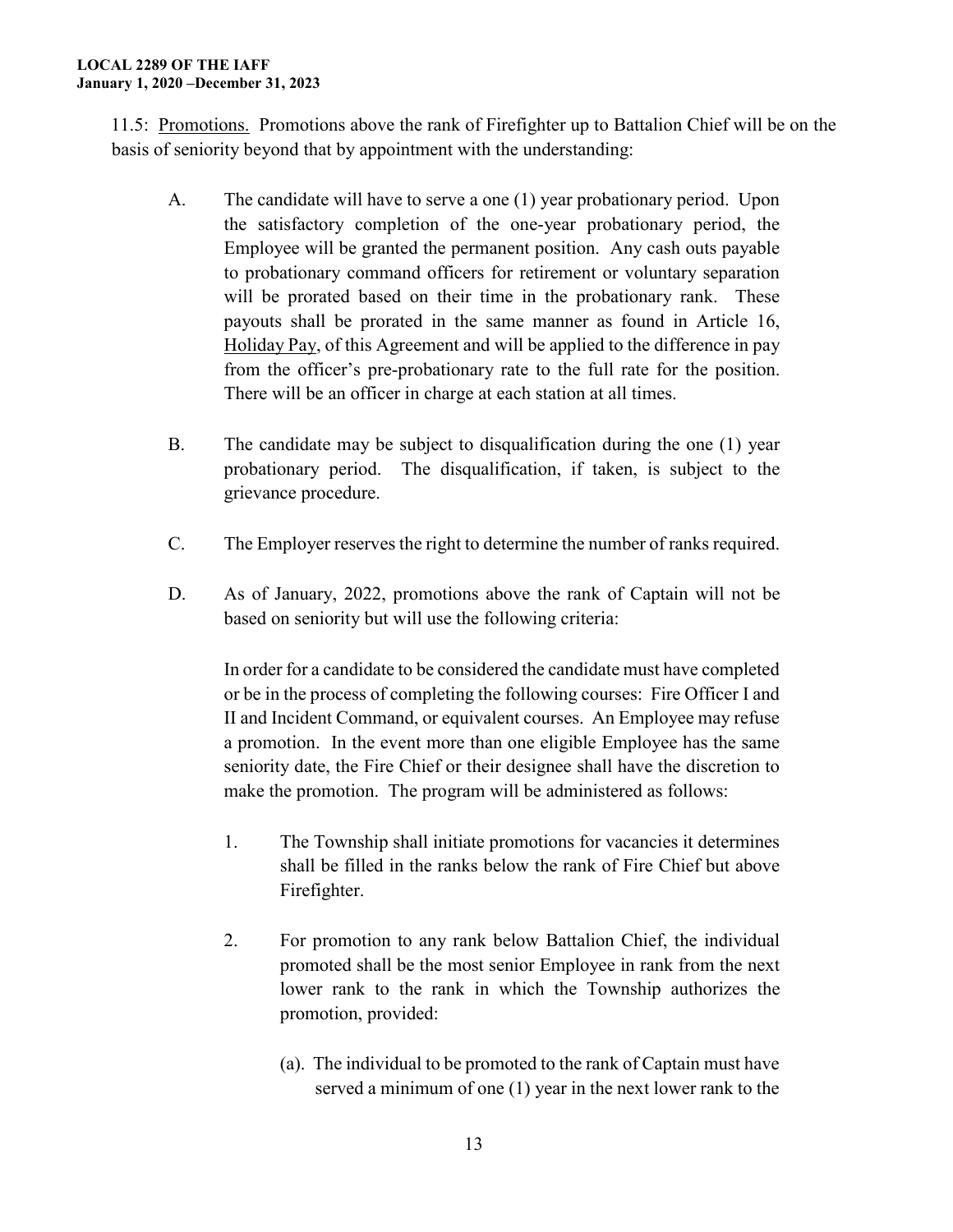rank in which the Township authorizes the promotion; provided, that if no individual has served a minimum of one (1) year in the next lower rank to the rank in which the Township authorizes the promotion, the individual selected will be the most senior Employee from the rank in which the selection is made.

- (b). If two individuals are promoted to a rank on the same calendar day, then departmental seniority shall prevail between those two individuals for the purposes of determining which of the two is most senior in rank.
- (c). Effective January 1, 2022, all promotions for positions above the rank of Captain will no longer be based on seniority. Promotions will follow January 1, 2021, promotion process laid for the Training Chief in Article 11.6.
- 3. The Employees to be promoted in accordance with the system shall be notified in writing by the Township. If an Employee desires to decline a promotion, that Employee shall do so in writing within ten (10) calendar days of such Employee's first duty day following receipt of the Township's written notification. An Employee's failure to timely notify the Township of their rejection of a promotion constitutes an acceptance of the promotion.
- E. Employees shall be given notice of a promotion thirty (30) calendar days prior to any shift change unless mutually agreed to change without required notice. No shift changes will be made within five (5) calendar days of Christmas Day or New Year's Day, unless mutually agreed to. It is understood that emergency situations will be mutually resolved.
- 11.6: **Promotions Above the Rank of Captain.** January 1, 2021, the promotion to Training Chief shall be filled on a non-seniority basis following the provisions set forth in this section. As of January 2022, promotions above the rank of Captain will not be based on seniority. Promotions will be based on the following:
	- A. Promotions will be open only to employees who have served a one (1) year probationary period and have been granted the permanent position and who have at least 7 years of experience as a firefighter / fire inspector within Canton Township.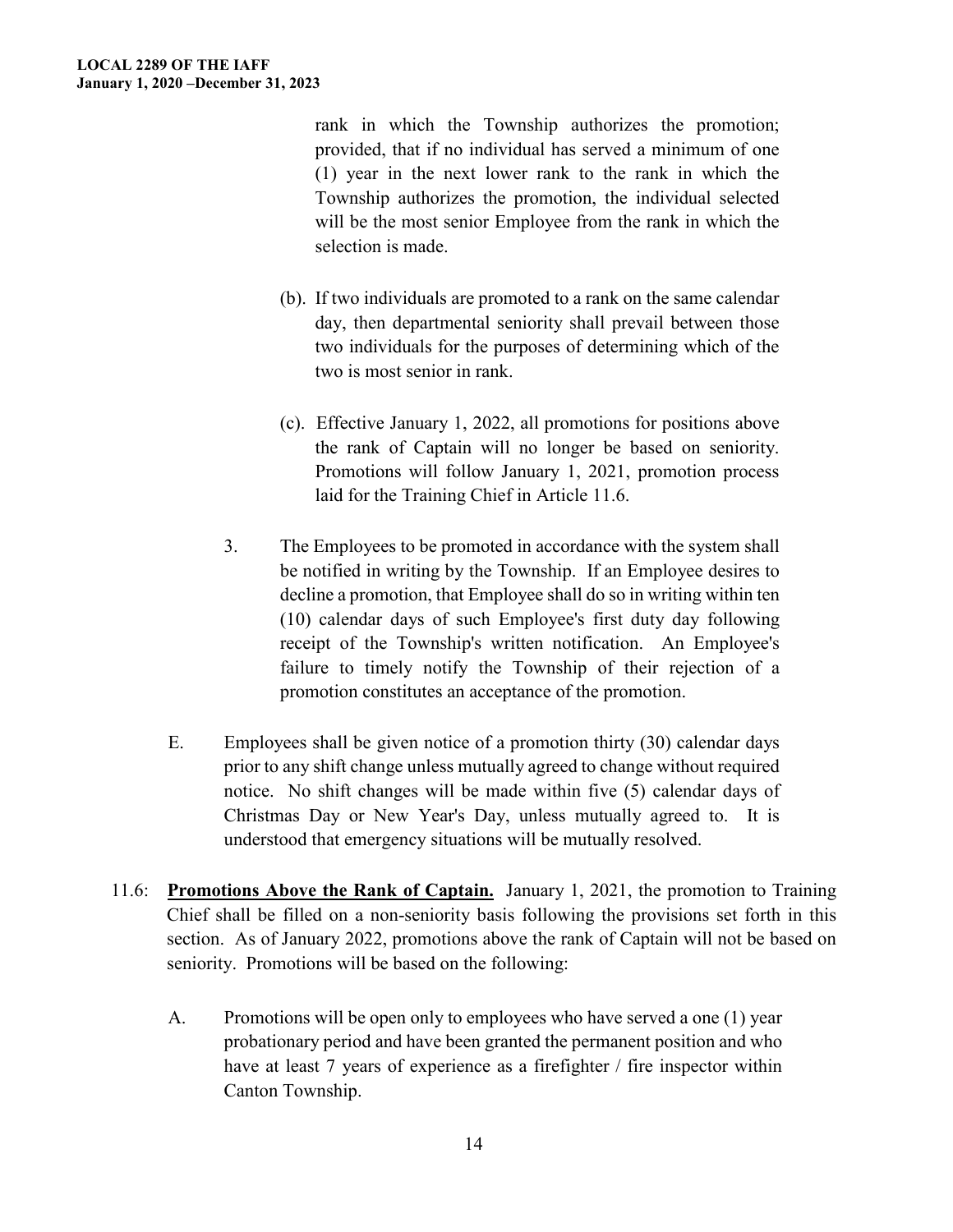B. Promotions to Battalion Chief, Training Chief, and Fire Marshal will be based on the following:

Promotional competitive examination 50 Oral Interview 50 Additional point given for: Education: 2 points for Associates Degree, 4 points for Bachelor's degree. Seniority: 1/2 point per year of services

- C. The Fire Marshal, Battalion Chief and Training Chief eligibility list will expire after 1 year.
- D. Training Chief will receive pay and benefits equal to the level of Battalion Chief. This position requires a minimum of a 5 year commitment. The employee will be permitted to return to fire suppression after the 5-yr. commitment so long as there is an opening. The employee will still be offered their fire suppression promotions as appropriate and can accept it when offered, even if they are within the 5-yr. commitment.

### **ARTICLE 12 - LEAVES OF ABSENCE**

<span id="page-14-0"></span>12.1: Requesting Leaves of Absence. Upon application to the Fire Chief or their designee, a leave of absence may be granted, without pay, to Employees for up to thirty (30) calendar days. Requests for leaves longer than thirty (30) calendar days may be granted upon approval of the Township Supervisor.

12.2: Reasons for Leaves. Leaves may be granted for the following reasons, which are not all inclusive. Proof of the stated reasons may be required by the Township.

- A. Education Leave. Employees who are reinstated in accordance with the Universal Military Training Act, as amended, and applicable legislation, may attend a recognized university, trade school or technical school for a period not to exceed one year. Written proof of school attendance must be submitted at the expiration of each semester.
- B. Sick Leave. Any Employee known to be ill may be granted sick leave, without pay, for a period equal to their seniority, or two (2) years, whichever is greater. All sick leave shall be subject to such verification as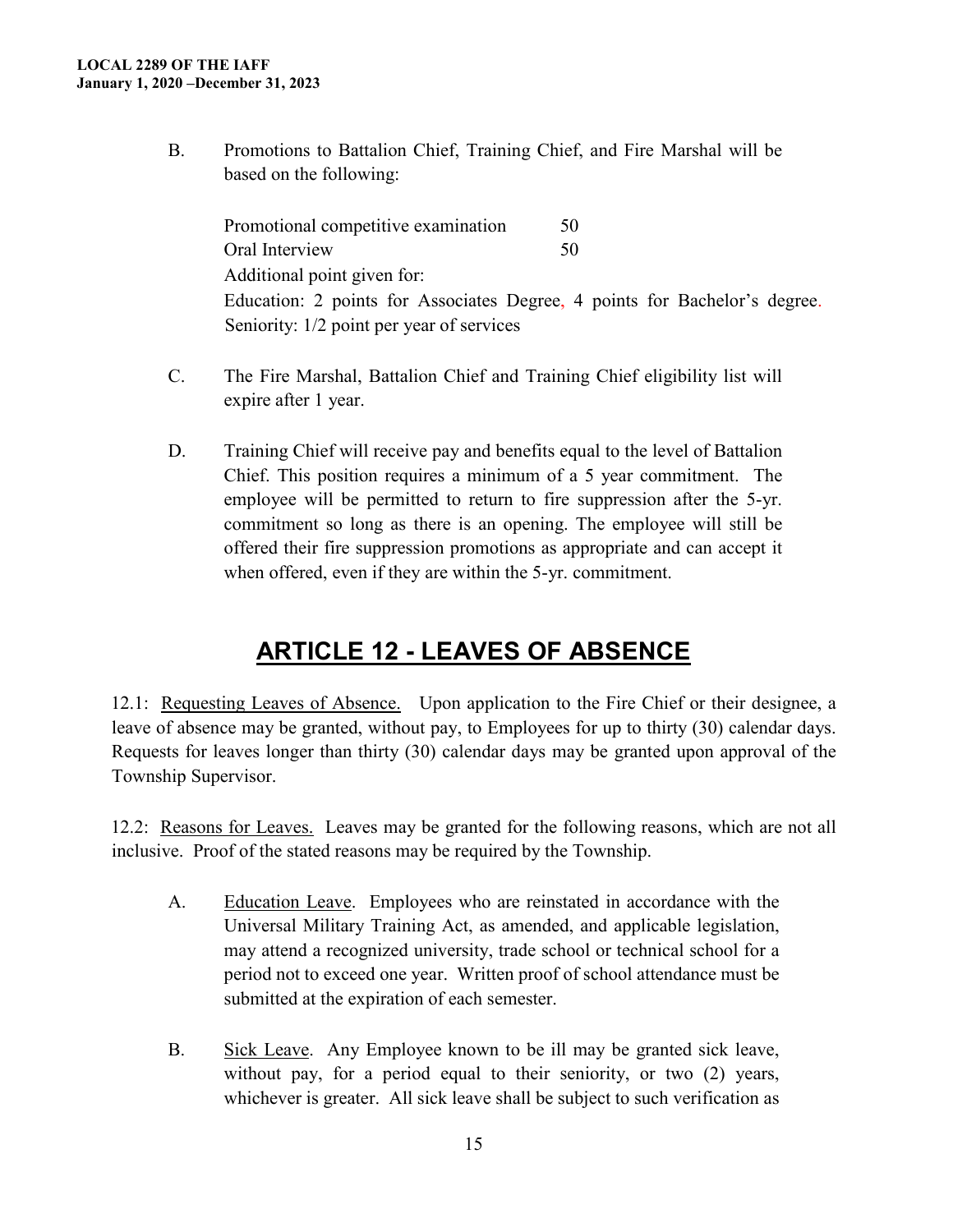the Township may see fit to require, including an examination at any time by a physician designated by the Township. The Township shall pay the examination fee.

- C. Child Care Leave. A leave of absence for child care may be granted upon request for a period of not more than one year. An extension may be granted for up to one additional year.
- D. Military Leave. For National Guard duty, Army encampments, and Naval Reserve cruises.

12.3: Returning from Leave of Absence. When returning from any leave of absence, it shall be the obligation of the Employee to notify the Township at least three (3) calendar days prior to the date of intended date of return that they are returning ready, willing and able to work. For leaves of absence thirty (30) calendar days or longer, the Employee must give at least fifteen (15) calendar days advance notice of intent to return to work.

12.4: Extensions of Leaves of Absence. Requests for extension of leaves of absence must be made fifteen (15) calendar days prior to the termination of the original leave. The Fire Chief or their designee shall grant or deny the request for extension at least five (5) calendar days prior to the expiration of the original or extended leave. Both the request for extension and the answer must be in writing.

12.5: Copies of Leaves of Absence. The Union will be given copies of leaves of absence when granted.

12.6: Benefits During Leaves. Seniority shall continue to accumulate during approved leaves, except that such accumulation shall not exceed the amount of seniority the Employee had at the time leave was granted, or two (2) years, whichever occurs first. No other fringe benefits will be continued or granted during the term of the leave of absence.

12.7: Family and Medical Leave Policy. An Employee who receives leave under the Family and Medical Leave Act (FMLA) shall be covered by the Township's then existing FMLA Policy in addition to all other relevant sections of this Agreement.

12.8: Leave Without Pay. An Employee must exhaust all paid time off, including PTO, compensatory time and sick leave days (if applicable) before they can apply for leave without pay. If an Employee on a leave without pay earns additional paid time then the Employee must use that paid time as soon as it is earned. The Employer may revoke a leave without pay at any time in its sole and exclusive discretion.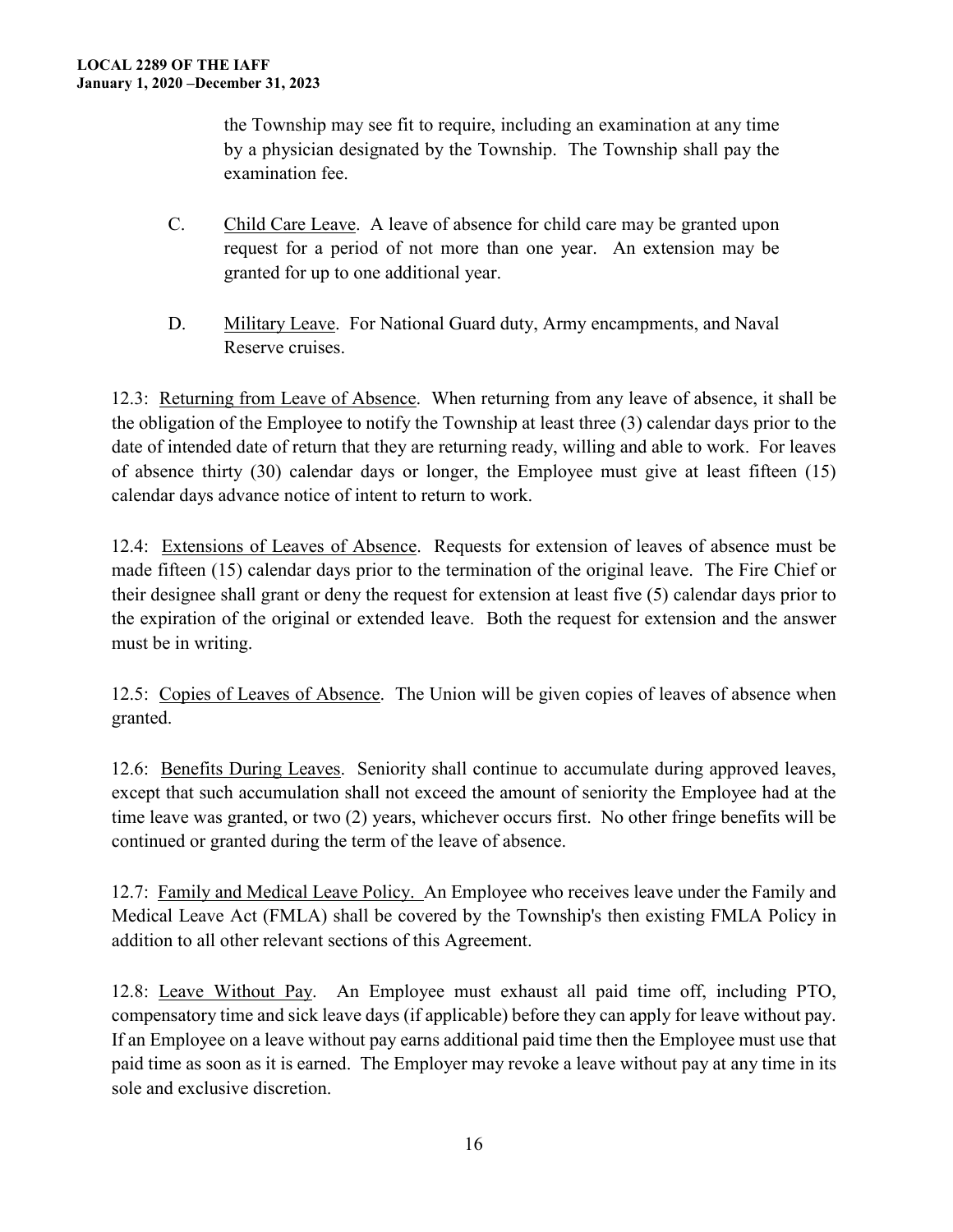### **ARTICLE 13 - COMMAND POST**

<span id="page-16-0"></span>13.1: The Command Post will be operated by trained qualified fire department personnel for any response or detail where the Command Post is required by overtime (call-back) personnel only.

13.2: In the event the Command Post must respond before overtime (call-back) personnel are available, on-duty trained qualified personnel will operate the Command Post. This will only be done in cases of Public Safety Department emergencies. Immediate accident investigation response will be determined by the Officer in Charge. Overtime (call-back) will be initiated immediately and the on-duty person will be replaced by the overtime (call-back) person as soon as possible.

13.3: Response for any non-emergency event (i.e. public relations events, static displays, festivals, etc.) will be done by overtime personnel only. In no event will on-duty fire personnel be mandated to take the Command Post to non-emergency events.

13.4: Operation of the Command Post will be done by personnel wishing to belong to the Command Post Group. No qualified Employee will be denied acceptance into the Command Post Group. All operations, training, etc. will only be done by personnel in the Command Post Group. Employees participating in off duty training will receive overtime or comp-time.

13.5: Fire Department personnel will not be required or responsible for cleaning the inside of the Command Post unless used for Fire Department responses or events.

### **ARTICLE 14 - WAGES AND HOURS**

<span id="page-16-1"></span>14.1: Wages. The wage schedule found in Appendix A shall be in effect for the term of this agreement.

A. Employees shall be granted wage increases for each year of the contract as follows:

|           | 2020-2.5% Retro to January 1, 2020 for active employees on base wages and overtime |
|-----------|------------------------------------------------------------------------------------|
|           | only (no comp or cycle pay) paid in a lump sum check taxed accordingly.            |
|           | 2021-2.25% Paid retroactive to January 1, 2021 for base wages and overtime paid    |
|           | (no cycle pay) in one lump sum check taxed accordingly.                            |
| 2022-2.0% |                                                                                    |
| 2023-2.5% |                                                                                    |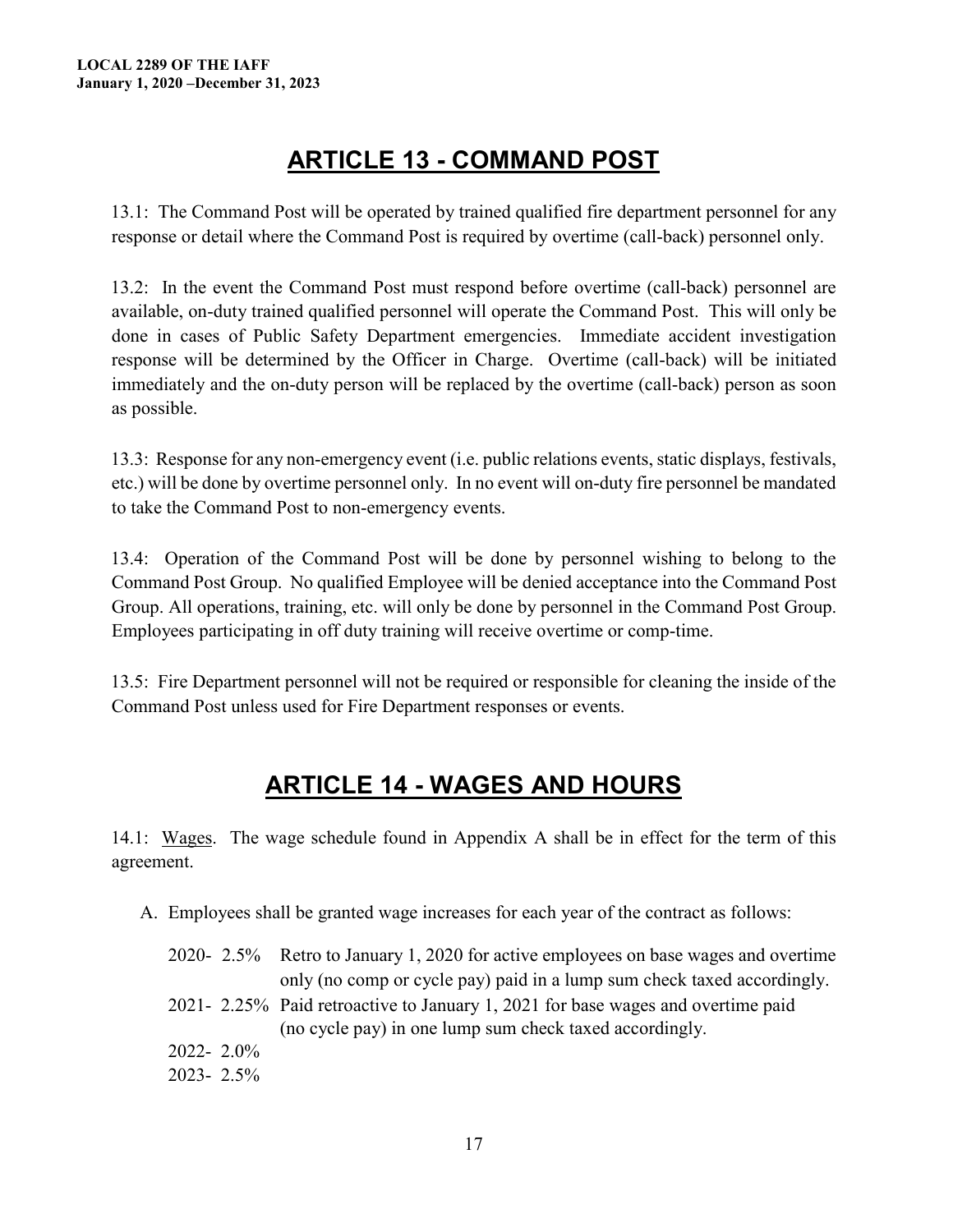Starting upon the signing of the contract the rank of Battalion Chief/Fire Marshall will be paid a salary of \$97,138 which will not be subject to the 2.5 % annual increase in 2020 or 2.25% in 2021.

Annual wage scale can be found in Attachment A.

- B. Employees shall receive one step annually on their anniversary date in accordance with this contract.
- C. A PSSO promoted to Firefighter/Medic shall start at the Firefighter/Medic pay step which will give the PSSO an increase over their PSSO wage rate.
- D. A newly hired employee may be placed above the starting wage up to the  $(3<sup>rd</sup>)$  third year rate in the wage scale based upon previous Firefighting experience, with a fully paid full time department.

#### 14.2: Hours of Work.

- A. The work week shall be 53.1 hours per week on a three (3) platoon system. To accommodate the difference between a 56-hour work week and a 53.1-hour work week, Employees shall receive a separate "Kelly Time" bank in accordance with 14.2B, below.
- B. Kelly Days
	- 1. A separate Kelly Day bank will be established for each Employee.
	- 2. Each year on January 1st, six (6) days will be placed into the bank to be used or cashed out by December  $30<sup>th</sup>$  of that year.
	- 3. Employees hired prior to the  $15<sup>th</sup>$  day of the month shall earn Kelly time for that month. Employees hired on or after the  $15<sup>th</sup>$  of the month will not receive Kelly time that month. For purposes of earning Kelly Days under this Section 14.2(B)(2), Kelly days shall be prorated as follows: 1/12 x (6 days x 24 hours/day).
	- 4. Employees must get approval from management to use Kelly Days, and management will approve the time as long as there is no overtime created by its use.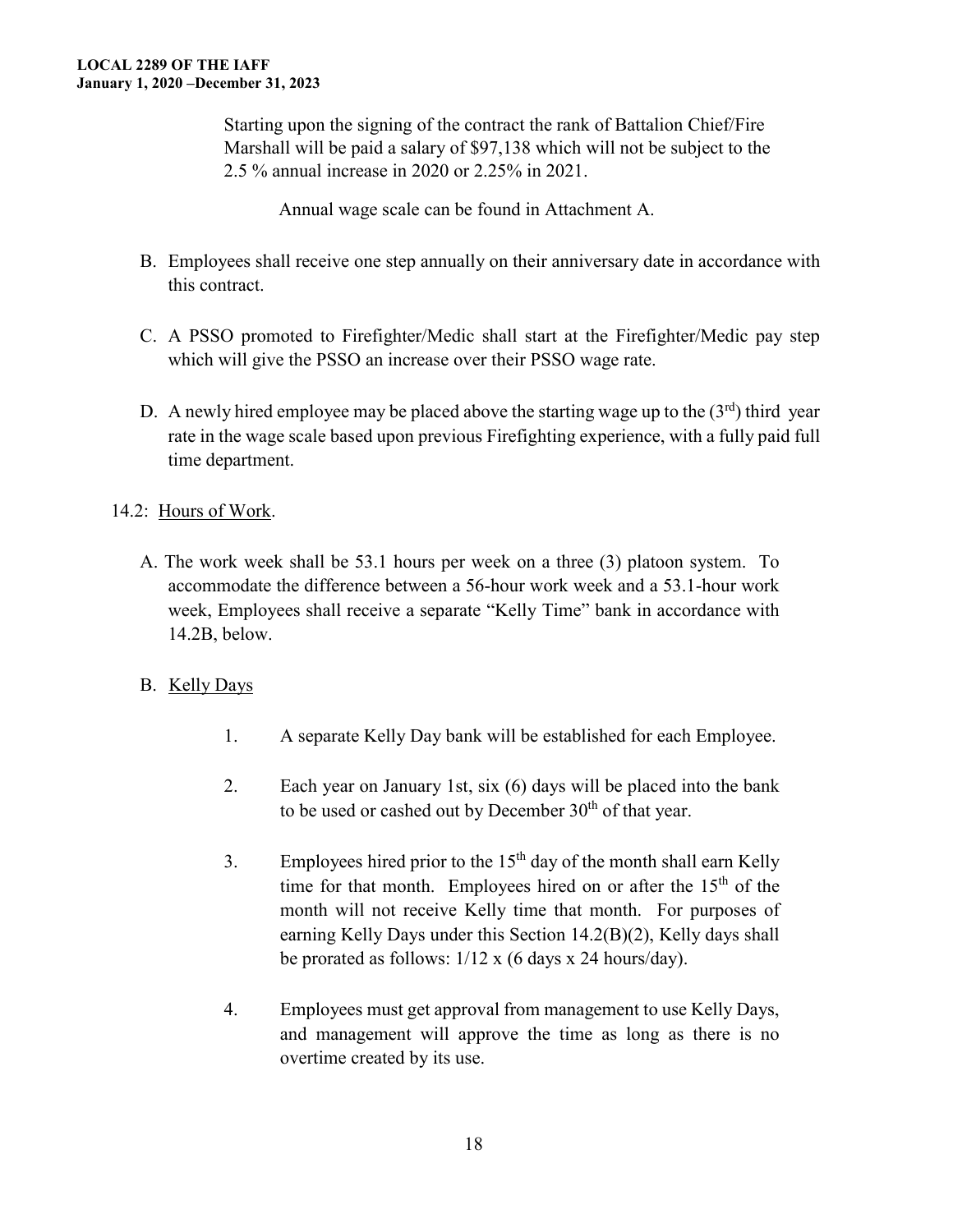#### **LOCAL 2289 OF THE IAFF January 1, 2020 –December 31, 2023**

- 5. A maximum of four (4) employees shall be allowed to schedule time off in a single shift, including those using PTO, Kelly, and/or Bonus PTO time; provided, however, that minimum staffing requirements, as established in the sole discretion of the Fire Chief, or their designee, must be met, and further that at least three Command Officers shall be on duty at all times. Additional time off on a shift may be scheduled at the discretion of the Fire Chief so long as minimum staffing requirements are met. Seventy-two (72) hour time off requests of PTO, Kelly, and/or Bonus PTO shall take precedence over twenty-four (24) hour time off requests. Employees are responsible for scheduling their Kelly Days at the same time they are selecting PTO days. Employees shall use all of their Kelly Time before December 31 of the year it is granted; however, in the case an employee is unable to use all Kelly time due to the operating needs of the department, the employee shall be permitted to cash out any unused Kelly Time at their normal base rate in the paycheck that includes December 31.
- C. The Employer may place an Employee on a forty (40) hour per week schedule, but only for purposes of schooling away from Fire Department premises, provided the Employee has the right to refuse the schooling. During this time the Employee shall suffer no reduction in pay, and shall not be counted for minimum staffing purposes.

14.3: Station Bidding. Employees shall submit their preferred station assignment on or prior to December 15 for the following year. Selection shall be based upon seniority in the Fire Department and each shift shall select independently of the other. The seniority procedure will also be used to determine daily station replacement. The Fire Chief or their designee will have authority to make station assignments for Employees on probation. Staffing requirements as noted in Article 32, Section 32.1 will supersede this section and will be taken into consideration with station assignments. Operational needs or requirements (other than noted above) will be negotiated between the Fire Chief or their designee and the Union.

14.4: Daily Job Assignments. Employees shall select daily job assignments based on seniority in the Fire Department and each station shall pick independently of each other. The seniority procedure will also be used to determine daily job assignments for overtime and trade personnel. Stations bids by seniority shall take precedence over daily selections. The Fire Chief or their designee shall have to authority to make daily job assignments for Employees on probation. Operational needs or requirements other than noted hereinabove will be negotiated between the Fire Chief or their designee and the Union.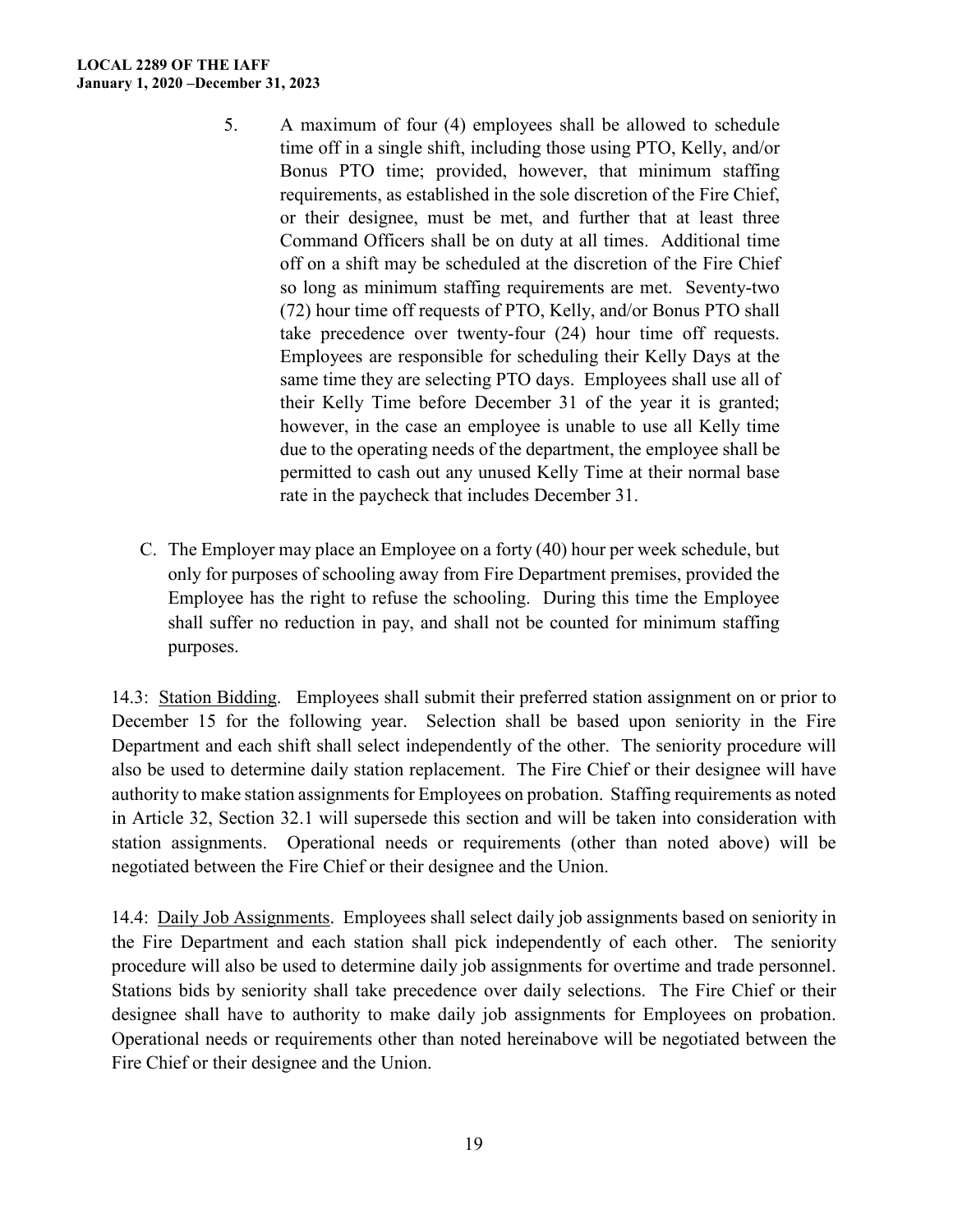14.5: Trading Time. Subject to staffing requirements, Employees shall be permitted to voluntarily trade duty or leave days; provided, to insure coverage of shifts, Employees shall inform the Fire Chief or their designee through the chain of command, at least twenty-four (24) hours in advance of the trade. This requirement may be waived in case of unforeseen circumstances with the understanding that the Employee originally scheduled to work shall be responsible for the attendance of their replacement and the absence of a replacement shall be charged to the Employee originally scheduled to work.

14.6: Overtime and Relief Work. Any Employee working relief or called back as relief after working their scheduled hours shall be paid at the rate of time and one-half  $(1\frac{1}{2})$  for all hours worked (at the converted hourly rate). Overtime for call back will be paid at a three (3) hour minimum.

14.7: Work Out of Classification. Any Employee temporarily assigned to work in a higher classification shall receive the rate of pay for that higher classification for all time worked. In the absence of the Station 1 Captain an Employee stepping up to the Captains positions will receive step up pay as long as the employee is Blue Card certified, trained to review reports and completes Fire Officer 1 by the expiration of the 2020-2023 contract so long as it has been offered to the employee.

#### 14.8: Emergency Medical Services

A. Emergency Medical Technician. All Employees working in the Fire Suppression Division shall be certified by the State of Michigan as Emergency Medical Technicians ("EMT") and shall continuously maintain EMT certification. All costs associated with maintaining an Employee's EMT certification shall be paid by the Employer. The Employer shall not require that Employees become certified above Basic EMT. Employees shall receive a yearly \$600 EMT allowance. This allowance will be paid on the first pay of December each year.

#### B. Advanced Life Support (ALS).

1. Squad assignments will be made by the on-duty shift commander at each station at the beginning of each shift. The shift commander, in determining squad assignments, shall make such assignments according to the following: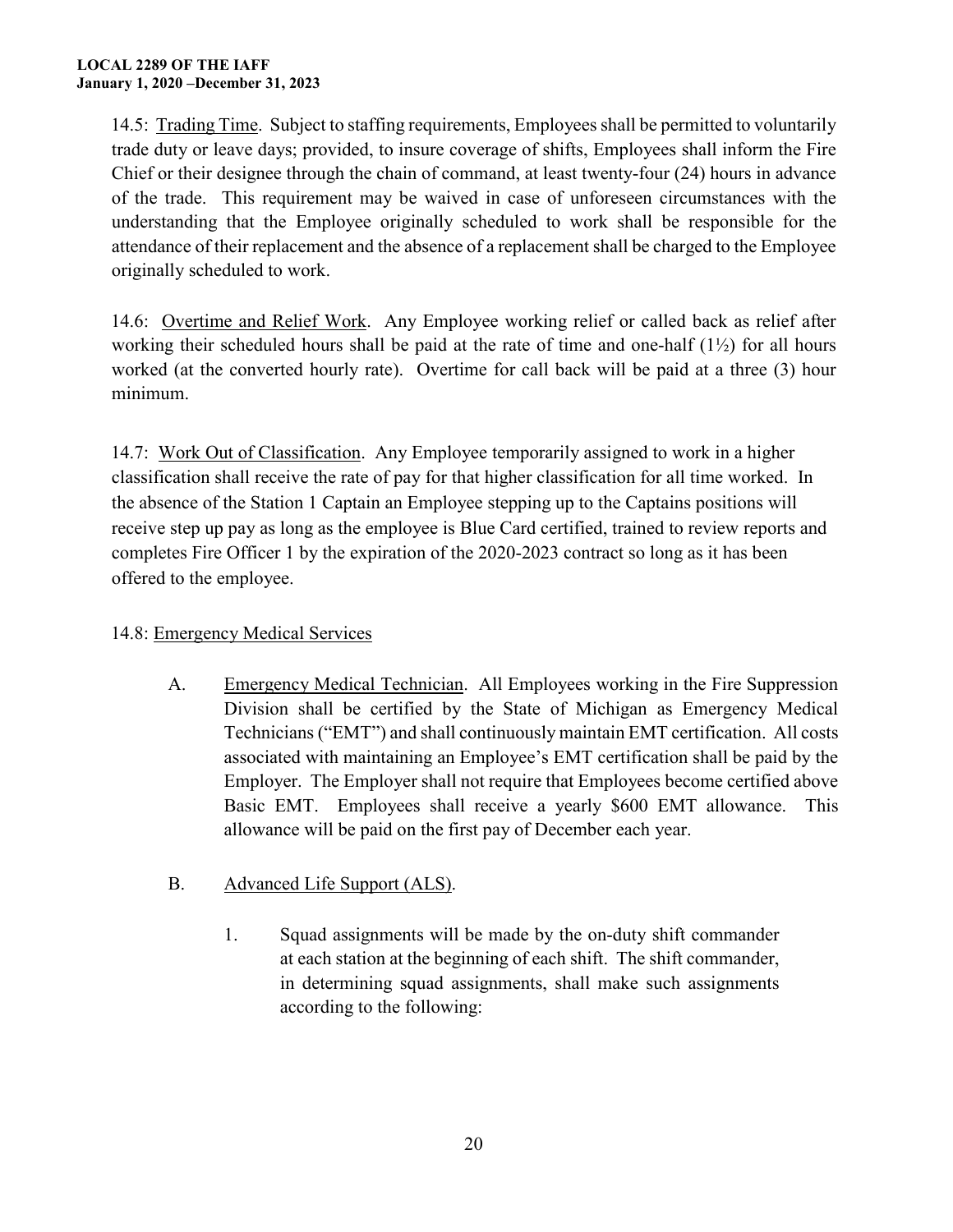- a. At Station 1, the Captain and most senior Firefighter/Medic, or in the absence of a Captain, the two most senior Firefighter/Medics on duty will be excluded from squad assignment.
- b. At the substations, the most senior Firefighter/Medic on duty will be excluded from squad assignment.
- c. The shift/station commander on duty at each station will not be assigned to a squad.
- d. This does not preclude temporary assignment of persons on duty to the squad based on the operational needs of the department, nor does this preclude a senior Employee from volunteering for squad assignment.
- 2. The Township shall determine the staffing and daily assignment for the Advanced Life Support (ALS) Program in its sole and exclusive discretion. The minimum staffing per ALS unit will be two (2) paramedics. ALS will be staffed by shift, by a formula of two (2) paramedic's times the number of ALS rigs in service, plus three (3) additional paramedics. Additional units can be staffed without following the formula, provided time off is not denied to staff the additional units. By mutual agreement, the parties can meet and negotiate regarding further staffing.
- 3. The Township may terminate the ALS program at any time in its sole discretion. If the ALS program is terminated, the Township will help the Employees maintain their ALS certification.
- 4. Assignment to the ALS program shall be done on a volunteer basis. The Township shall not require that Employees hired prior to 7/1/97 become certified above Basic EMT. All Employees hired for Fire Suppression on or after 7/1/97 shall be ALS licensed. The most senior Firefighter/Medic will be allowed to withdraw from the ALS program providing there are enough less senior licensed Firefighter/Medics as stated by the formula in Section 1 above.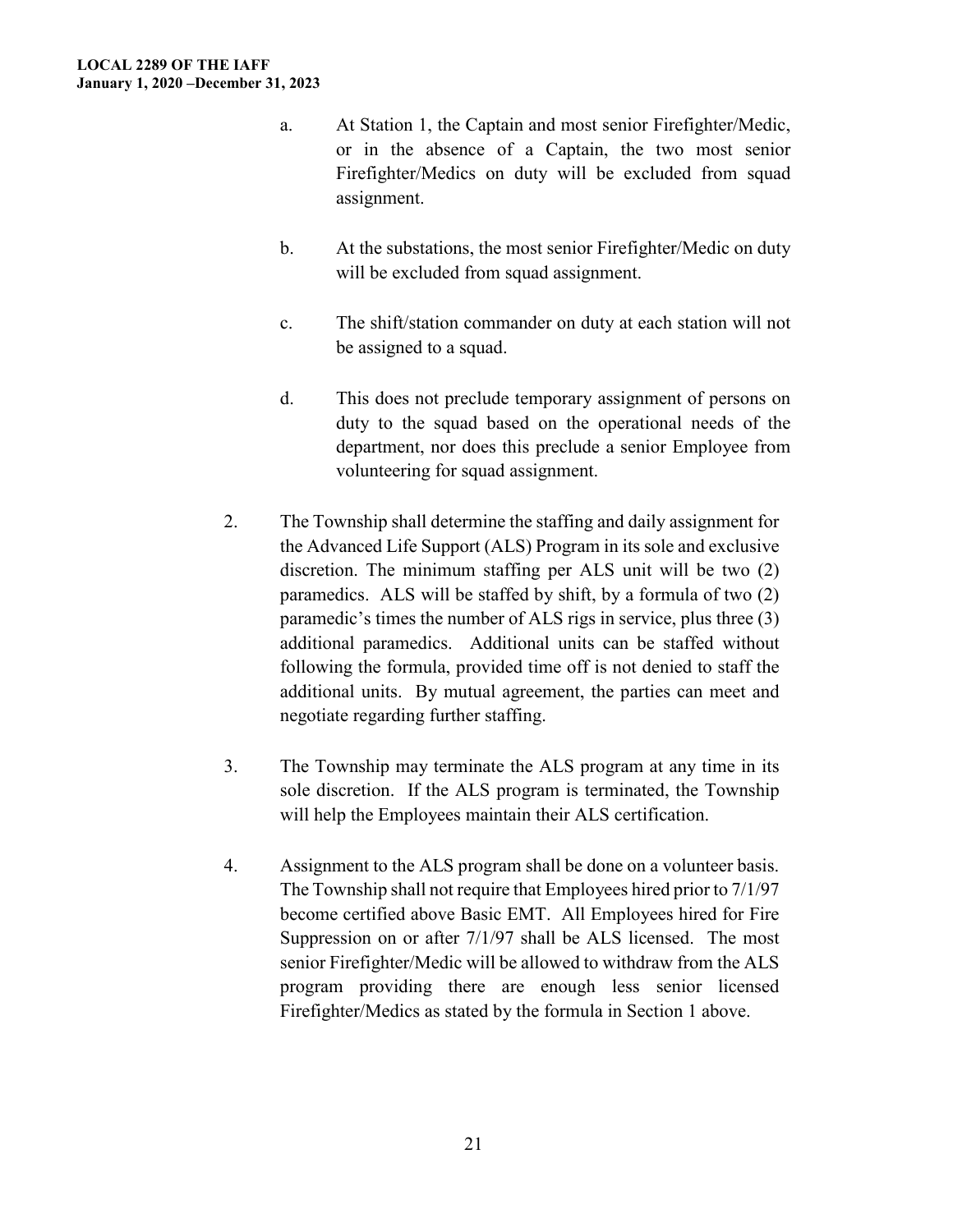#### **LOCAL 2289 OF THE IAFF January 1, 2020 –December 31, 2023**

- 5. Employees who receive training for ALS shall not be paid their regular rate of pay for any training done on their regular duty day. The Employees shall receive paid overtime at time and one-half or Compensatory Time, as defined in Article 34, Section 5.D. (at the Employee's option) for any training done on the Employee's off days. Compensatory Time is defined as any time that an Employee spends in approved training on the Employee's off day and will be adjusted according to the Compensatory Time as defined in Article 34, Section 5.D.
- 6. All continuing education credit classes for ALS license renewal will be done in-house whenever practical. Any classes that a paramedic is required to take away from the department off duty will be paid at the Employee's option as overtime at time and one half or Compensatory Time, as defined in Article 34, Section 5.D Employee.
- 7. The Township will cover the cost of required schooling, continuing education and physical exams/vaccinations.
- 8. All licensed paramedics will receive a base wage as Firefighter/Medic in accordance with Article 14, of this Agreement, with the exception of all Command Officers. Command Officers are exempt from ALS assignment. However, any Command Officer or Firefighter/Medic not participating in the ALS program who maintain their ALS license will receive a \$1,800 annual ALS bonus to be paid on the first pay of November. If it becomes necessary to use a Firefighter/Medic collecting an annual ALS bonus instead of the Firefighter/Medic wage for more than thirty (30) calendar days, that Employee will be placed on the Firefighter/Medic wage scale for as long as that Employee remains in the ALS program. During this period, the \$1,800 annual ALS bonus will be prorated by month.

#### **ARTICLE 15 - LONGEVITY PAY**

<span id="page-21-0"></span>15.1: The Employer agrees to grant longevity pay to Employees hired before July 1, 1997, according to the following schedule:

A. At five (5) years of service: 2% of salary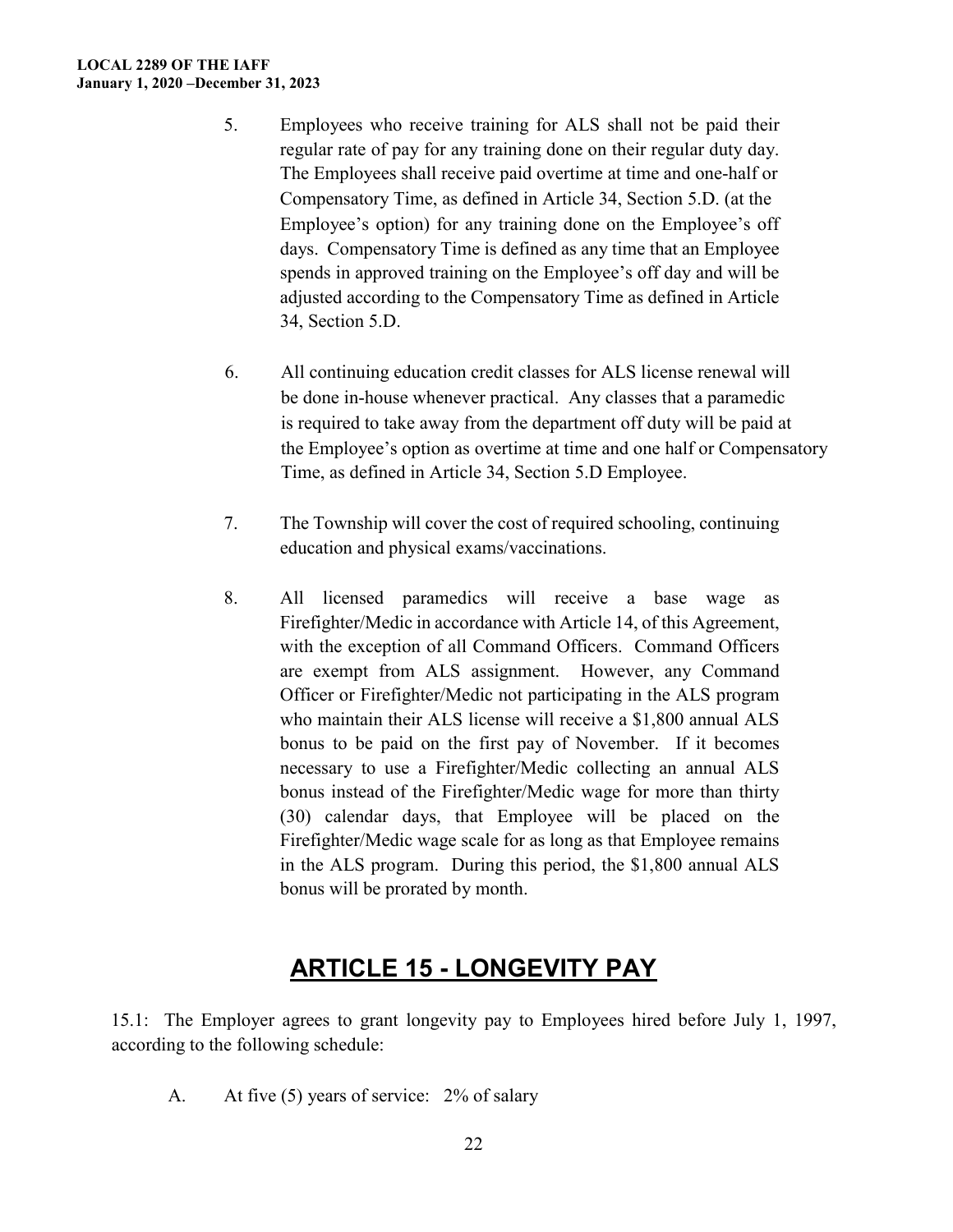- B. At ten (10) years of service: 4% of salary
- C. At fifteen (15) years of service: 6% of salary
- D. At twenty (20) years of service: 8% of salary

15.2: All Employees hired by the Township on or after 7/1/97 will be granted longevity pay according to the following schedule:

- A. Upon completion of five (5) years continuous service, eligible Employees will be paid five hundred (\$500) dollars.
- B. An additional one hundred (\$100) dollars a year will be paid to eligible Employees for each additional year of service beyond (5) five years to a maximum of two thousand (\$2,000) dollars.
- C. Longevity payments will be paid in the first pay period in November of each year. An Employee must be on the Township's active payroll on the date the longevity payment is made in order to receive the payment. Longevity pay shall not be prorated.

### **ARTICLE 16 – HOLIDAY PAY**

<span id="page-22-0"></span>16.1: In lieu of holiday pay, each full-time Fire Suppression Division Employee will be granted a yearly cash allowance based on the following formula:

A. Employee's Annual Base Pay  $\div$  2080 hrs. x 104 hrs. = Amount of Allowance

16.2: In the event that it is necessary to pro-rate an Employee's Holiday Pay, it shall be prorated on the following basis:

A. The payment shall be pro-rated into increments of one twelfth (1/12). An Employee is eligible for one (1) increment per month of completed service. A new Employee hired prior to the 15th of a month will receive a full increment for that month. A new Employee hired on the 15th of a month or later will not receive an increment for that month. Conversely, an Employee who leaves prior to the 15th of a month will not receive an increment for that month. An Employee who leaves on the 15th of a month or later will receive a full increment for that month.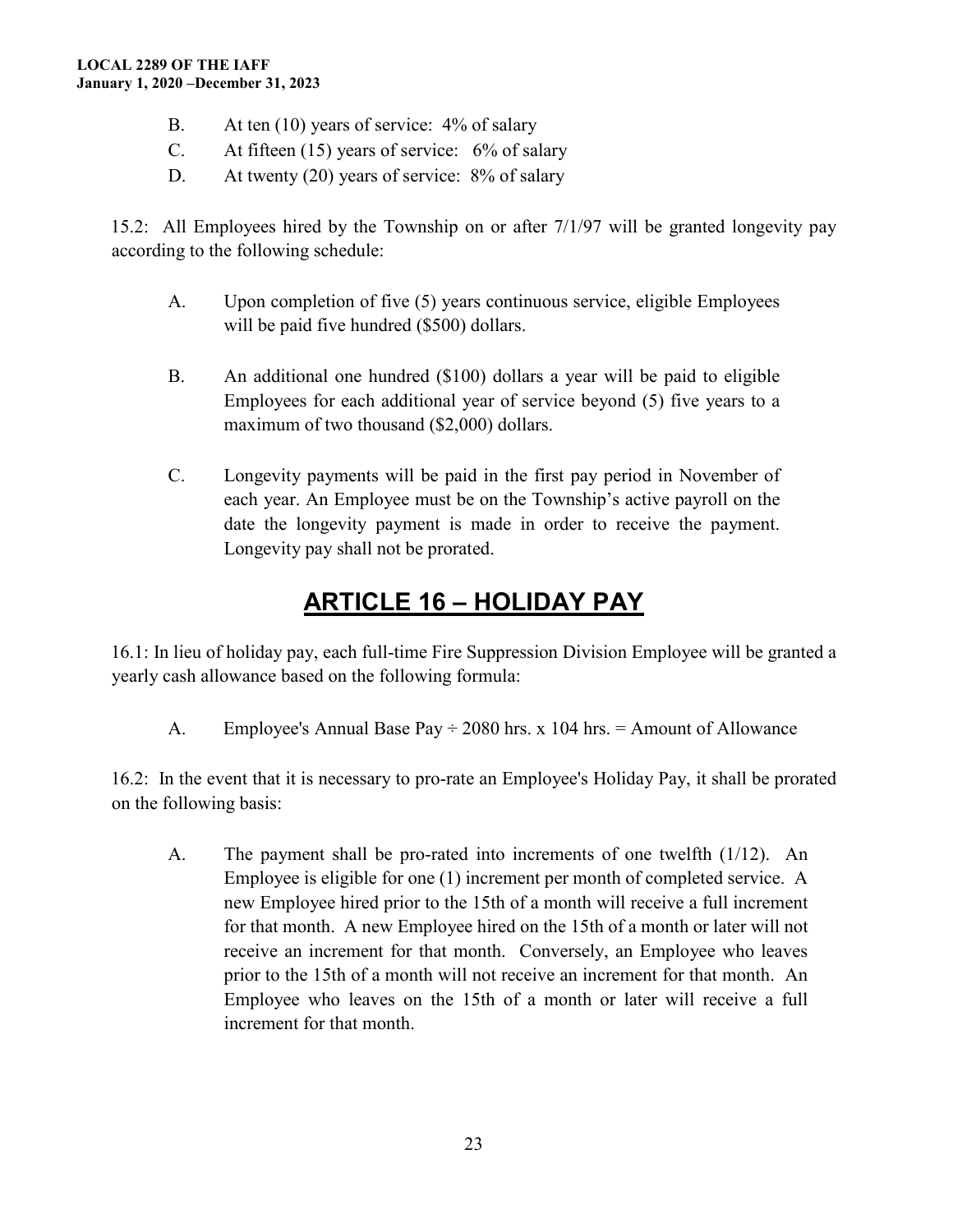B. Holiday Pay shall be paid in full in the first paycheck of November. All Holiday Pay shall be made at the Employee's then current rate of pay, irrespective of future anticipated or scheduled increases in pay.

16.3: In order to insure adequate staffing on holidays, an Employee who works on any of the holidays will be paid at time and one-half  $(1 \frac{1}{2})$ , based on a forty (40) hour work week (i.e. Employee's Annual Base Wage  $\div$  2080 hrs. x 1.5 = Overtime rate) for all hours worked on the holiday, including overtime personnel. The shift that will receive the 24 hours at time and onehalf is the shift which starts at 8:00 am on the holiday, and includes callback personnel.

Employees working overtime on the holiday shall be paid 2  $\frac{1}{4}$  times their base wage based on a forty (40) hour work week.

16.4: For purposes of this Article, Holiday is defined as New Year's Day, Martin Luther King Day, President's Day, Good Friday, Memorial Day, Independence Day, Labor Day, Veteran's Day, Thanksgiving Day, Day After Thanksgiving Day, Day before Christmas, Christmas Day, Day before New Year's Day.

### **ARTICLE 17 – FOOD ALLOWANCE**

<span id="page-23-0"></span>17.1: Each full-time Fire Suppression Employee shall receive annually a \$1,000 food allowance, which shall be paid on the first pay of November each year. This allowance shall be prorated in the same manner as Holiday Pay, Article 16, of this Agreement.

### **ARTICLE 18 – PENSION**

<span id="page-23-1"></span>18.1: Bargaining unit members hired before July 1, 2013 shall receive the MERS Defined Benefit pension program with the following benefits:

A. Benefit Program - Benefit at retirement is based on 2.8% of the Employee's final average compensation multiplied by years and months of credited service. This benefit shall not exceed 80% of the Employee's final average compensation.

Effective July 1, 2013, the multiplier will be bridged down to 2.5%.

B. V10 - Vesting in 10 years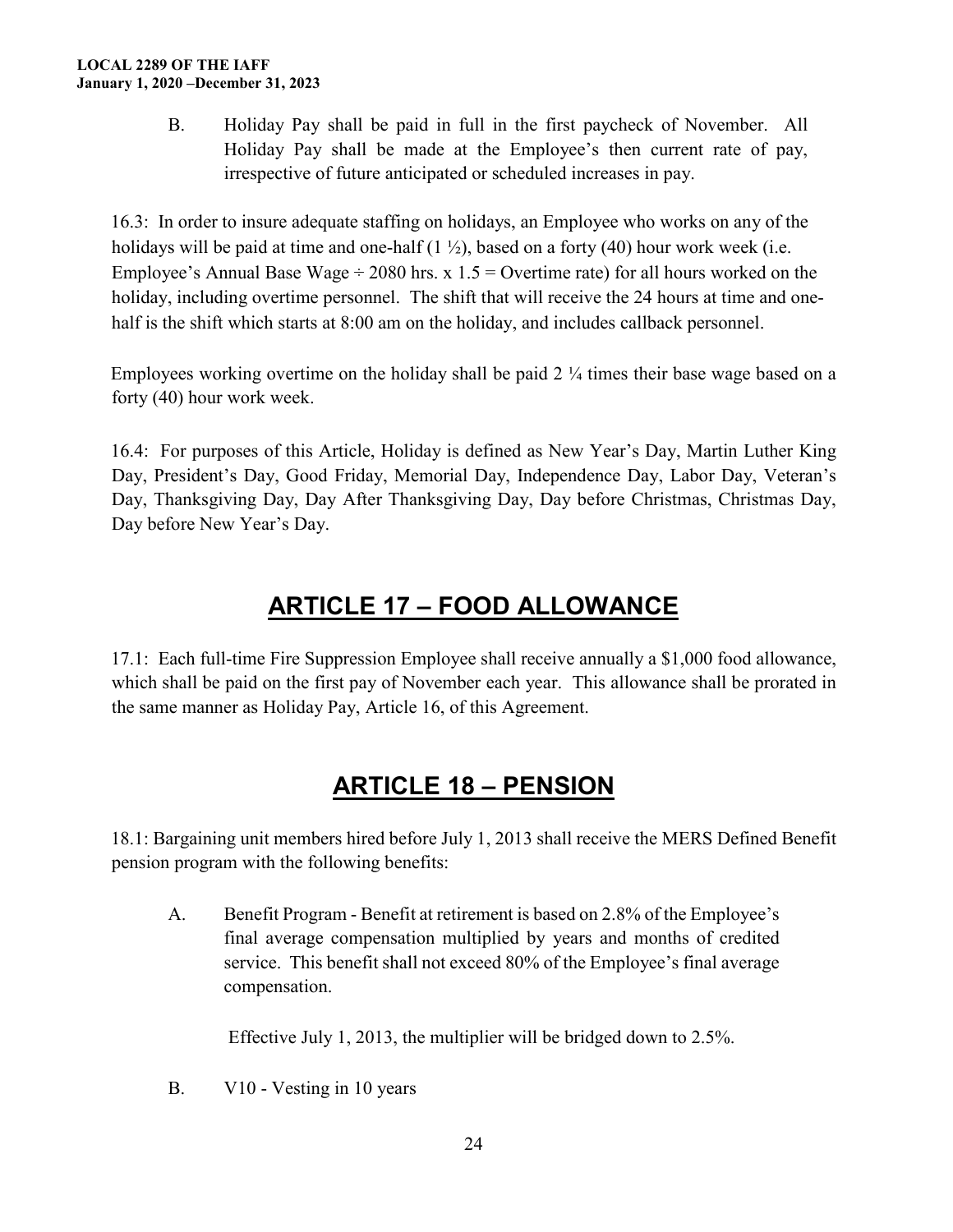- C. F25- Pension benefits will be payable when Employee attains at least 25 years of credited service with no age requirement.
- D. FAC-3 Final average compensation will be calculated using the frozen FAC method. The final benefit will be calculated as the sum of the benefit accrued under the original benefit structure and the benefit accrued under the bridged down benefit structure.
- E. Effective September 1, 2013, bargaining unit members will contribute 6% of MERS reportable wages. Bargaining unit members shall be required to contribute up to 10% of MERS reportable wages if the Township's required contribution exceeds 10%. The Employee contribution will not be less than 6% and will not exceed 10%.

18.2: Bargaining unit members entering the Union on or after July 1, 2013, will be placed in the Municipal Employees Retirement System of Michigan Hybrid Plan (MERS Hybrid Plan) with the following benefits:

- A. 6-year vesting.
- B. 1.5% multiplier in the Defined Benefit component.
- C. Employee will contribute 6% of wages to the Defined Contribution component.
- D. In the event the Employer contribution, as required by an annual actuarial valuation, exceeds 10%, the Township will submit resolutions to change, for that year, the Employee contribution toward the Defined Contribution or Defined Benefit plan. The Employee Hybrid DC amount will decrease by the amount required to fund the DB plan above 10%. The Employee contribution will not be less than 6% and will not exceed 10%, 1% of which will always be a contribution toward the DC plan.
- E. The employer shall contribute annually 2% of base wages into employees MERS 457(b) plan, organized under IAC 457(b). This payment shall only apply to those employees on the hybrid pension. The township will match up to an additional 1% of an employee contribution into the account.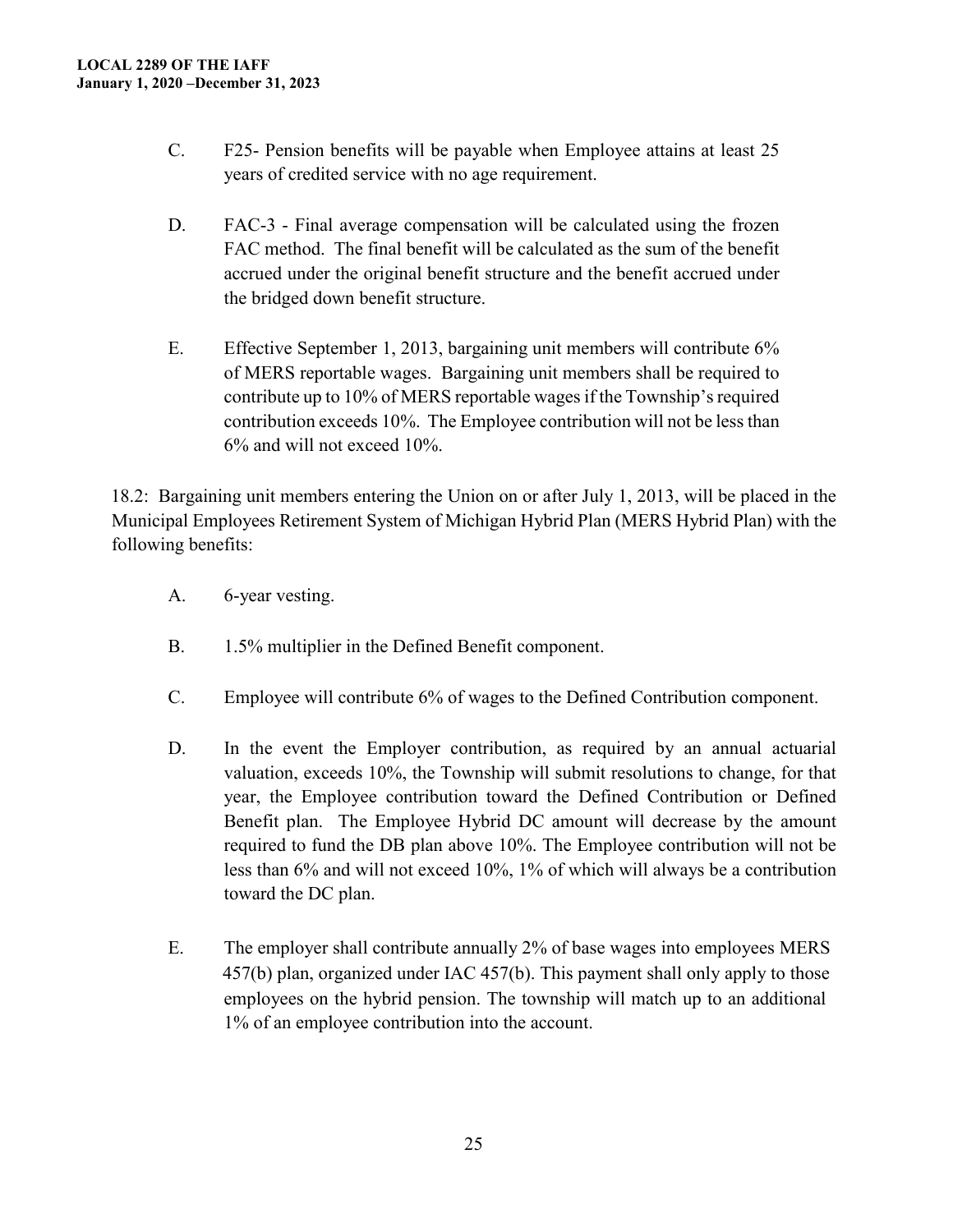18.3: During years with a required Employer contribution to the Hybrid DB or straight Defined Benefit plan less than 10%, the Township will continue to fund the plan at 10% until the plan is 100% funded.

### **ARTICLE 19 – HEALTH INSURANCE**

<span id="page-25-0"></span>19.1: Canton Township will provide family medical and prescription insurance coverage.

- A. Said coverage to include:
	- 1. Hospitalization
	- 2. Major Medical
	- 3. Comprehensive/Preventive Maintenance
	- 4. Prescription Drug Program with a \$10/\$20/\$30 co-pay.
- B. The Township will offer a minimum of two (2) health plan options with different levels of premium contributions required by the Employees.
- C. At least one option will include a \$20 office visit co-pay and 100% coverage for hospitalization and surgical services.
- 19.2 Canton Township will provide dental coverage.
- A. Said coverage to include:
	- 1. Preventative & Diagnostic @ 100%
	- 2. Basic @ 80%
	- 3. Major @ 80%
	- 4. Orthodontics  $\qquad \qquad (\partial)$  50% (Maximum lifetime benefit to be

\$1,000)

Annual Maximum will be \$1,000 per covered individual

19:3 Canton Township will provide optical reimbursement benefits to those Employees and their eligible dependents who are enrolled in one of the Township's health insurance plans. The Township will reimburse Employees and their eligible covered dependents up to \$200 every year for eye examinations, lenses and frames, or contact lenses. Employees shall be required to pay for the examination and lenses and shall be reimbursed by the Employer upon presentation of an itemized paid bill for the services rendered.

19.4: The Employer would provide the option for an Employee to withdraw from the health insurance coverage or dental coverage provided by the Township, if they or she is covered under the health insurance or dental insurance of his or her spouse. An Employee who chooses to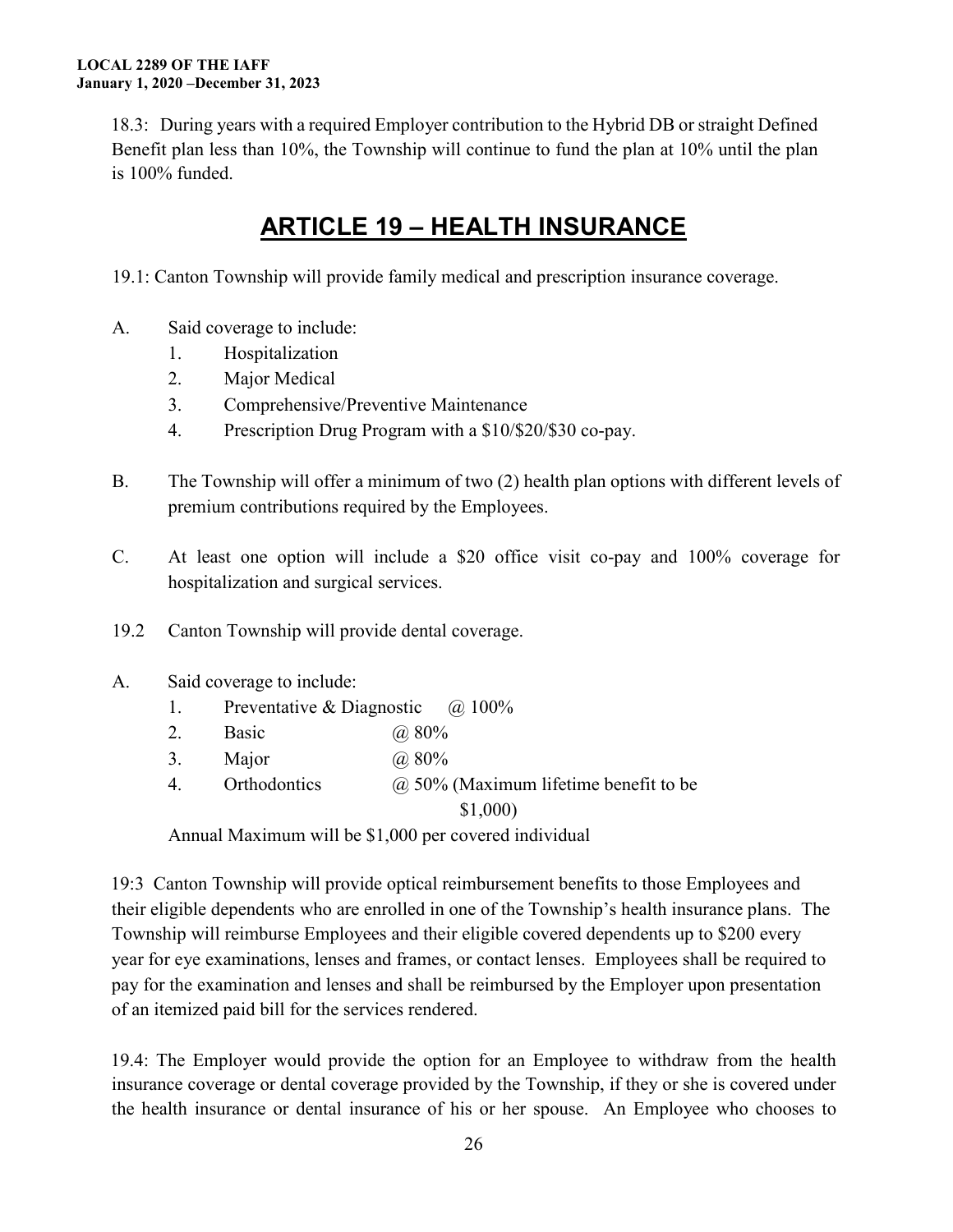withdraw would receive \$1,200 paid in twelve (12) equal monthly installments on the first pay date of the month for health insurance, and \$120 paid in twelve (12) equal monthly installments on the first pay date of the month for dental insurance.

- A. The Employee will sign a waiver of benefits annually during the open enrollment period to receive the waiver payment. If for any reason that constitutes a "life change" i.e. divorce, death, birth of a child, marriage, etc., the Employee must notify the Employer within thirty (30) days of the "life change" event and the Employer will provide coverage dating back to that date. However, if payment has been made for waiving the plan, the Employee will have to pay back an appropriate pro-rated amount.
- B. The payout for waiving health insurance shall not be available for Employees married after July 1, 2013 when both spouses are eligible for healthcare coverage in a Township health plan either as an Employee or retiree. The Employer will pay for only one insurance coverage per family.
- C. If, for any reason, this plan shall jeopardize the tax-exempt status of the health benefits of other Employees, the Union and Management shall meet to negotiate changes in this agreement to conform to the tax law so that the health insurance coverage for the other Employees remain tax exempt.

19.5: The coverage of the Employee's family shall include the Employee, Employee's spouse and eligible children until their  $26<sup>th</sup>$  birthday.

19.6: New hires will be eligible to enroll in the Township medical, prescription and dental plans and eligible for the optical reimbursement the  $1<sup>st</sup>$  of the month following 30 days of employment. For Employees opting to waive Township medical and prescription and/or dental coverage, eligibility for the cash waiver will begin the  $1<sup>st</sup>$  pay of the month following 30 days of employment.

19.7: Employees hired on or after July 1, 2013 will not receive health care benefits upon retirement. The Township will establish a Health Care Savings Plan (HCSP) and shall contribute \$75 per pay period for each Employee hired on or after July 1, 2013. Employees will be fully vested after 10 years of employment with the Township. This plan will be administered according to the IRS requirements. Employees may contribute according to IRS rules.

A. In year 5, the Township will contribute an additional lump sum of 3,000 into the HCSP. In year ten, the Township will contribute an additional lump sum of \$3,000 into the HCSP.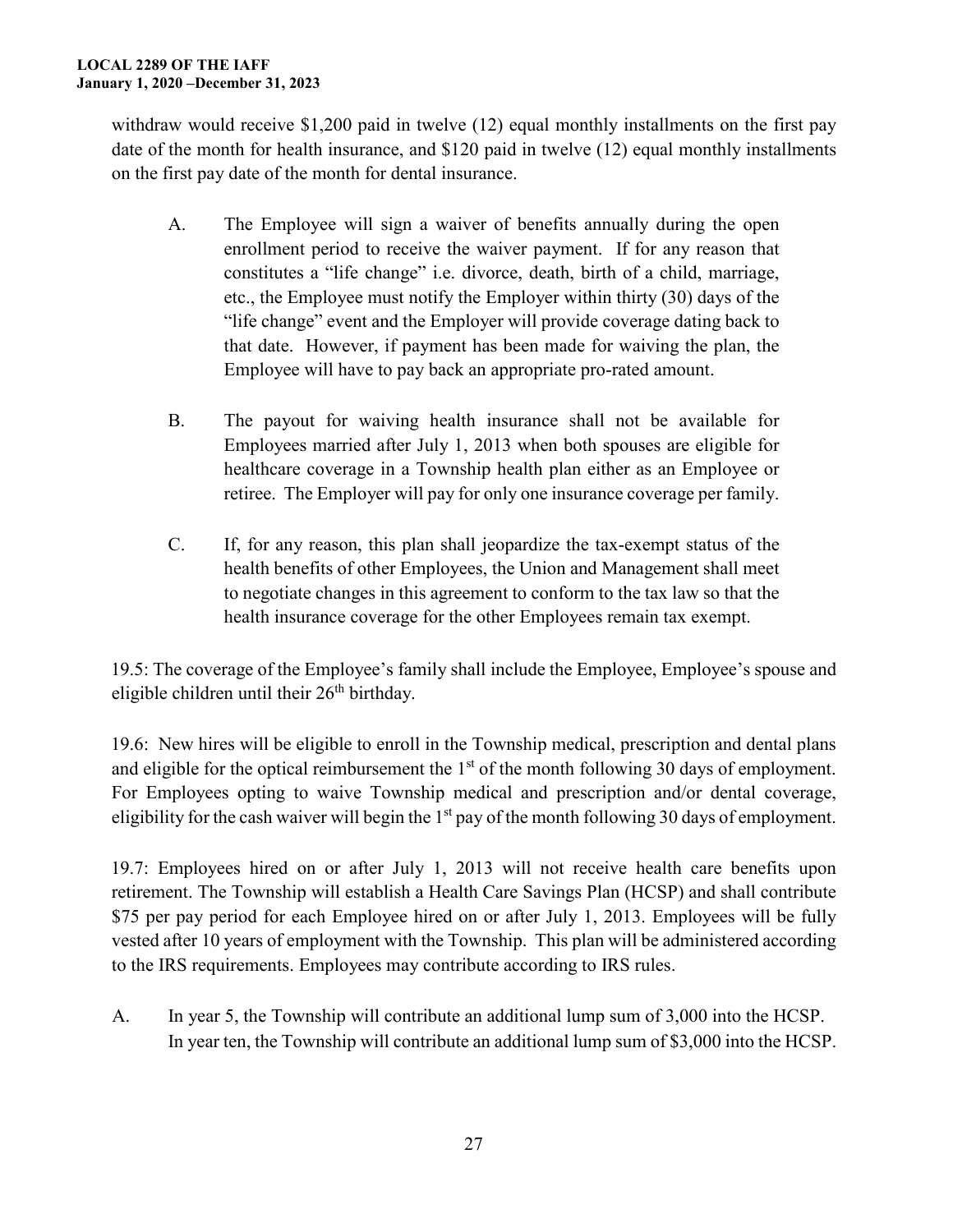#### **LOCAL 2289 OF THE IAFF January 1, 2020 –December 31, 2023**

- B. The Township will make a one-time additional contribution in to the HCSP equivalent to an additional \$25 per pay for those employees currently enrolled as of the signing of this contract and receiving \$50 per pay in the HCSP from the first date of their employment through their last pay.
- C. Active employees who do not receive retiree healthcare who have reached 5 years of service as of the signing of the contract will also receive the \$3,000 lump sum contribution for reaching 5 years of service.
- D. In the event that a State or Federal Universal Healthcare System goes into effect, the Township and the Union will meet to discuss such plan.

19.8: The Employer has the right to select or change carriers after discussion with the Union, provided that one option has coverage as outlined in Section 19.1 of this article.

19.9: Health Insurance Continuation – Killed in Line of Duty. The medical and prescription coverage of an Employee killed in the line of duty shall be continued for the Employee's spouse and dependent children. Only dependents who were eligible dependents of the Employee on the date of death will be eligible to be covered by the Township insurance. The medical and prescription insurance coverage for the spouse shall continue until such time as the spouse becomes eligible for other insurance including Medicare. The insurance coverage for a dependent child shall continue until the child is eligible for other coverage (e.g. if mother remarries, through his/her employer, or is no longer considered a dependent by the insurance company, etc.) whichever comes first. In the event the spouse/dependent loses the other insurance, they will be allowed to opt back into the Township health plan as long as eligibility and enrollment requirements, as outlined by the plan document, and contribution requirements are met. Absent other insurance, upon the spouse reaching full Medicare eligibility, the Employer will assume the full cost of Medicare Supplement coverage.

19.10: Non-Duty Related Death Health Insurance Continuation. In the event an Employee has met all retirement eligibility criteria of his/her MERS pension plan, continues as an active, fulltime Township Employee in this bargaining unit, and they suffer a non-duty related death, the medical and prescription coverage shall be continued for the Employee's spouse and dependent children. Only dependents who were eligible dependents of the Employee on the date of death will be eligible to be covered by the Township insurance. The medical and prescription insurance coverage for the spouse shall continue until such time as the spouse becomes eligible for other insurance, including Medicare. The insurance coverage for a dependent child shall continue until the child is eligible for other coverage (e.g. if mother remarries, through his/her employer, or is no longer considered a dependent by the insurance company, etc.) whichever comes first. In the event the spouse/dependent loses the other insurance, they will be allowed to opt back into the Township health plan as long as eligibility and enrollment requirements, as outlined by the plan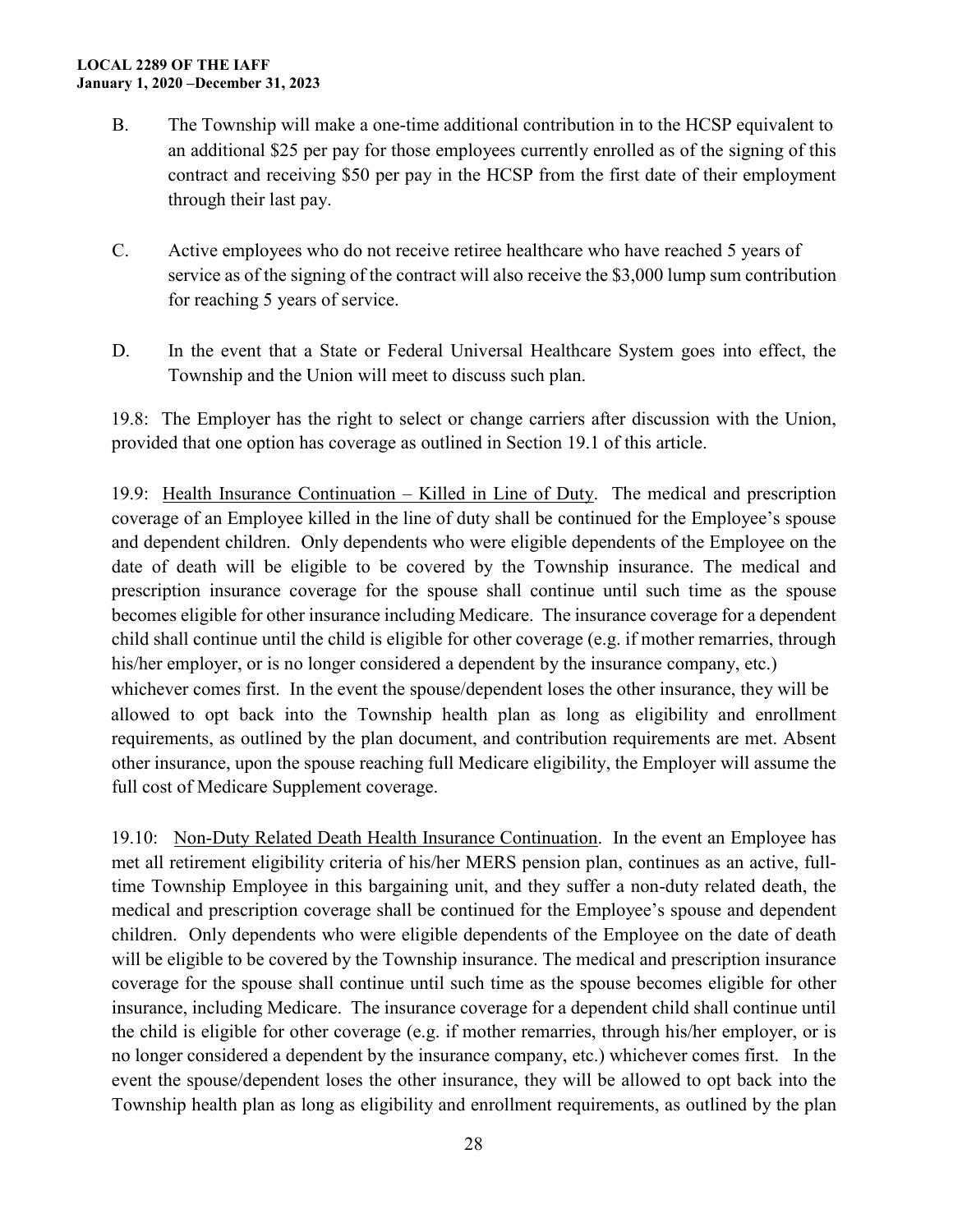document, and contribution requirements are met. Absent other insurance, upon the spouse reaching full Medicare eligibility, the Employer will assume the full cost of Medicare Supplement coverage.

In the event of the death of an active full-time Employee, the spouse and eligible dependents who are covered under the Canton health plan on the date of death, will continue to be covered under the plan for an additional six (6) month period.

#### 19.11: Cancer Presumption.

- A. In the event an Employee passes away while employed and the death is due to respiratory tract, bladder, skin, brain, kidney, blood or lymphatic cancer, such cancer shall be presumed to have arisen out of and in the course of employment, absent affirmative evidence of non-work-related causation or specific incidents establishing a cause independent of the employment. Provided, however, that evidence that the Employee was a substantial and consistent user of cigarettes or other tobacco products within the ten (10) years immediately preceding the date of the cancer diagnosis, and that this use was a significant factor in the cause, aggravation or progression of the cancer, shall result in a loss of the presumption.
- B. In the event an Employee dies of one of the above-listed cancers, their designated beneficiary shall be entitled to receive a benefit equal to one year of Employee's base wages, to be paid on regular pay days, for twelve (12) months following the date of the Employee's death.
- C. Nothing herein shall be construed to mean or imply that an Employee is covered by or entitled to Worker's Compensation benefits under this Collective Bargaining Agreement.

19.12: Employee Contribution Toward Health Insurance. In accordance with the requirements of the Publicly Funded Health Insurance Contribution Act, Act 152 of the Public Acts of 2011 ("Act 152"), as amended, Employees may be required to contribute towards the health insurance premiums for any plans offered by the Township, and selected by the Employee, in accordance with the annual decision of the Canton Township Board of Trustees in compliance with Act 152.

For the term of this Agreement, the Township will offer the lowest cost health plan at no cost to the Employees, provided that doing so allows the Township to remain in compliance with Public Act 52, as amended.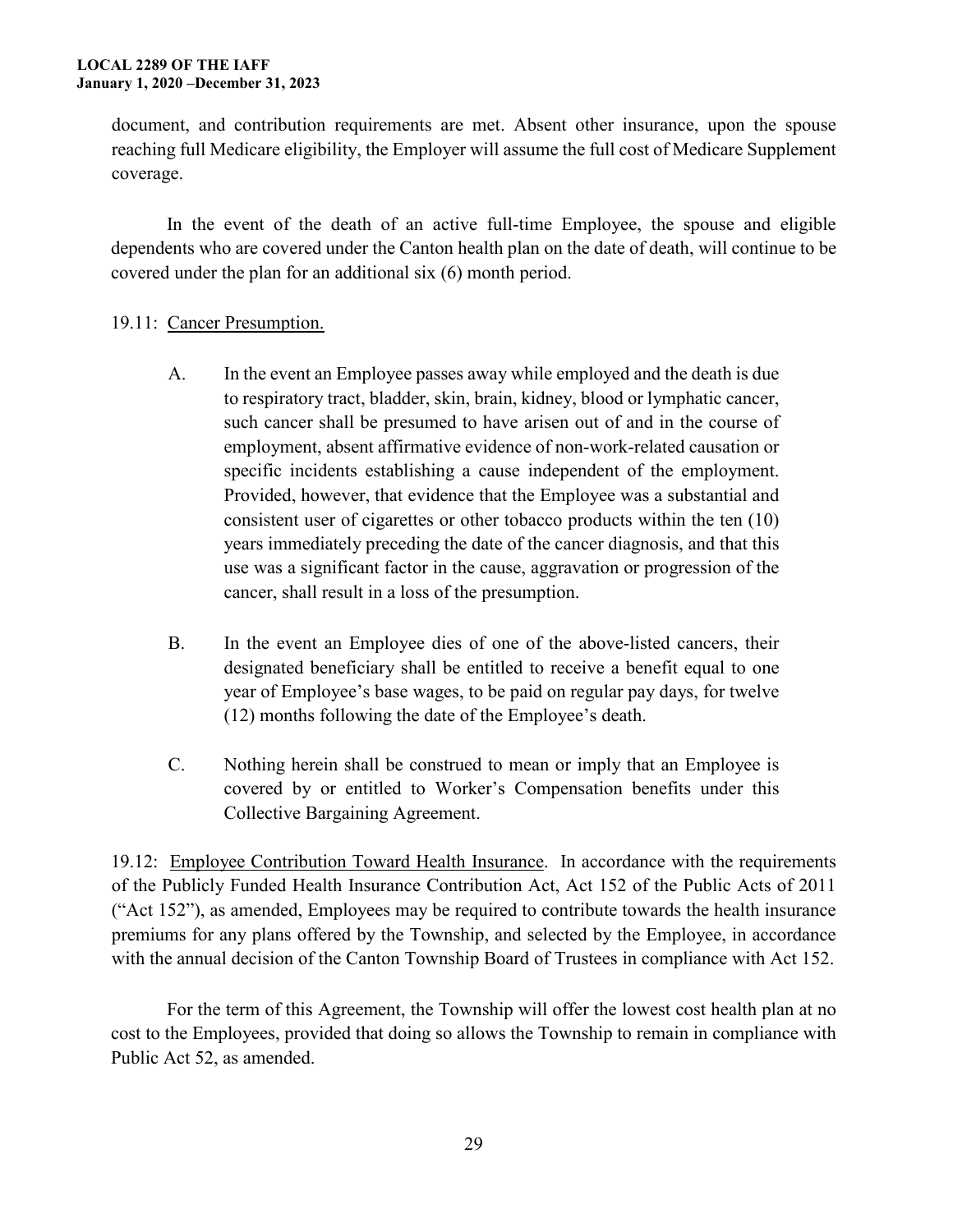#### **LOCAL 2289 OF THE IAFF January 1, 2020 –December 31, 2023**

If, during the life of this Agreement, the federal government issued new regulations under the Patient Protection and Affordable Care Act ("PPACA") which would lead to the Township paying any type of tax, penalty or fee, this Agreement shall be re-opened for further negotiations, in order to include such costs under PA 152. Likewise, the Township may elect to provide additional plan options to comply with the PPACA.

Both parties agree to comply with the PPACA and agree that after discussions with Union, the Township may make adjustments based on any future ruling, findings, and government guidance on compliance.

#### 19.13: Retiree Benefits:

- A. Retiree Health Insurance:
	- 1. To be eligible to receive retiree health benefits from the Township, a retiree must meet the definition of retiree as outlined in their applicable Township pension plan, and begin receiving pension benefits within 60 days from the last day of employment.
	- 2. During all periods of time that a retiree or retiree's spouse is employed and said employer provides health insurance coverage which is equivalent to or better than the Township's coverage, the retiree or spouse must take said health insurance coverage and the retiree and spouse shall cease to be eligible for the Retiree Health Insurance program set forth above. There shall be a coordination of benefits with any other health insurance held by the retiree or the retiree's spouse. The Township's health insurance shall be considered the secondary insurance. Provided, however, that should the retiree or retiree's spouse cease to be covered by health insurance from an outside source, they shall again be eligible for the Retiree Health Insurance program set forth above.
	- 3. Upon the death of a retiree, health benefits shall be continued for the retiree's spouse and dependent children. The medical and prescription insurance coverage for the spouse shall continue until such time as the spouse becomes eligible for other insurance, including Medicare. The insurance coverage for a dependent child shall continue until the child is eligible for other coverage (e.g. if mother remarries, through his/her employer, or is no longer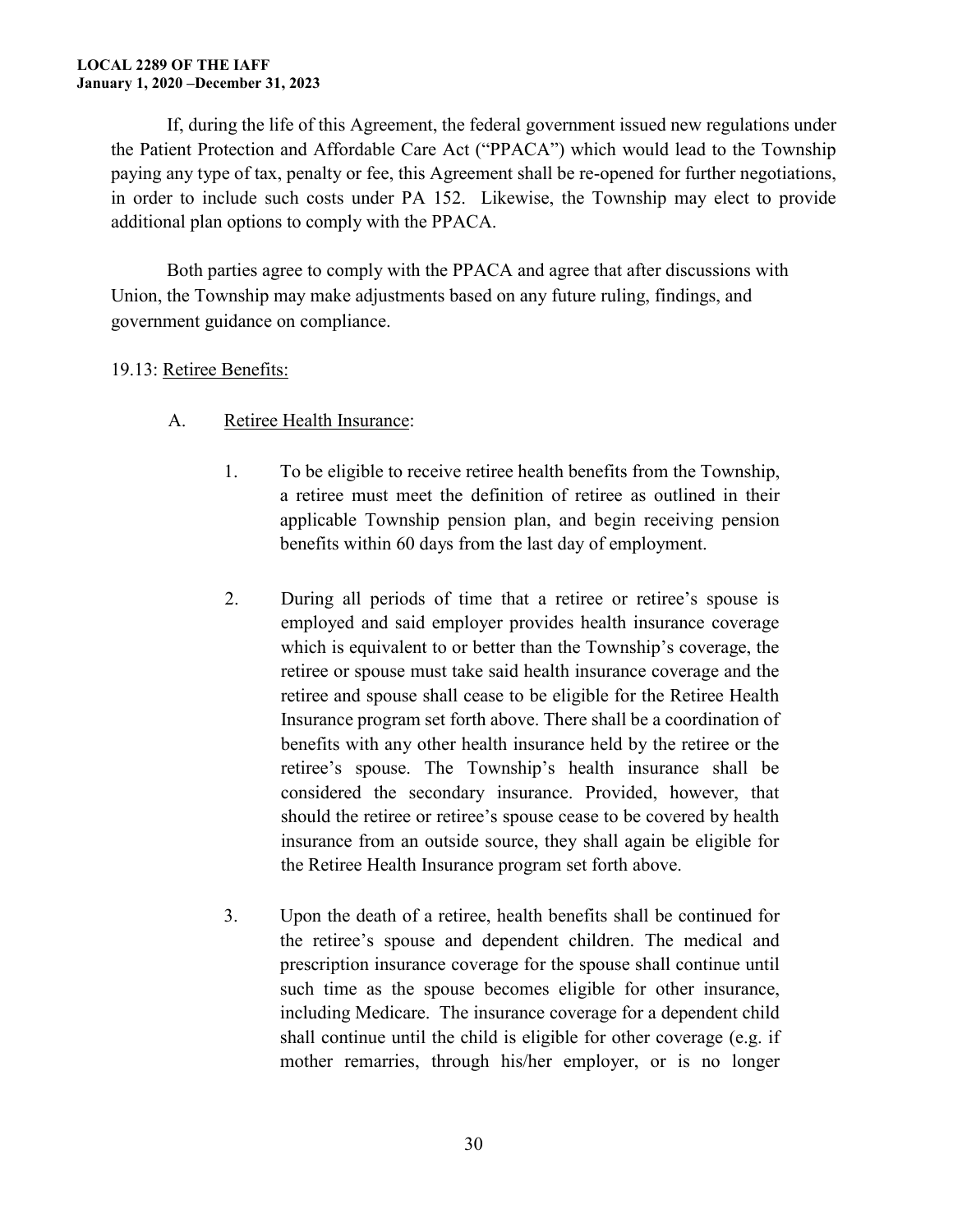considered a dependent by the insurance company, etc.), whichever occurs first.

- B. Retiree Dental Insurance.
	- 1. Upon retirement, the retiree only will continue to receive dental coverage at the benefit level and cost in place the last day of employment.
	- 2. The retiree may purchase dental coverage, at their option and at their sole expense, for their spouse and eligible dependents. In order to be eligible to be covered under the Township plan, the spouse and dependents must have been eligible dependents on the last day of employment. The retiree shall pay the full cost of the premium for this coverage annually in advance. The retiree's payment must be received by the Canton Township Human Resources Division by check or bank money order payable to Canton Township, prior to the last Township work day of each year in order to ensure coverage for the following year. Failure to timely remit payment will result in the immediate cancellation of this coverage.
- C. Retiree Cash Option. A retiree, after verifying to the Employer that they are covered by health insurance through their spouse, may elect not to participate in the health insurance plan currently offered to retirees.
	- 1. In such event, retirees who elect not to participate in such plan shall be paid a sum of twelve hundred dollars (\$1,200) annually (prorated at \$100 per month) which shall be paid on the first pay in January for the previous year.
	- 2. If a retiree elects not to participate in the health insurance plan, they will not be allowed to re-enter the plan until the next regular scheduled enrollment period. However, if a retiree loses health insurance coverage through his spouse, the retiree will be allowed to re-enter the retiree health insurance plan offered by the Employer on the first day of the succeeding month after verifying said loss of coverage to the Employer.
	- 3. This cash option shall no longer be available to a retiree once they reach full Medicare eligibility. The cash option shall be prorated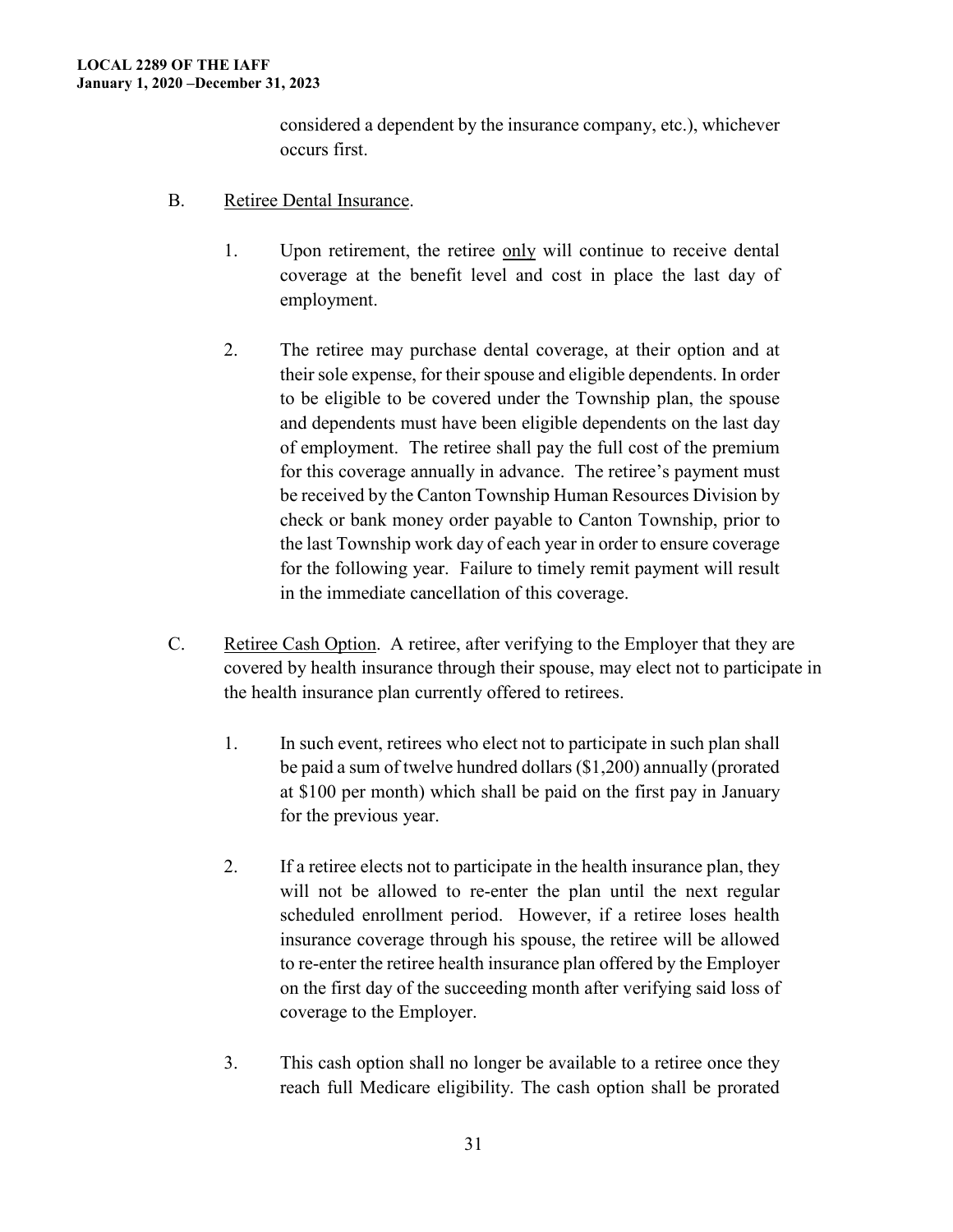through the month the retiree reaches full Medicare eligibility at a rate of \$100 per month.

4. This cash option shall not be available upon retirement for Employees with a hire date on or after July 1, 2013.

### **ARTICLE 20 - LIFE INSURANCE**

<span id="page-31-0"></span>20.1: The Township agrees to provide each Employee with group life insurance in the amount of \$50,000. New Employees are covered the first of the month following date of hire.

20.2: Accidental death and/or dismemberment group coverage in the amount of \$50,000 will also be provided.

20.3: Retirees will be provided with \$1,000 group life insurance.

### **ARTICLE 21 – DISABILITY BENEFITS**

#### <span id="page-31-1"></span>21.1: Short Term Disability.

- A. The Employer agrees to provide the Employee with benefits which will pay 60% of their base salary, up to \$2,000 per month, at the time of disability on the first day of accident, first day of hospitalization, or eighth day of sickness for nonoccupational accident or sickness for a period of up to 180 calendar days. After 180 calendar days, the Employee is eligible for Long Term Disability benefits as provided in Article 21, Section 21.2, below.
- B. The Short-Term Disability Benefit will be supplemented by the Employee's Sick Days to allow the Employee to receive 100% of their base weekly salary.
- C. The Township is fully self-insured for Short Term Disability benefits.

#### 21.2: Long Term Disability

A. The Employer shall provide long-term disability benefits, subject to the carrier's terms and definitions and coordination of benefits provisions, as follows: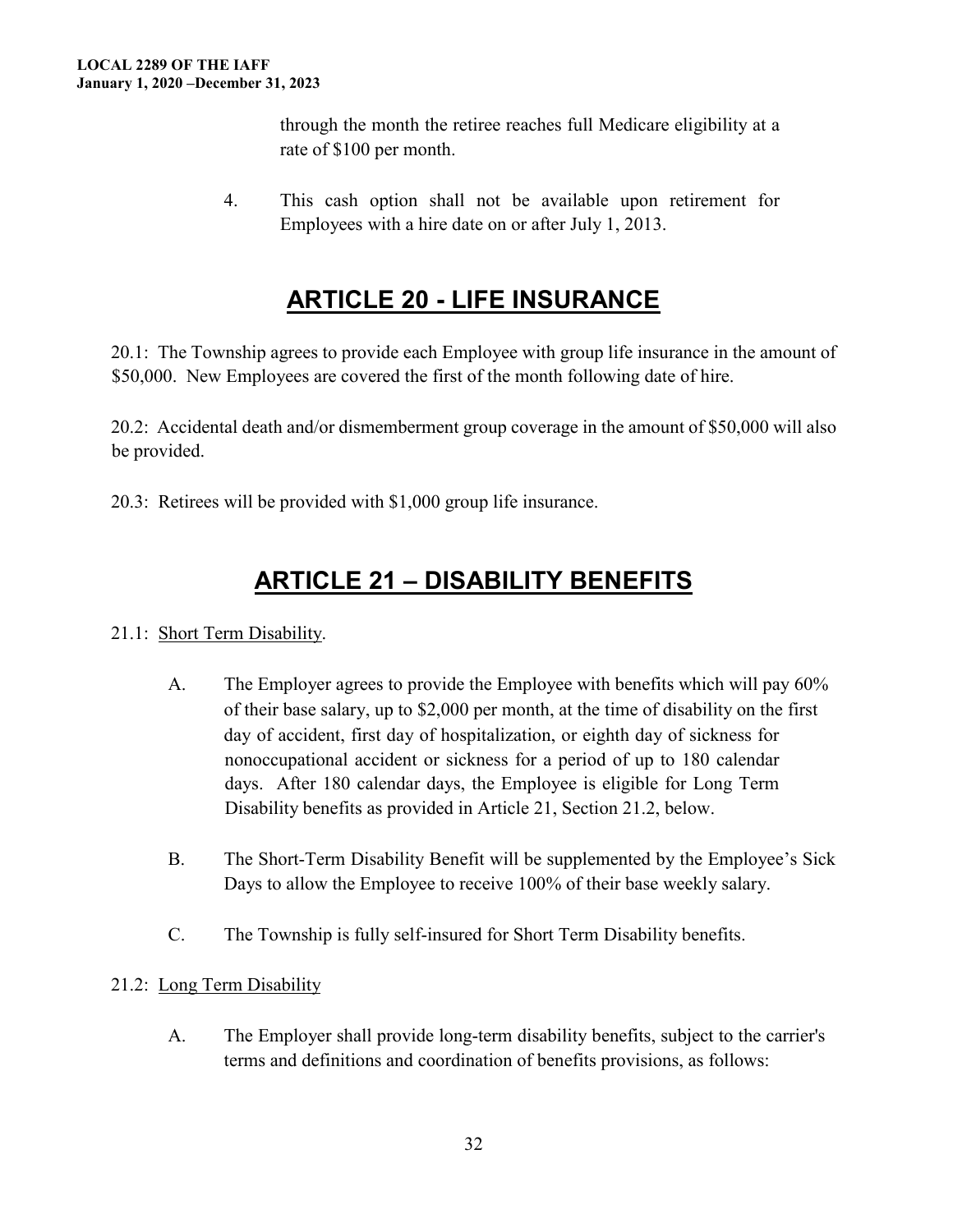- 1. Disability due to non-duty incurred illness or injury
- 2. Elimination Period 180 calendar days
- 3. Maximum Benefits to age 65
- 4. Monthly Benefit 60% of wages not to exceed per month.

### **ARTICLE 22 - WORKERS' COMPENSATION**

<span id="page-32-0"></span>22.1: Each Employee will be covered by the worker's compensation laws of the State of Michigan and leave due to a bona fide work-related injury will be administered in accordance with the current law as set forth at MCL §418.101 *et seq.* 

22.2: Any full-time Employee who suffers a loss time injury compensable under the Workers' Compensation Act, and if the Employee is unable to return to full time work even with accommodations, the Employer shall pay the difference between the amount of worker's compensation benefits and the Employee's then base rate of pay for a period of 18-months. The Employee will continue to receive all benefits afforded to actively working members of the bargaining unit for the first 12-months of the duty disability leave.

22.3: As long as the Employee is eligible for and receives Workers' Compensation benefits, the Employer shall continue health insurance coverage. After the 18-month period provided for in Section 22.2, the life insurance coverage may be continued by the Employee paying the premium.

22.4: The Township may offer the Employee a job at their regular rate of pay which the Employee may not refuse if such job is available in the Fire Department.

22.5: An Employee may not work for another employer while receiving worker's compensation benefits and supplementation from the Township.

22.6: No Employee shall receive more than 100% of their base salary while on a leave of absence due to duty related disability. In the event an injured Employee becomes entitled to nofault work loss benefits and worker's compensation benefits, the benefits shall be coordinated and the Township's obligation to supplement wage loss benefits under this Article will be limited to bringing the Employee to their regular base wage rate.

22.7: The Township reserves the right to participate in self-insurance programs to provide workers' compensation benefits.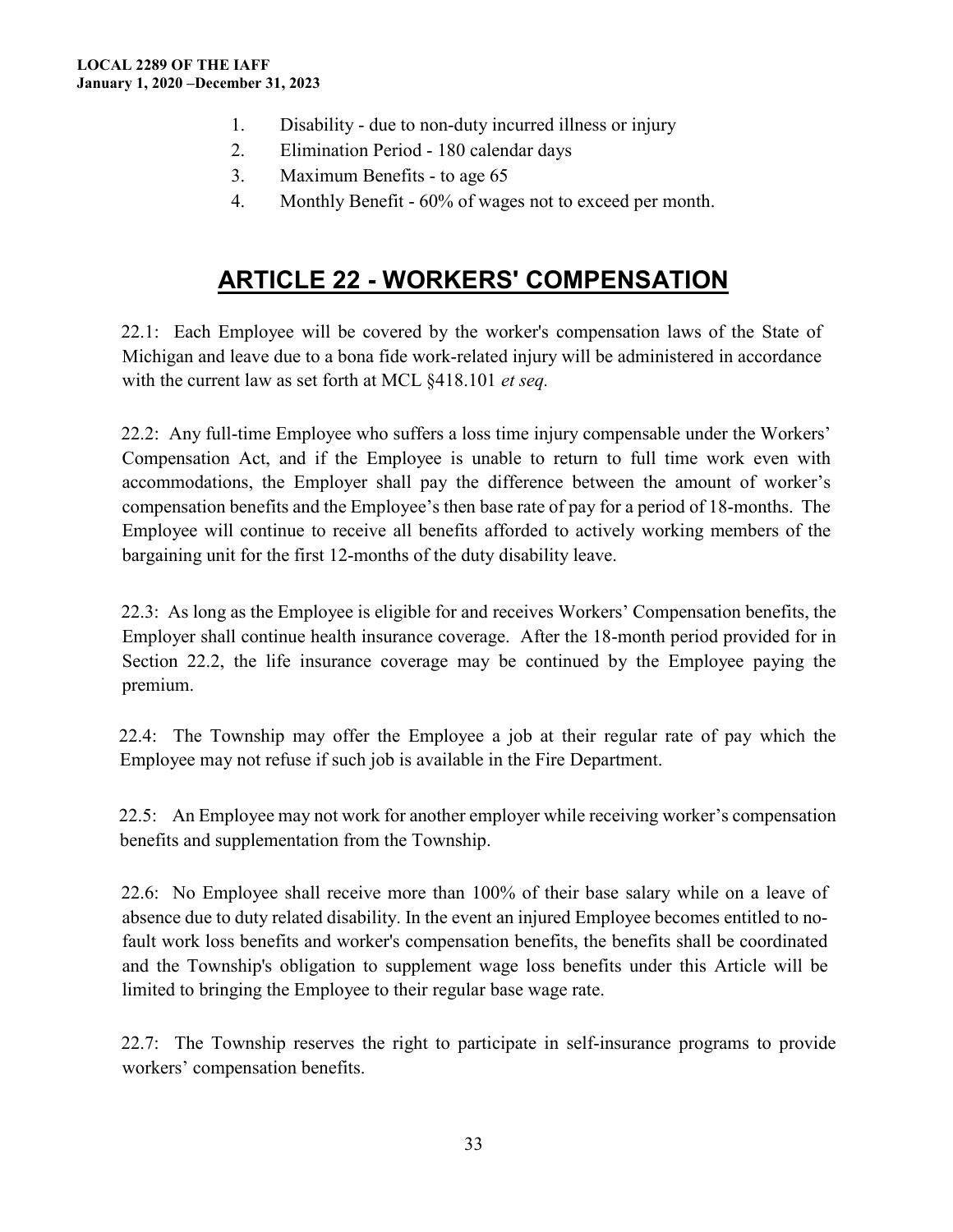### **ARTICLE 23 – LIGHT DUTY**

<span id="page-33-0"></span>23.1: An Employee who is off duty due to an injury or illness may be assigned to light duty subject to the approval of the Employee, the Employee's physician, and the Fire Chief or their designee. Employees on light duty shall be assigned to a 40-hour work week. Hours of work will be determined by the Fire Chief or their designee. During any week the Employee works less than 40 hours, the Employee shall use leave time, which includes PTO, sick time, or compensatory time.

23.2: Work shall be limited to fire-related activities. During this time, the Employee shall suffer no reduction in pay, and shall not be counted for minimum staffing purposes. A light duty assignment may be terminated at the discretion of either party with written notice to the other.

23.3: While an Employee is working a 40 hour per week light duty assignment, the following shall prevail:

- A. The Employee's hourly rate of pay shall be adjusted for a 40-hour week rather than a 53.1-hour week (Employee's annual salary  $\div$  2080 for 40-hour week vs. Employee's annual salary  $\div$  2761.2 for 53.1-hour week).
- B. The Employee shall be required to work forty (40) hours per week and shall receive Holiday Pay in accordance with Article 16 of the contract.
- C. The Employee's Sick Days will be administered in accordance with Article 25 of this Agreement.
- D. Employees who have been placed on a 40-hour light/restricted duty work schedule for greater than 15 days in a calendar month will have Kelly time adjusted.
	- 1. Finance will adjust/deduct twelve hours of Kelly time for each month the employee remains on a 40-hour light duty work schedule greater than 15 days in a calendar month. Adjustments will be made monthly. If there is no Kelly time available to cover the deduction, PTO will be adjusted accordingly.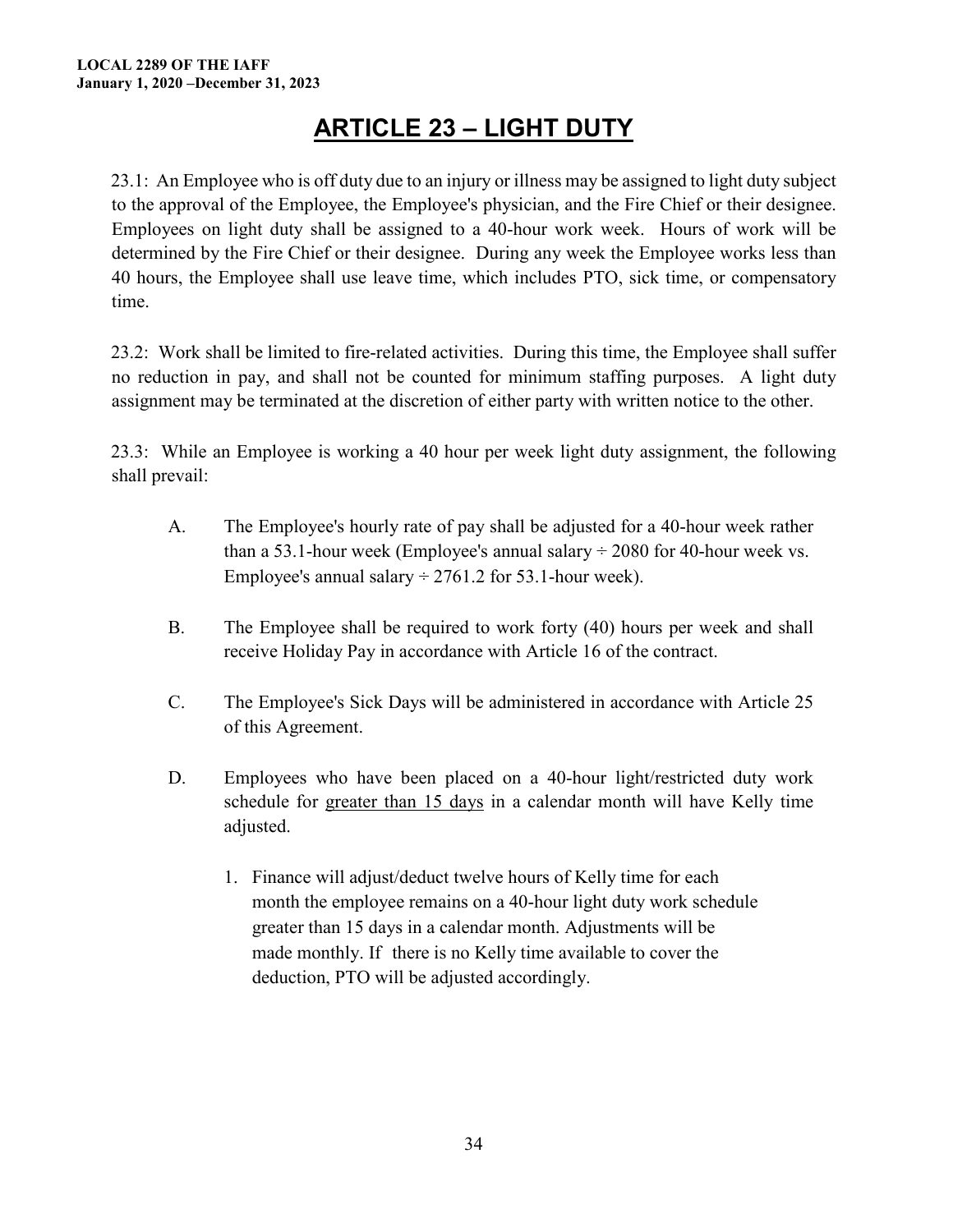#### **ARTICLE 24 - PAID TIME OFF**

<span id="page-34-0"></span>24.1: The Paid Time Off Program ("PTO") combines vacation and personal days into a single benefit bank for compensation during an Employee's time away from work.

- A. Eligibility and Amount. Employees shall be eligible for PTO on the following basis:
	- 1. After one (1) year of service, one hundred forty-four (144) hours per year.
	- 2. After two (2) years to five (5) years of service, two hundred sixteen (216) hours per year.
	- 3. After five (5) years to ten (10) years of service, two hundred eighty-eight (288) hours per year.
	- 4. After ten (10) years to fifteen (15) years of service, three hundred sixty (360) hours per year.
	- 5. After fifteen (15) years of service and above, four hundred thirty-two (432) hours per year.
	- 6. Employees with at least one (1) year seniority will be granted forty-eight (48) hours of bonus PTO in the calendar year following a calendar year in which they have not used any sick time. One-half (1/2) hour of bonus PTO will be deducted for each one (1) hour of sick time taken in a calendar year. If an Employee uses ninety-six (96) hours of sick time in one calendar year, they lose all bonus PTO for the following calendar year.
		- a. 53.1-hour work week employees shall be permitted to use up to 48 hours of sick time on immediate household members. Sick time for immediate household members shall be calculated as sick time used when calculating sick time bonus.
- B. Employees must take their PTO as earned. Carryover not to exceed two hundred sixteen (216) hours may occur only with the permission of the Fire Chief or their designee. An Employee may cash out no more than two hundred sixteen (216) hours of unused PTO each year on the first pay of November or the first pay of June.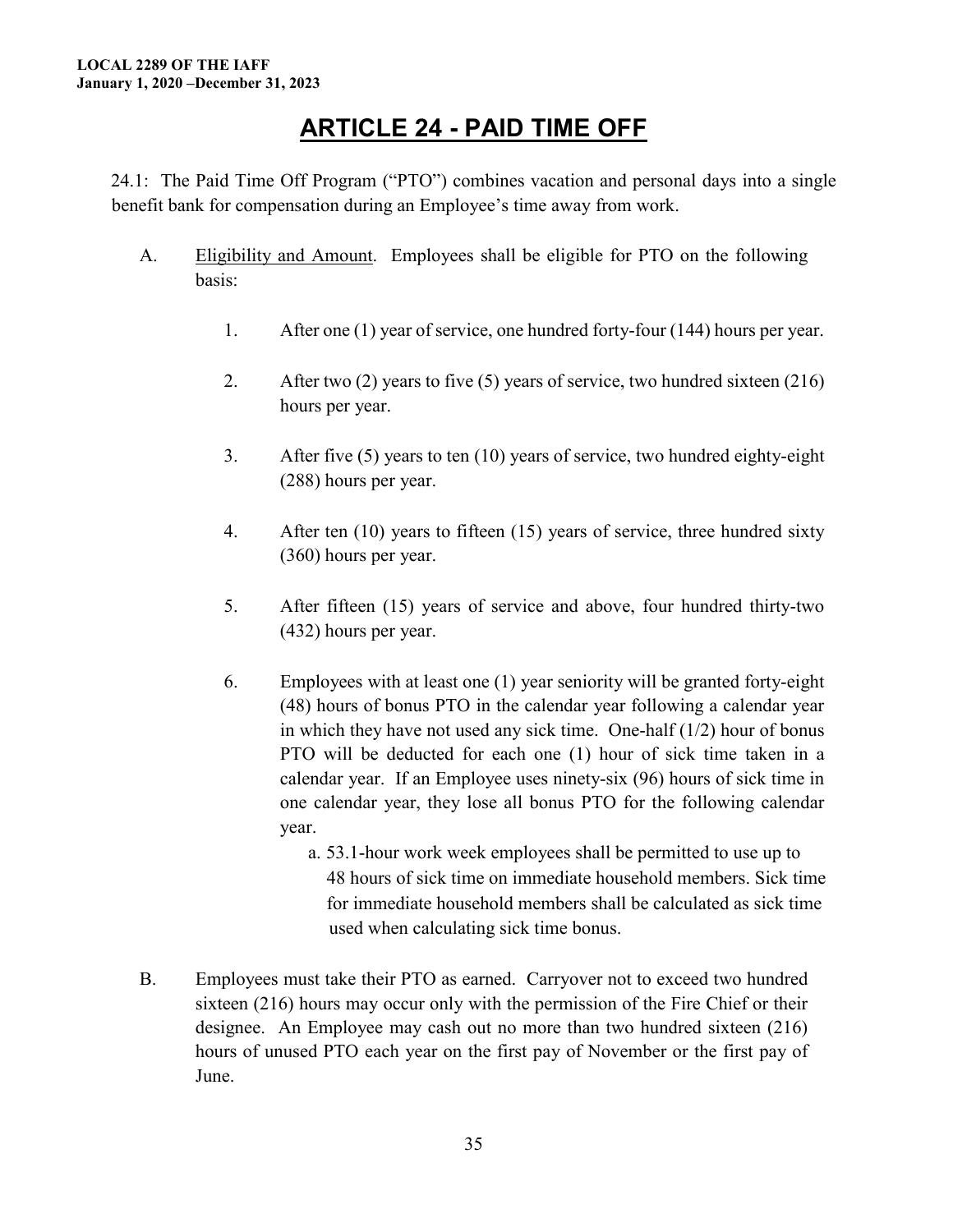24.2: The anniversary date of service, for the purpose of this Article, shall be measured by reference to the most recent day of appointment to the Fire Department. The PTO use period shall be from January 1 to December 31 of each year.

24.3: Employees separated from the Fire Department due to death or retirement shall be compensated in cash for all unused PTO accumulated at the regular rate of pay at the time of separation, with only 50% of such payout counting towards final average compensation for pension purposes. An Employee resigning will likewise be paid providing they give two (2) weeks advance written notice to the Fire Chief or their designee of their intent to resign. Employees with less than one (1) year of service whose employment is terminated for any reason, or resigns, are not entitled to any PTO benefits.

24.4: Employees shall be afforded a reasonable time to designate their preferred PTO dates, and any such selection to be made on or before December 15 for the following year. Selection shall be based upon seniority in the Fire Department and each shift shall select independently of the other. PTO shall be selected in the following manner:

- A. Employees with two hundred sixteen (216) hours or less PTO may select during the "summer PTO pick period" (April through September). Selection shall be made by seniority.
- B. Employees with over two hundred sixteen (216) hours of PTO may select up to two hundred sixteen (216) hours during the "summer PTO pick period" (April through September) and the balance must be selected during the "winter PTO pick period" (October through March).
- C. Selection in either period shall be by departmental seniority with the Fire Chief or their designee having final authority to approve all PTO selections and make final PTO assignments. The Fire Chief or their designee will not deny a PTO selection which coincides with a holiday period or with hunting season (October 1 through December 31) when the only reason for the denial is that any form of specialized training or schooling has been scheduled.
- D. PTO may be taken in one (1) hour increments.
- E. Four (4) Employees shall be allowed to schedule PTO per duty day; provided however, that minimum staffing requirements, as established in the sole discretion of the Fire Chief, must be met, and that at least three Command Officers shall be on duty at all times. Seventy-two (72) hour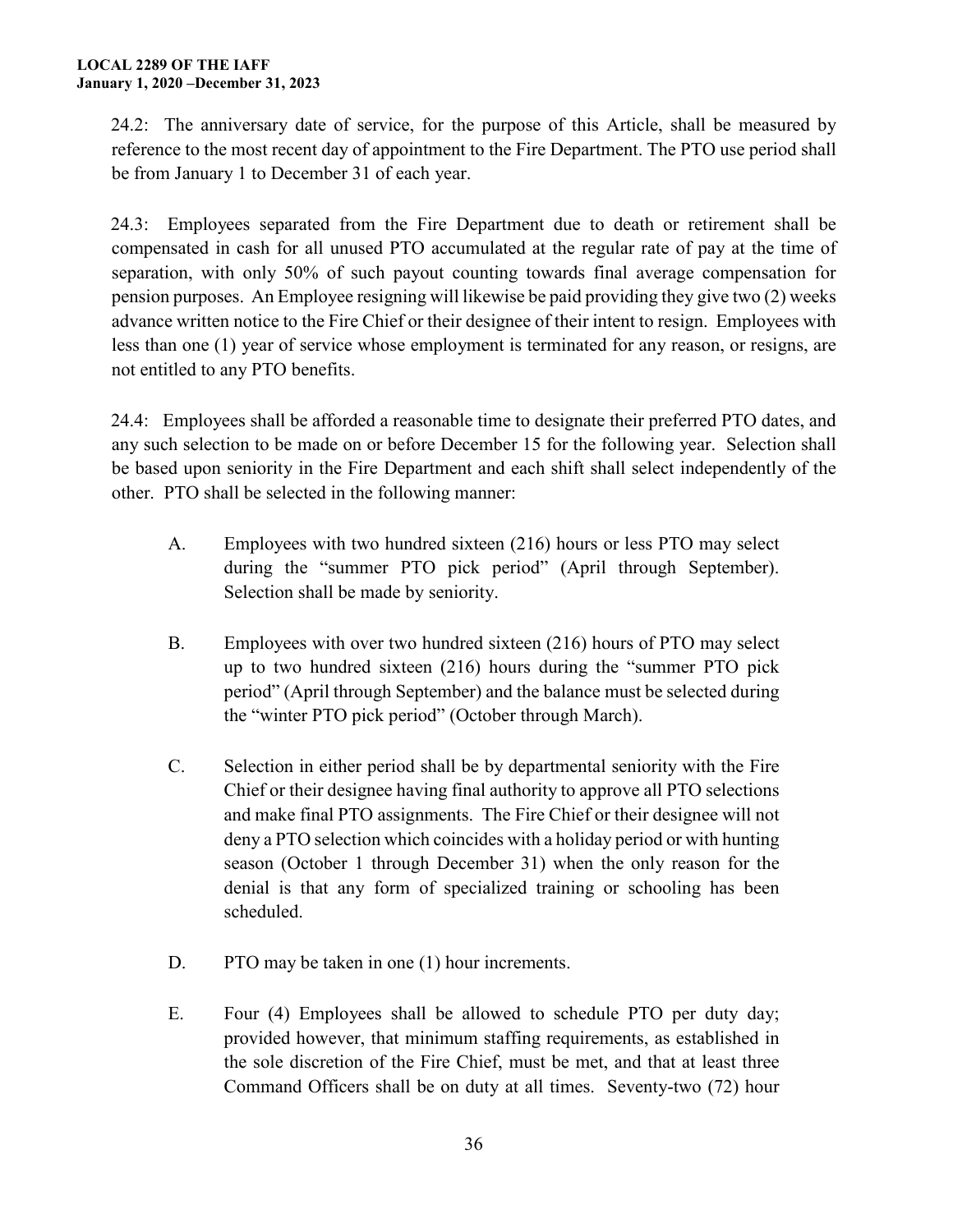PTO requests shall take precedence over twenty-four (24) hour PTO requests.

F. Upon signing of the January 2020 contract the Township will increase the number of the Captains to 12. Three officers will be allowed off on any given day.

24.5: If an Employee becomes sick or disabled during their scheduled PTO, they may, by notifying the Fire Chief or their designee or the shift commander on duty, and upon proper medical certification of the sickness or disability, charge the PTO to their sick time bank and have the period of sickness or disability credited to their PTO and pay. In the event of a death in the Employee's immediate family, for which the Employee is entitled to Funeral Leave pursuant to Article 26 of this Agreement, and if the death and funeral occur while the Employee is on PTO, the leave time to which the Employee is entitled will be charged as Funeral Leave, and an equivalent amount of time will be credited to the Employee's PTO bank.

24.6: Fire Prevention employees shall have a Paid Time Off ("PTO") program which combines vacation and personal days into a single benefit bank for compensation during an Employee's time away from work.

- A. Fire Prevention employees shall be eligible for PTO on the following basis:
	- 1. After one (1) year of service, eighty (80) hours per year.
	- 2. After two (2) years to five (5) years of service, one hundred twenty (120) hours per year.
	- 3. After five (5) years to ten (10) years of service, one hundred sixty (160) hours per year.
	- 4. After ten (10) years to fifteen (15) years of service, two hundred (200) hours per year.
	- 5. After fifteen (15) years of service and above, two hundred forty (240) hours per year.

Employees in the Fire Prevention Division will be allowed to accumulate and carry over 120 hours of PTO, subject to the stated requirements for PTO accumulation and carryover found in this Article. Only one (1) Fire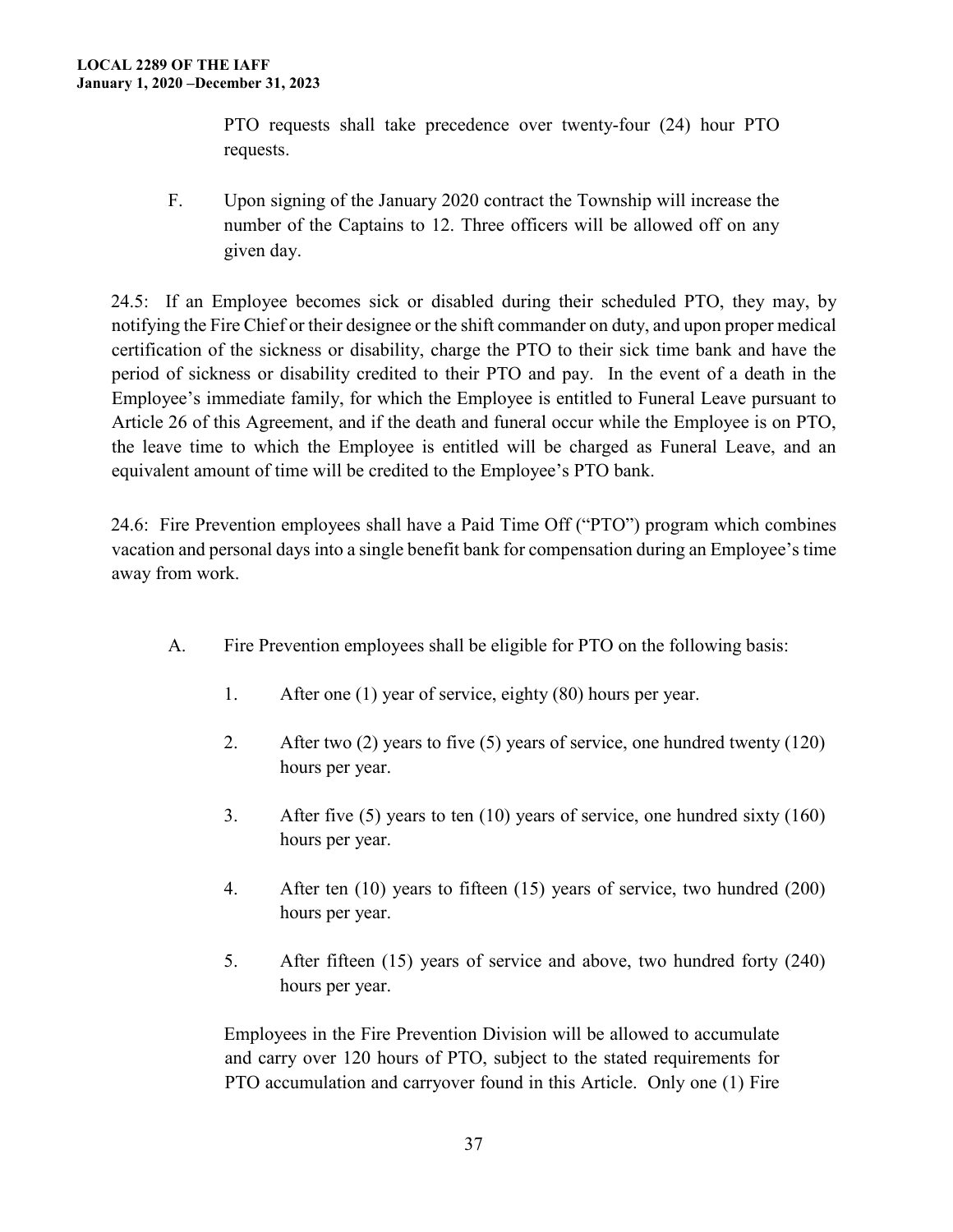Prevention employee may be off at a time unless otherwise approved by the Fire Chief or his designee.

- B. Bonus PTO: Fire Prevention employees with at least one (1) year seniority will be granted twenty (20) hours of bonus PTO in the calendar year following a calendar year in which the Employee has not used any sick time. One-half  $(\frac{1}{2})$ hour of bonus PTO will be deducted for each one (1) hour of sick time taken in a calendar year. If an Employee uses forty (40) hours of sick time in one calendar year, they shall lose all bonus PTO for the following calendar year.
- C. Sick Time used for union business pursuant to Article 5, Section 5 (b), will not count toward the loss of bonus PTO as described above.

# **ARTICLE 25 - SICK LEAVE**

<span id="page-37-0"></span>25.1: Each Employee shall be credited with one sick leave day (twenty-four (24) hours) per month of service rendered. Employees will not be credited additional sick time if they are off work on sick time, non-duty disability or any unpaid leave more than 30 duty days.

25.2: Any Employee going to a forty (40) hour week assignment shall keep their twenty-four (24) hour sick bank and be charged at 1/3 of a sick day (8 hours) if sick time is used during such assignment. Such Employee will earn one eight (8) hour sick day per month during such forty (40) hour week assignment and any accumulation while on forty (40) hour assignment will be at the rate of three eight (8) hour sick days equaling one twenty-four (24) hour sick day.

25.3: Use of sick time.

- A. An Employee shall be entitled to charge accumulated sick leave credits for illness or injury; subject to verification by medical certificate or proof of illness, after being off work for two (2) consecutive full duty days. The Employer reserves the right to conduct any reasonable investigation regarding an Employee's use of sick days.
- B. Duty-incurred illness or injury shall not be charged against the accumulated sick leave credits of the Employee. An Employee off work due to a dutyincurred illness or injury shall not be eligible for Long-Term Disability insurance benefits.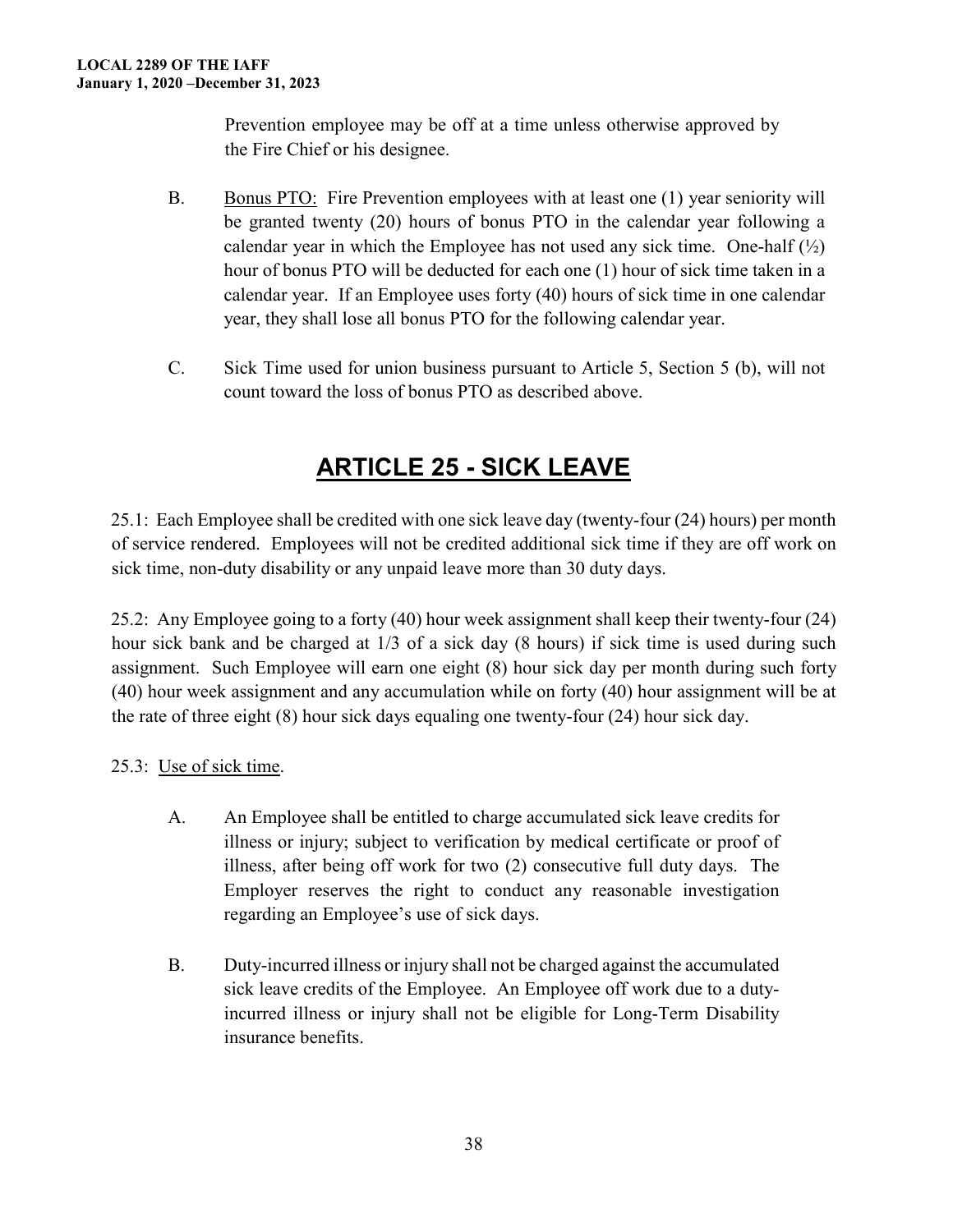- C. An Employee requesting sick days for psychological or stress reasons must provide proof that they are currently under the care of a licensed clinical psychologist or psychiatrist.
- D. An Employee who works a 53.1-hour work week shall be permitted to use up to 48 hours of sick time on immediate household members. Sick time for immediate household members shall be calculated as sick time used when calculating sick time bonus.

Employees working a 40-hour schedule shall be permitted to use 16 hours of sick time on immediate household members. Sick time for immediate household members shall be calculated as sick time used when calculating sick time bonus.

- 1. Upon calling in sick the employee will specify if it is the employee sick or an immediate family member.
- 2. Sick time for an immediate family member is not subject to needing a sick note.

25.4: Accumulation of sick days for actual use by Employees during their employment with the Township shall not exceed the equivalent of 240 duty days. For purposes of payout of accumulated sick days following separation, death, or retirement, the accumulation of sick days shall not exceed the equivalent of 100 duty days.

25.5: An Employee, upon separation for cause, shall not be paid any unused accumulated sick days. Upon death, retirement, or voluntary separation, providing written notice of resignation is given two (2) weeks prior to resignation, the Employee or their beneficiary shall be entitled to payment for one-half  $(\frac{1}{2})$  of the unused accumulated sick days, with the maximum possible accumulation for such purposes being 100 duty days, with a maximum buyout of 50 duty days. Sick days shall not be considered a right which the Employee may use at their discretion, but shall be used only in case of their personal illness or disability. Sick day bank balances will be posted at the end of January each year. Sick time balances are updated monthly as accrued in the Kronos timekeeping system.

25.6: At the request of the Employee, sick time equivalent to a maximum of twelve (12) duty days will be paid out at year-end provided that there is no sick time used during the year. The payout will be at 50% and will not be included in FAC for pension calculation. If the Employee selects to be paid at year-end, the hours paid for and the balance of the annual sick time will not be added to the Employees' sick bank. Sick time buy-outs for the preceding year shall be included in the second paycheck in January.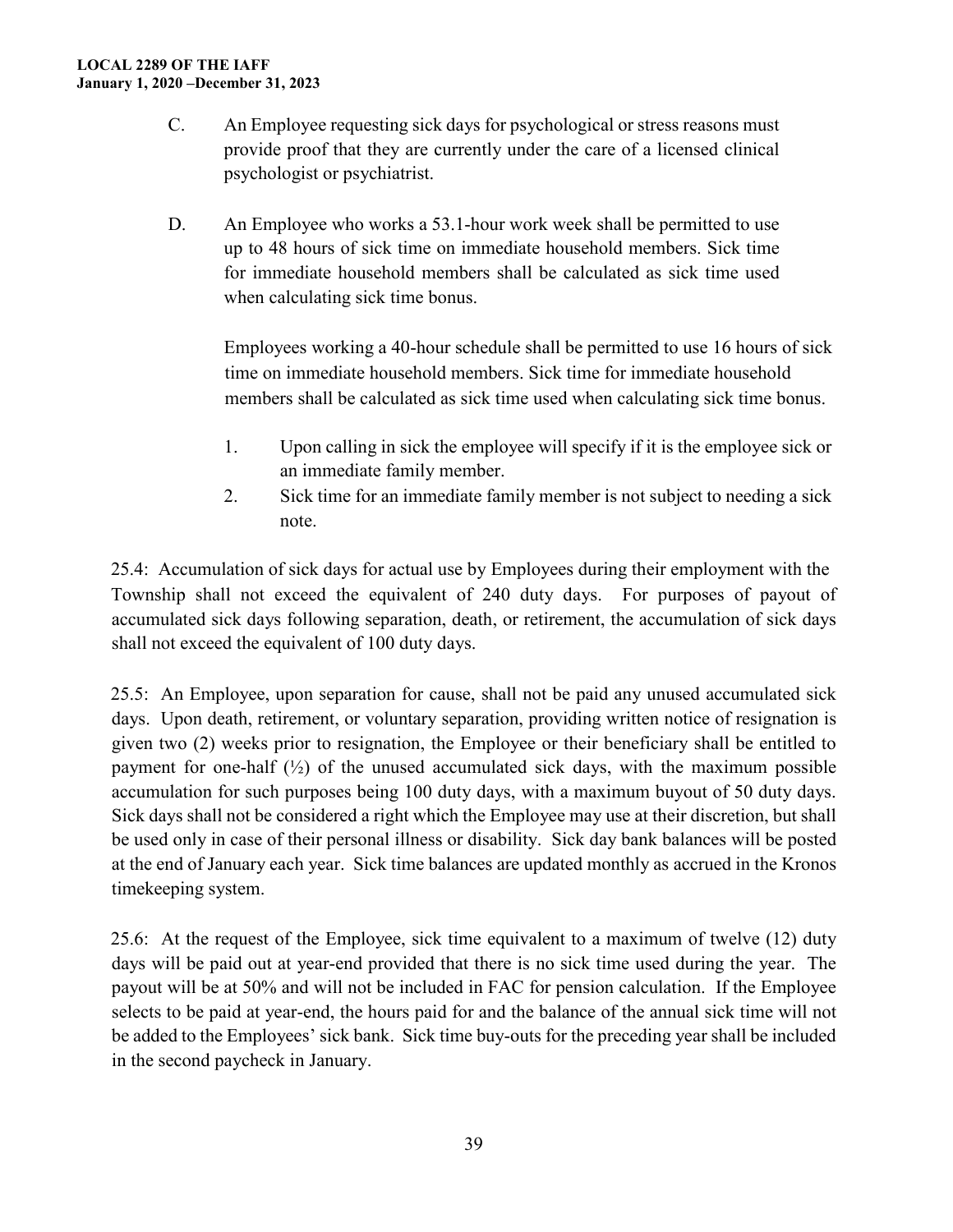25.7: Sick time used for union business pursuant to Article 5, Section 5.5.D. will not count as sick time used for determining eligibility for receiving the annual unused sick time payout.

25.8: For purposes of this section, "sick leave day" shall mean a 24-hour duty day, or 8-hour day, depending on assignment.

<span id="page-39-0"></span>25.9: An Employee on sick time shall not receive more than 100% of their regular pay.

#### **ARTICLE 26 - FUNERAL LEAVE**

26.1: Employees shall be entitled to funeral leave with pay in the event of a death in the Employee's immediate family as determined under Section 26.2

- A. Funeral leave shall be granted as follows:
	- 1. Up to three (3) calendar days, if death occurs in local area.
	- 2. Up to five (5) calendar days, if death occurs outside the area, or in excess of 250 driving miles, one way from Township Hall.
	- 3. The Fire Chief or their designee may grant a reasonable extension of leave to be deducted from the Employee's sick days in the event of extraordinary circumstances. The Fire Chief or their designee will exercise their right to grant extensions in a reasonable manner.

26.2: An Employee's immediate family shall include wife, husband, mother, mother-in-law, stepmother, father, father-in-law, step-father, sister, sister-in-law, brother, brother-in-law, son, son-inlaw, step-son, daughter, daughter-in-law, step-daughter, grandparents, grandparents-in-law, and, in the event an Employee was raised or living with a legal guardian or relative in the same household, such person shall be determined to be a member of Employee's immediate family. Additionally, aunts, uncles, nephews, and nieces to the first degree of consanguinity shall be considered immediate family. The Employee may be required to furnish proof of the death and that they attended the funeral.

### **ARTICLE 27 - UNIFORMS**

<span id="page-39-1"></span>27.1: The Township shall provide protective gear for each Employee, including an OSHAapproved helmet, boots, gloves, coat, and bunker pants. Protective gear shall only be worn while at work.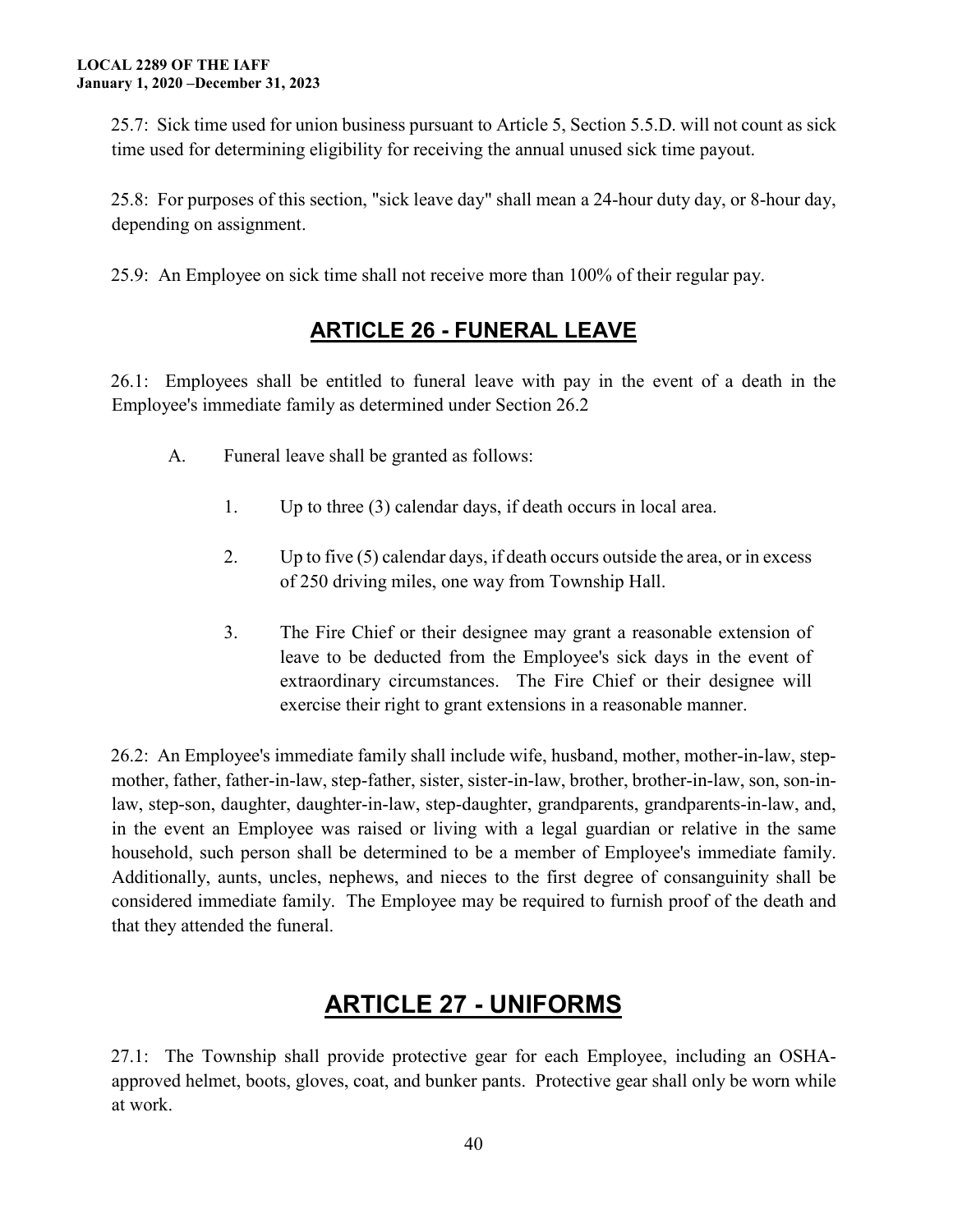27.2: The Employer will furnish all uniform items as specified in the Fire Department's Uniform Specifications and Standards of Appearance Policies, and in lieu of any uniform or cleaning allowance.

27.3: Employees must turn in all uniform items furnished upon termination or separation prior to issuance of final paycheck.

27.4: All Employees shall receive replacement of all uniform items from the Fire Department upon the uniform item becoming worn, damaged and/or unserviceable including weight gain or weight loss. Such uniform item shall be presented to the Fire Chief or their designee for determination on the condition of the uniform item.

27.5: The Fire Chief or their designee shall make all final determinations on any changes in the uniform.

27.6: The Employer shall provide for cleaning every six months, or as needed, for the following uniform items at no cost to the Employees:

A. One jacket (winter and spring)

27.7: The Employer will provide a clothes washer and clothes dryer at each Fire Station.

#### 27.8: Uniforms for Fire Prevention Employees.

- A. The Employer will furnish all uniform items as specified in the Canton Fire Department's Uniform Specifications and Standards of Appearance Policies in lieu of any uniform or dry-cleaning allowance. Employees must turn in all uniform items furnished by the Township upon termination or separation prior to issuance of final paycheck.
- B. All Employees shall receive replacement of all issued uniform items from the Fire Department upon the uniform item becoming worn, damaged and/or unserviceable, including weight gain or weight loss. Such uniform items shall be presented to the Fire Chief or their designee for determination of the condition of the uniform item.
- C. The Fire Chief or their designee shall make all final determinations on any changes in the uniform.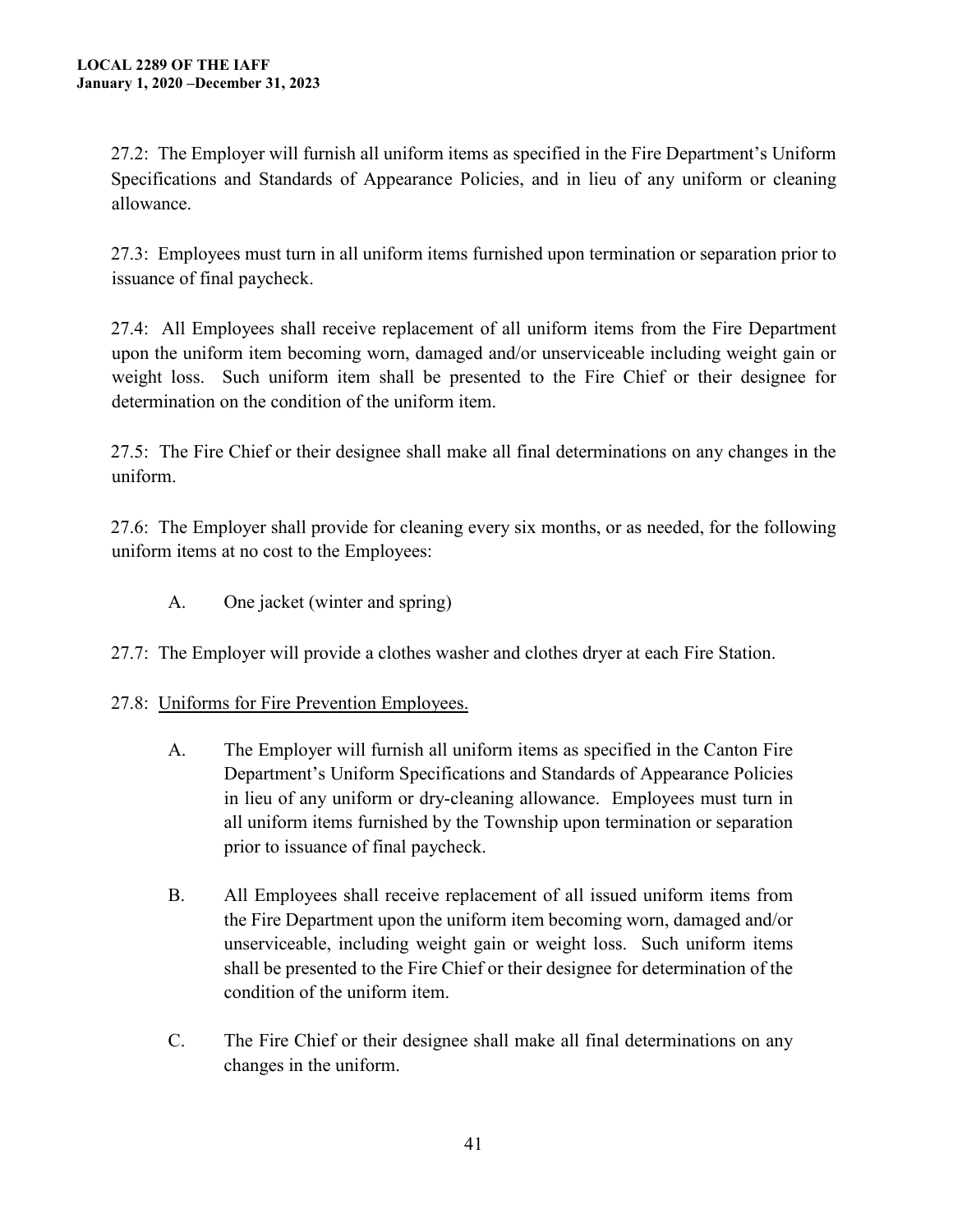- D. The Employer shall provide for cleaning every six (6) months, or as needed, for the following uniform items at no cost to the employees:
	- 1. (1) Class A hat
	- 2. (1) One jacket (winter and spring)

#### <span id="page-41-0"></span>**ARTICLE 28 – ADMINISTRATION AND FIRE PREVENTION DIVISION**

28.1: The Fire Prevention Division shall be headed by the Deputy Fire Chief and such other personnel as the parties to this Agreement may subsequently mutually agree. It is specifically understood that the Fire Prevention Division is a separate and specialized division, requiring special qualifications.

28.2: The Deputy Chief shall be a non-Union position, which shall be filled by a person promoted from the bargaining unit on the basis of a competitive process. In the case a qualified candidate is not found within the bargaining unit, the Township, in its sole discretion, may seek external candidates for the position.

28.3: The supervision, coordination and operation of the Fire Prevention Division shall be the responsibility of the Fire Marshal. Subordinate to the Fire Marshal shall be the Fire Inspectors, who are the members of the Fire Prevention Division.

28.4: Fire Marshal.

- A. The Fire Marshal will work a Monday through Friday, eight (8) hours per day, schedule, with a one-half hour (1/2) in-service lunch.
- B. The Fire Marshal position will be part of the command structure overseeing the Fire Prevention Division and shall be subordinate to the Deputy Fire Chief.
- C. The Fire Marshal may be used in fire suppression activities in emergency situations as mandated by the Fire Chief, Fire Chief or their designee. In addition to Article 28, duties of the Fire Marshal shall be determined by the Fire Chief.
- D. This position shall be filled by a person filled from within the bargaining unit in accordance with Article 11.6 it being understood that departmental seniority will be maintained within the bargaining unit. An Employee selected to be Fire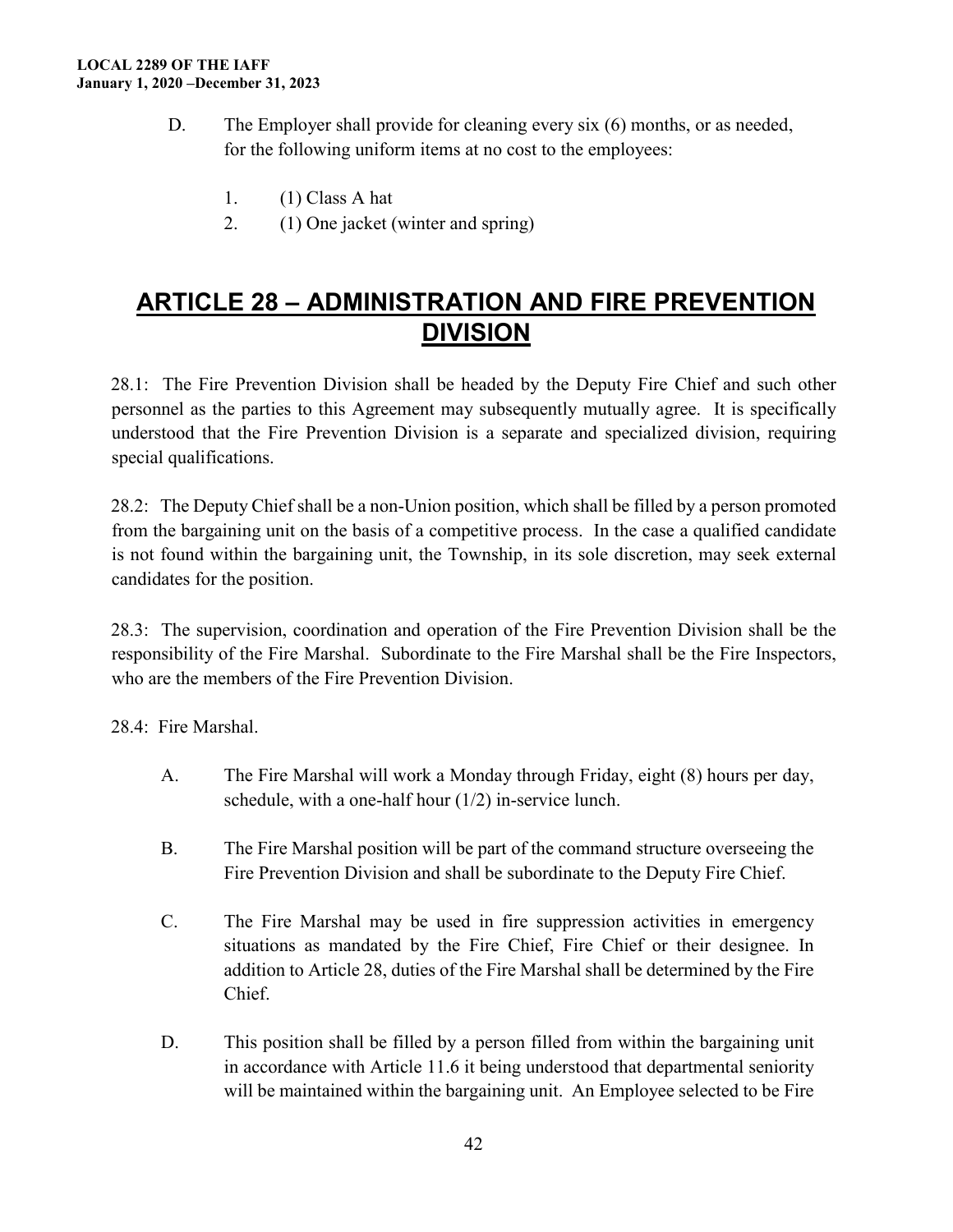Marshal can elect to transfer back to the Fire Suppression Division without loss of seniority, but must return to the open vacancy.

- E. The Fire Marshal shall be entitled to the following wages and fringe benefits:
	- 1. The wage scale for the Fire Marshal is set forth in Article 14.
	- 2. The Fire Marshal shall not receive a food allowance or Holiday Pay.
	- 3. All time worked in excess of the set forth in A., above, shall be paid at time and one-half (1 1/2), unless the Fire Marshal, with the approval of the Fire Chief, elects to take that time as compensatory time.
	- 4. If required to work a holiday, the Fire Marshal shall be paid double time for all time worked. The Fire Marshal shall have the same holidays as the Director of Public Safety.
	- 5. The Township shall pay for all training and expenses, excluding lunches, for all required state certifications and renewals as shall be necessary for the maintenance of the position.
	- 6. Uniforms.
		- a. The Township shall provide all required uniform items as specified in the Fire Department's Uniform Specifications and Standard of Appearance Policies.
		- b. The Employee must turn in all uniform items furnished upon termination of separation from the Township prior to issuance of Employee's final paycheck.
		- c. The Township shall provide cleaning every six months, or as needed, for the following uniform items at no cost to the Employee:
			- 1. Class A hat.
			- 2. One jacket (winter and spring).
	- 7. The Fire Marshal shall have the same PTO program and bonus PTO as Fire Prevention Employees as set forth in Article 24.
	- 8. Sick time used for union business pursuant to Article 5 shall not count toward the loss of bonus PTO.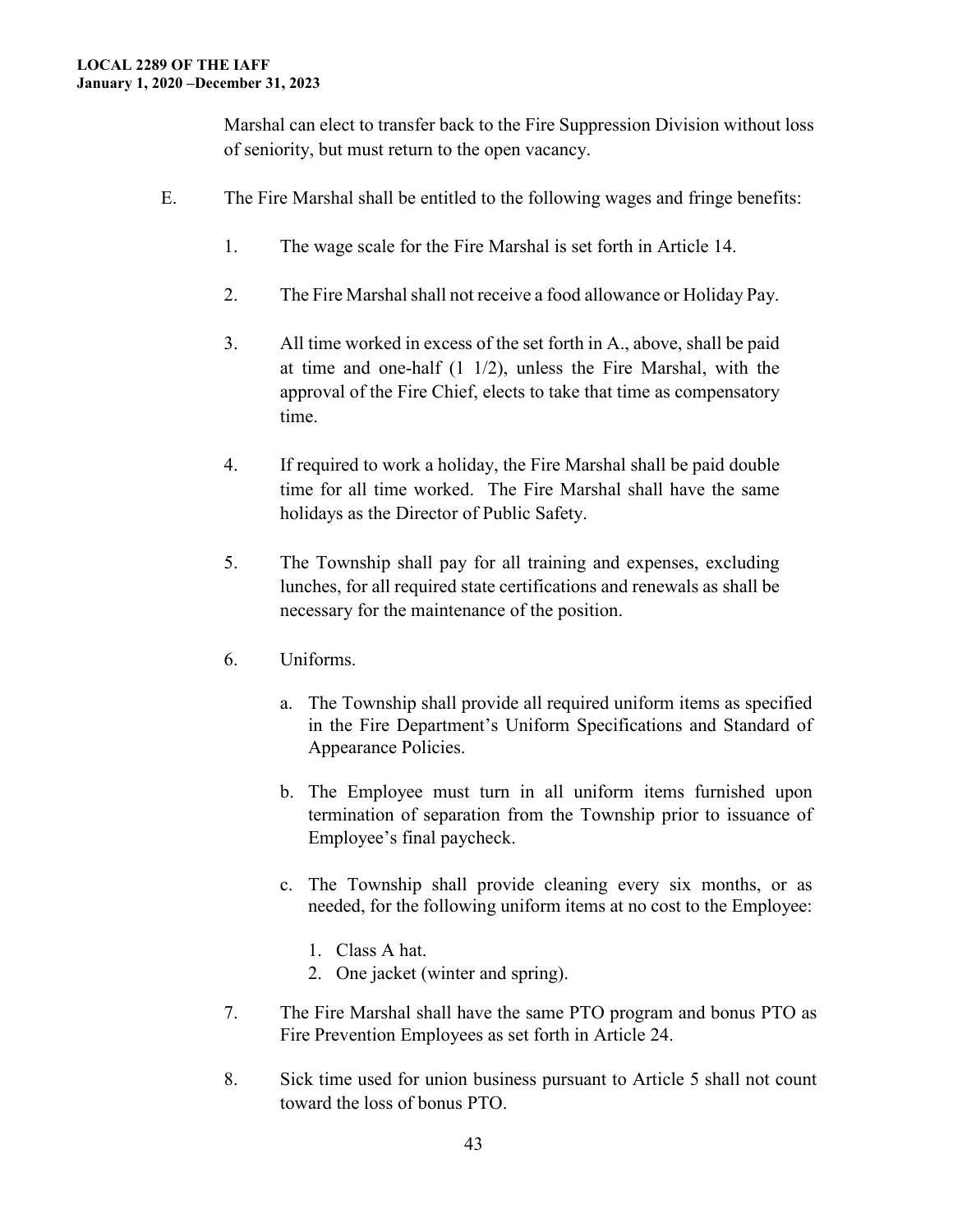28.5: Employees of the Administration and Fire Prevention Divisions can be utilized in fire suppression activities as mandated by the Fire Chief or their designee.

28.6: For Employees promoted from the Fire Suppression Division, the position of Fire Inspector in Fire Prevention shall be equivalent to that of Captain in Fire Suppression, for purposes of economics only.

28.7: Employees who are hired from outside of the Fire Department for the position of Fire Inspector shall receive the same Start pay as a Firefighter/Medic and shall be paid according to the pay scale found in Article 14 of this Agreement. These Employees shall have no automatic right to transfer from the Fire Prevention Division to the Fire Suppression Division. They must apply and test for a Fire Suppression Division position in an open, competitive examination. If they are hired into the Fire Suppression Division, they shall start at the start rate of pay for Firefighter/Medic.

28.8: Employees in the Fire Prevention Division hired from outside the bargaining unit shall not be required to be EMT or ALS certified, and shall receive no EMT or ALS bonus.

28.9: Fire Suppression Employees shall be eligible for appointment to the position of Fire Inspector and such appointment shall be solely on the basis of seniority as a firefighter upon successful completion of an interview process. The Township has the sole right to determine the number of Fire Inspectors in the Fire Prevention Division.

28.10: If no Employee applies for a position in Fire Prevention--either the Fire Marshal or Fire Inspector-- the Township may fill the vacant position from outside the bargaining unit. If the position is filled from outside the bargaining unit, the Employee does not have to be ALS or BLS licensed. Anyone not ALS licensed who is hired after 7/1/1997, and requests transfer to Fire Suppression will be required to meet all qualifications of Article 14, Section 14.7, at their own expense, prior to requesting transfer.

28.11: Employees of the Fire Prevention Division are eligible for promotions in the Fire Suppression Division based on their current Fire Suppression seniority.

28.12: The Township will provide and bear the full costs, excluding lunches, of training and subsequent expenses required, or incurred, for the State certification, and renewals, of each Fire Inspector.

28.13: Employees appointed to the Fire Prevention Division must complete a minimum of three (3) years in that assignment, with the exception that the Employee may return for the purposes of a promotion in Fire Suppression. After completion of three (3) years, the Employee may return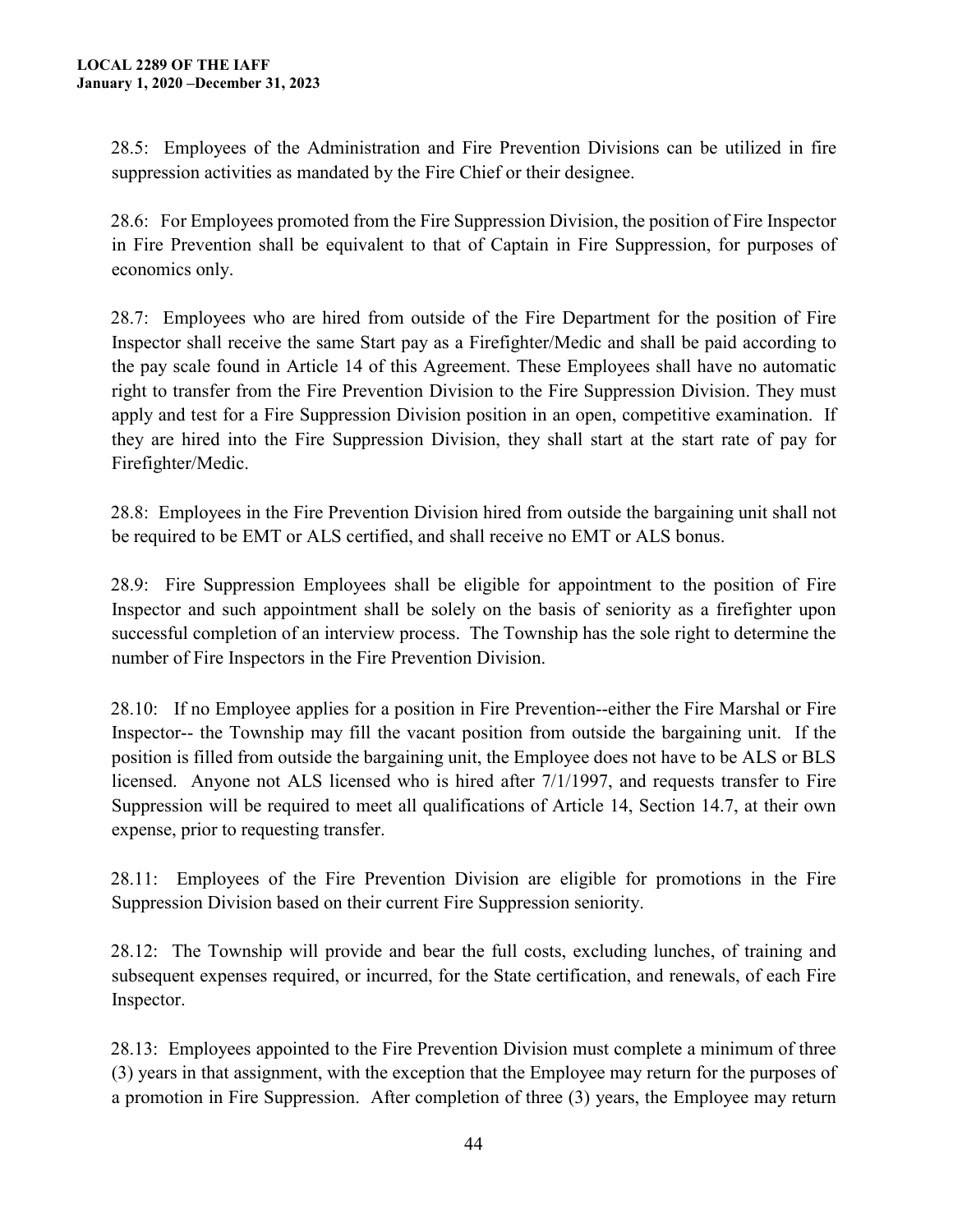voluntarily, without loss of seniority, to the position they previously held in the Fire Suppression Division. If no other Fire Suppression Employees apply for the Fire Inspector position, the same Employee can re-apply for another three (3) year assignment without loss of seniority. After this three (3) year period, the Employee may return upon written request to the Fire Chief or their designee, and upon written request to the Fire Chief, to their former position in Fire Suppression only if, and when, a vacancy exists in that division.

28.14: Employees who request to return after thirty (30) calendar days can do so to the position of Firefighter in Fire Suppression.

28.15: Employees of the Fire Prevention Division shall receive wages and fringe benefits equal to those offered similar to a rank in the Fire Suppression Division, with the following exceptions:

- A. No holiday allowance shall be paid.
- B. If Fire Prevention Employees are required to work a holiday, the Employee shall be paid double time for all hours worked. Employees of the Fire Prevention Division are entitled to the same Holidays as the Fire Chief or their designee.
- C. Fire Prevention Employees will work a five (5) day, eight (8) hours per day schedule, Monday through Friday. Working hours shall occur between the hours 8:00 A.M. to 5:00 P.M. with a one half  $(\frac{1}{2})$  hour in-service lunch, unless mutually agreed between the Employee and Fire Chief. Individual schedules shall be approved by the Fire Chief. The Employer shall have the right, in its sole and exclusive discretion, to reschedule Employees with a minimum of 72 hours' notice for training, special events, court and emergencies.
	- 1. "Special event" means festivals, open houses or any special event where the general public is expected to attend. Normal scheduling of the Fire Safety House is not considered a special event. Other special events can necessitate rescheduling of personnel during business days.
- D. All time worked in excess of the above shall be paid at time and one-half, unless the Fire Prevention Employee, with the approval of the Fire Chief, elects to take compensatory time for said time. Employees are required to give twenty-four (24) hours' notice prior to taking compensatory time.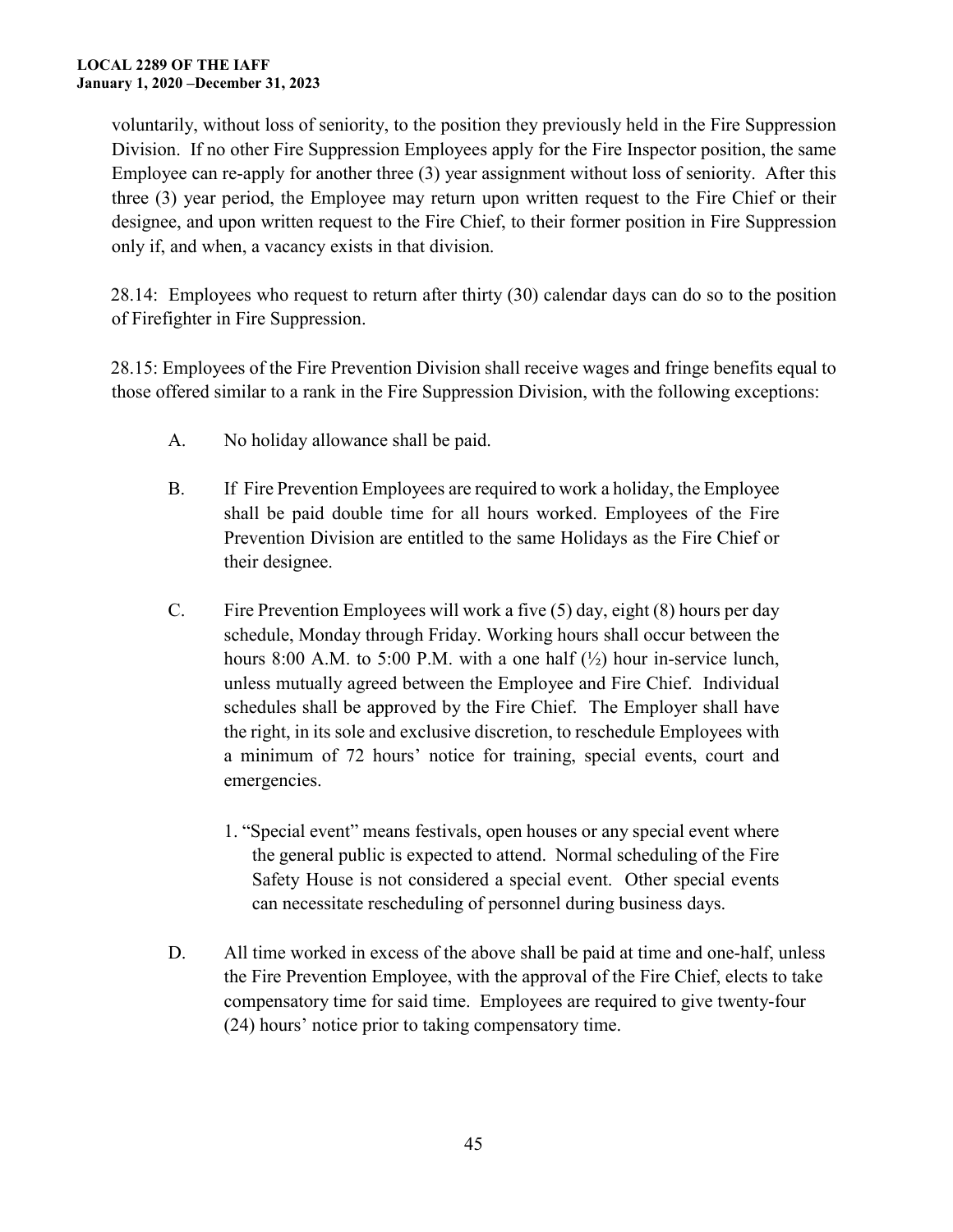### **ARTICLE 29 - COURT TIME**

<span id="page-45-0"></span>29.1: When an Employee is subpoenaed to appear in court on a matter related to the Employee's employment with the Township, and the Employee is not on duty, they shall receive one and onehalf  $(1/2)$  times their normal hourly rate of pay, at a minimum of three hours, for time spent at court. If on duty, the Employee may leave work with pay to attend such session, and then return back to work, provided the appearance is connected with the Employee's employment with the Township.

29.2: In the event an Employee receives a fee for their appearance in court, said fee shall be turned over to the Township and the Employee shall only receive compensation in accordance with this Agreement.

### **ARTICLE 30 - JURY DUTY**

<span id="page-45-1"></span>30.1: When an Employee is summoned for jury duty, they shall be paid by the Employer for each duty day spent performing jury duty, if the Employee would otherwise have been scheduled to work for the Employer, for a period not to exceed thirty (30) calendar days in any one calendar year. Provided, however, that the employee must remit to the Township any compensation received for jury service on otherwise scheduled duty days.

30.2: If the Employee is excused from jury duty prior to the end of their scheduled duty day, they will be required to return to work to complete the scheduled duty day.

### <span id="page-45-2"></span>**ARTICLE 31 - TUITION REIMBURSEMENT PROGRAM**

31.1: Purpose and Scope: This program is offered to encourage Employees to improve their job skills, to increase their value to the Township and to assist them in preparing for future advancement with the Township. The scope of the program does not include special seminars or "short courses" of a few days' duration, which will continue to be considered on an individual and departmental training basis as in-service training.

31.2: General Provisions: The following provisions are established to govern the administration of the Township's Tuition Reimbursement Program:

A. Application for Tuition Reimbursement may be made by any Employee who has completed their probationary period.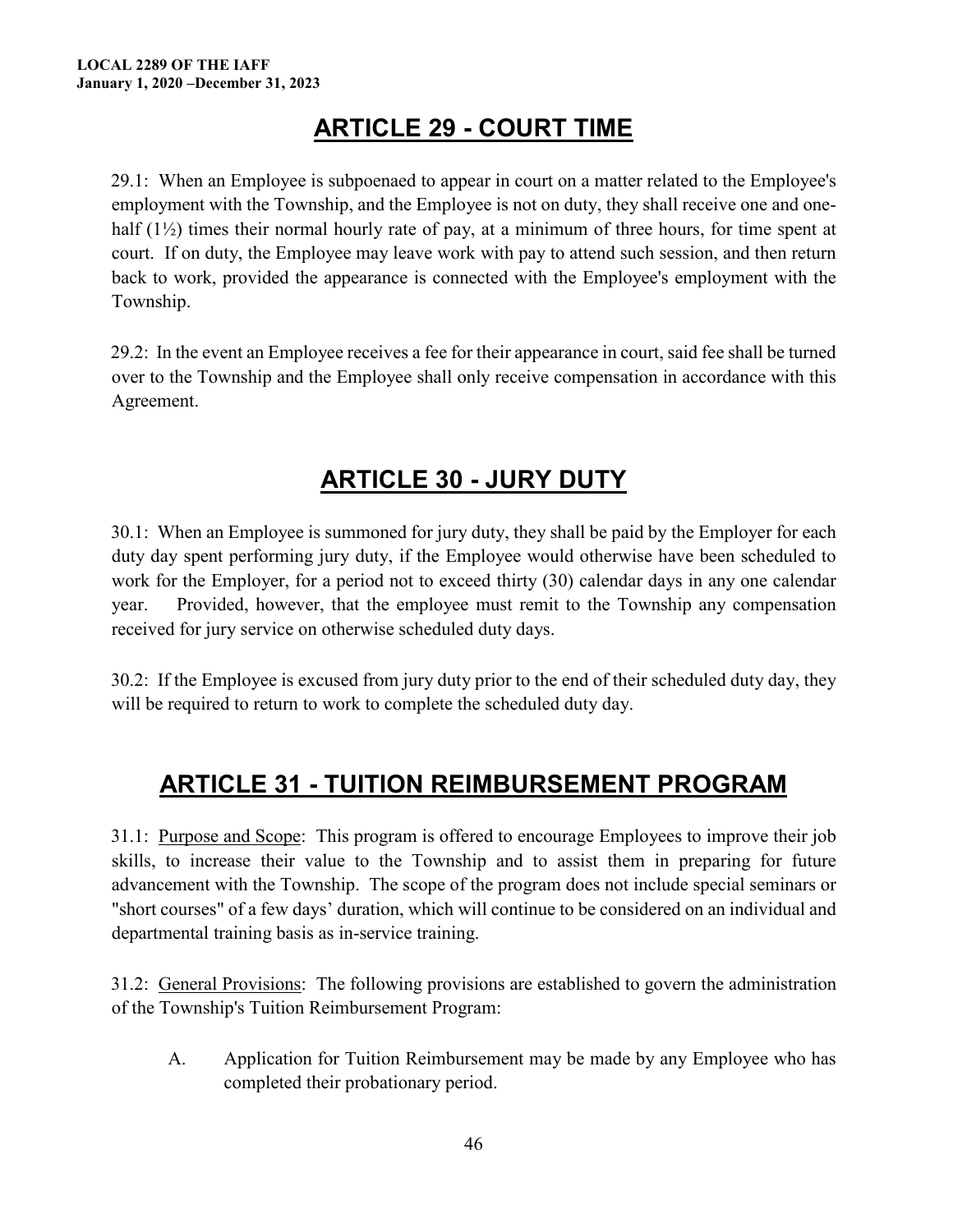- B. Applications will not be considered if the Employee is eligible for or receiving funds for the same course from any other source (e.g. internship, work study, independent study, GI Bill, scholarships, vocational, rehabilitation, etc.)
- C. An application will be approved only for course work directly related to the Employee's present job.
- D. Reimbursement shall be made only for course work completed at accredited colleges and universities (North Central accreditation).
- E. Reimbursement shall be limited to eight hundred (\$800.00) Dollars per Employee per Township fiscal year for credit courses.
- F. Reimbursement for tuition shall be according to the following schedule:
	- 1. 100% reimbursement for courses completed with "C" or higher or numerical equivalent (70% or above) to a maximum of \$800.
	- 2. 0% reimbursement for courses with a grade less than "C" (below 70%).
	- 3. 0% reimbursement for courses not completed (e.g. drop, incomplete, audit, withdrawal).

31.2: Employees must submit an official school transcript showing final grade received. (The Employee shall be considered as having concluded a class when the term ends for which the school quotes the tuition fee.)

31.3: Because funds for the Tuition Reimbursement Program are limited, priority shall be governed by the date and time that completed applications are received in the Fire Department. Approval and reimbursement is contingent upon the availability of funds budgeted by the Township, the Employee's successful completion of the course, and adherence to the procedures and policies of the Program.

31.4: Expenses such as registration, books, lab fees, parking, mileage, etc., shall not be part of the Tuition Reimbursement Program.

31.5: The Employee shall attend classes on their own time and without compensation from the Township.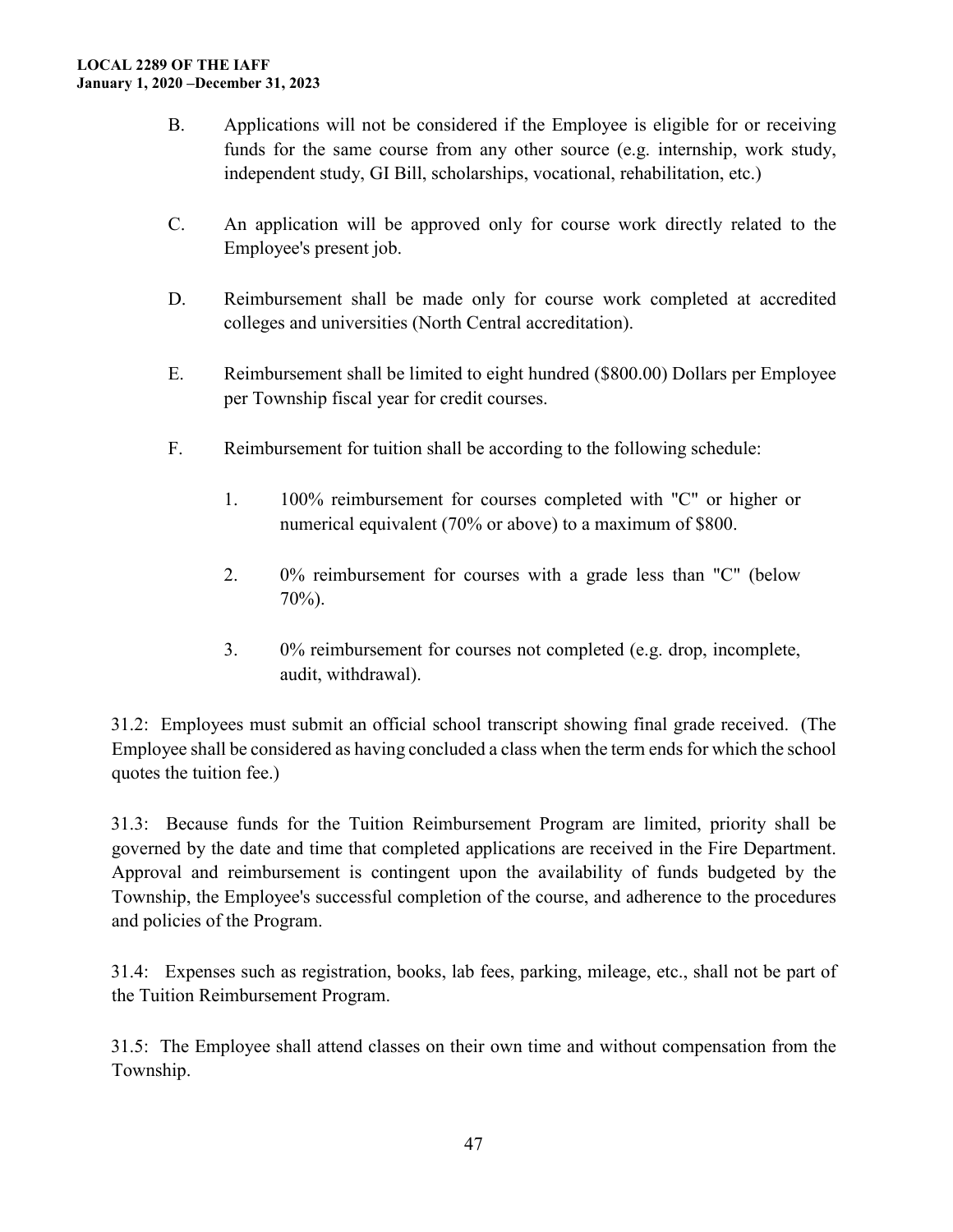31.6: An Employee must have prior approval for a course to receive reimbursement.

31.7: The Employee shall be required to refund all money received under the program in the event the Employee separates from the Township service within a three (3) year period subsequent to completion of the course. Payment shall be in one lump sum to be deducted from the Employee's final paycheck or reimbursed forthwith by the Employee upon termination of employment with the Township.

31.8: An Employee must apply for reimbursement within thirty (30) calendar days of receipt of the final grade in the course.

31.9: It is the Township's understanding that the reimbursement benefit under this policy will be considered income by the Internal Revenue Service. Therefore, this benefit will be subject to the appropriate payroll taxes.

31.10: It is recognized that in an area as broad as Tuition Reimbursement, this policy may not cover all situations. The Fire Chief or their designee shall be the final authority in judging whether reimbursement shall be made. The decision of the Fire Chief or their designee shall be final and binding on all parties.

#### 31.11: Tuition Reimbursement Program Procedures

- A. An Employee who wishes to apply for tuition reimbursement from the Township shall complete an application form from the Public Safety Department. This application form must then be submitted to the Fire Chief.
- B. The application will be reviewed by the Fire Chief. If the application is approved by the Fire Chief, it shall be forwarded to the Human Resources Manager. If approved by the Human Resources Manager, then the Employee shall be eligible for tuition reimbursement.
- C. Within thirty (30) calendar days after successful completion of an approved course, the Employee shall present to the Fire Chief an official transcript of the course grade and credits as well as an appropriate receipt for tuition. This material will then be forwarded to the Human Resources Manager for review and approval or disapproval.
- D. If the transcripts and receipts submitted to the Human Resources Manager are deemed acceptable pursuant to the Township's Tuition Reimbursement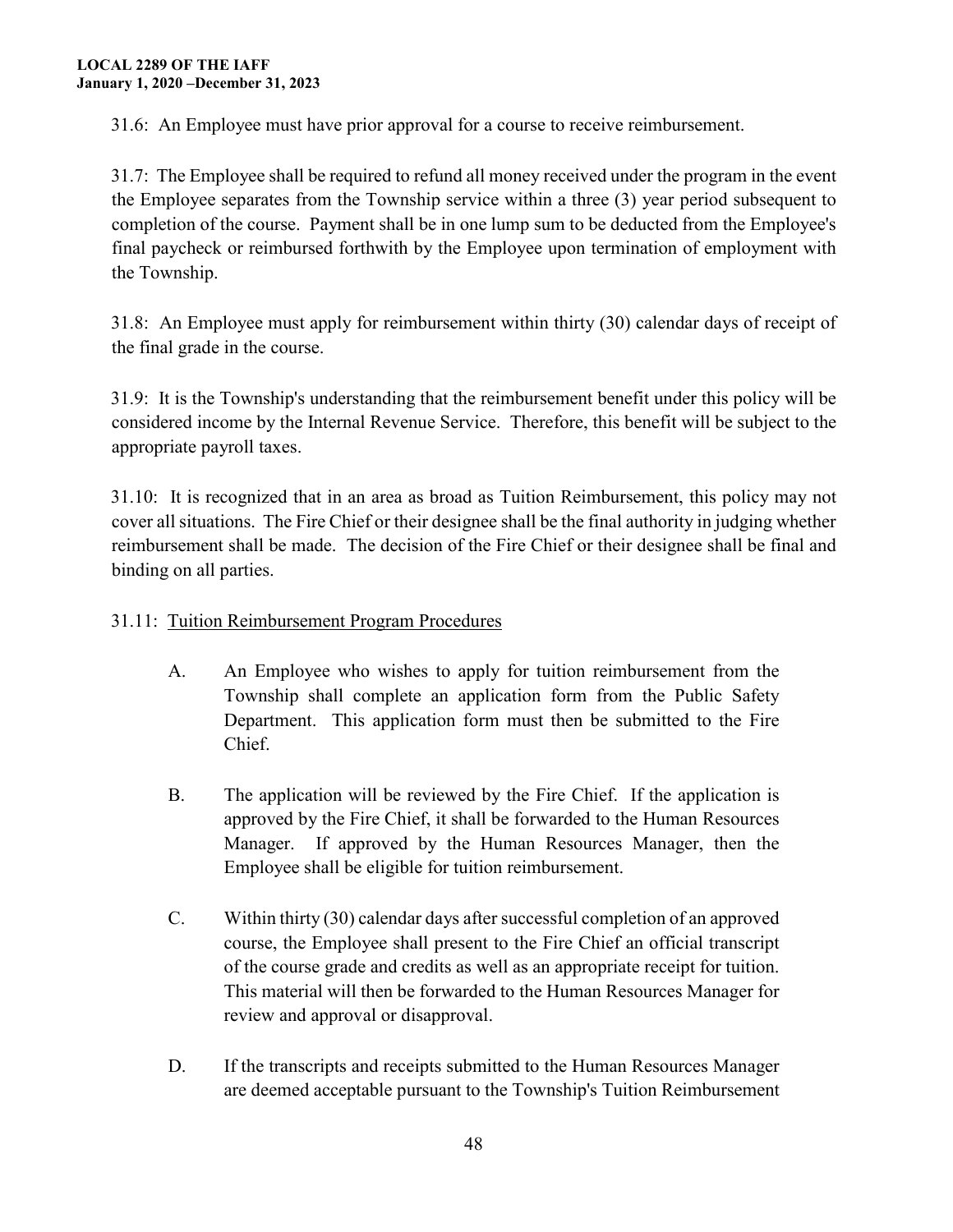policy, the Human Resources Manager shall prepare and forward a check request to the Finance Department for the Employee's reimbursement on the next regular pay.

### **ARTICLE 32 - SAFETY**

#### <span id="page-48-0"></span>32.1: Minimum Staffing Requirement

- A. There will be eight (8) or more Fire Suppression Employees on duty and available to respond to runs during normal shifts.
- B. Insofar as it is possible, there will be six (6) Fire Suppression Employees at the main station and four (4) Fire Suppression Employees at the sub-stations.
- C. There will be a command officer in charge at each station at all times. Fire suppression Employees who replace or who perform all the duties of a command officer will be paid at the Captain's rate. For the purposes of step up pay, it is understood that there is only one (1) command officer position at each station. Station 1 - will have a Battalion Chief as the regularly scheduled shift commander and substations will have a Captain as the regularly scheduled station commander. Additional Captains shall be assigned to Station 1, who shall be the least senior Captains, with the Fire Chief having the authority to reassign the Captains based on the operational needs of the department. Any individual who may be temporarily promoted to achieve this staffing will not be granted any retroactive benefits based on such promotion. They will receive all benefits, as set forth in this Agreement, effective the date of any such promotion.

32.2: The Township shall furnish the necessary equipment, in good working order, to insure the maximum safety of the Employees.

32.3: A Safety Committee shall be appointed on an annual basis and shall consist of a Township representative, the Fire Chief or their designee, and two fire suppression Employees designated in writing by the Union to the Township on an annual basis.

#### **ARTICLE 33 - LIABILITY INSURANCE**

<span id="page-48-1"></span>33.1: The Employer will provide liability insurance which will fully protect the Employees from any liability or damage claims arising in the course of their employment, providing such liability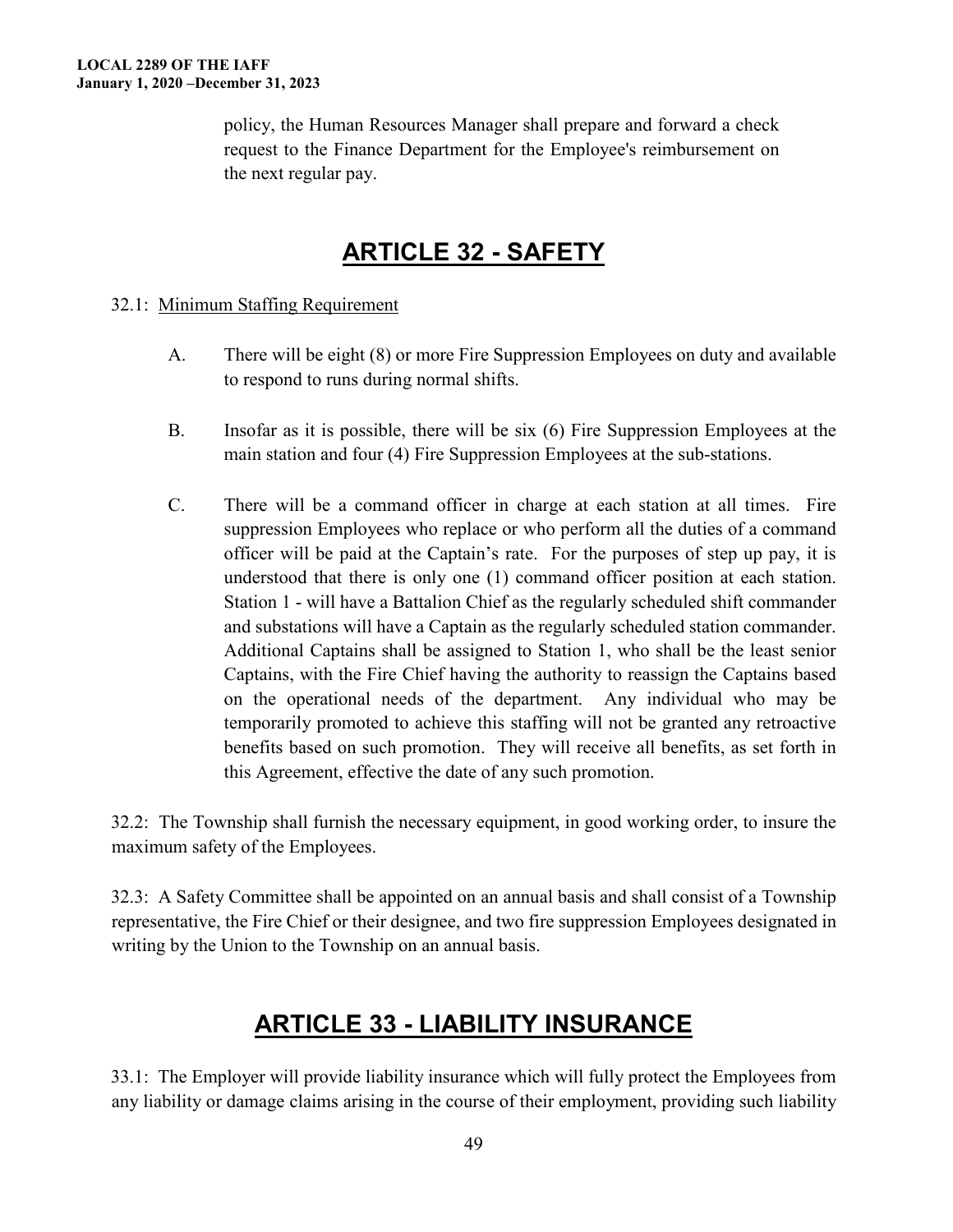insurance coverage is reasonably available in the insurance market. The Employer has the right to participate in self-insurance programs which provide the Employees with this protection.

### **ARTICLE 34 - MISCELLANEOUS**

<span id="page-49-0"></span>34.1: Parking. Suitable parking facilities for Employee automobiles shall be provided at all Fire Department facilities, fire stations, and work sites.

34.2: Skilled labor. No Employee of the Fire Department shall be required to perform skilled labor usually performed by a skilled tradesman, (e.g. electrician, plumber, carpenter, or painter). However, this does not preclude any Employee from voluntarily performing such work. Ordinary housekeeping duties as presently performed, including maintenance of grounds (such as cutting grass, shoveling snow) and such other tasks which are presently voluntarily performed, and that add to the safety and aesthetics of the stations and property, shall continue.

34.3: Window washing. Employees will not be required to wash outside windows when the temperature is below 40° Fahrenheit.

34.4: Copy of Agreement. One copy of this Agreement shall be distributed by the Township to all members of the bargaining unit. Distribution shall be made within thirty (30) calendar days after ratification and signing by all parties.

34.5: Work and Training Schedule.

- A. Ordinary housekeeping will be completed between 8:00 A.M. and 12:00 P.M. with a one-half hour break period during this time. Employees are then entitled to a one-hour lunch period. The regular work routine is not required to be followed on Saturdays, Sundays and Township holidays. However, on Saturdays, Sundays and Township holidays Employees will perform all housekeeping required to keep Department stations clean and presentable to the public, and Employees will maintain all equipment in a serviceable and ready condition. Hose testing will be done only between the hours of 8:00 A.M. and 3:00 P.M.
- B. Normal shift training will be conducted Monday through Friday between the hours of 8:00 A.M. to 5:00 P.M; provided, however, that quarter annually, night training shall be conducted in accordance with ISO standards. On the shift during which night training will occur, there shall be no shift training during the normal 8:00 A.M. to 5:00 P.M. time slot.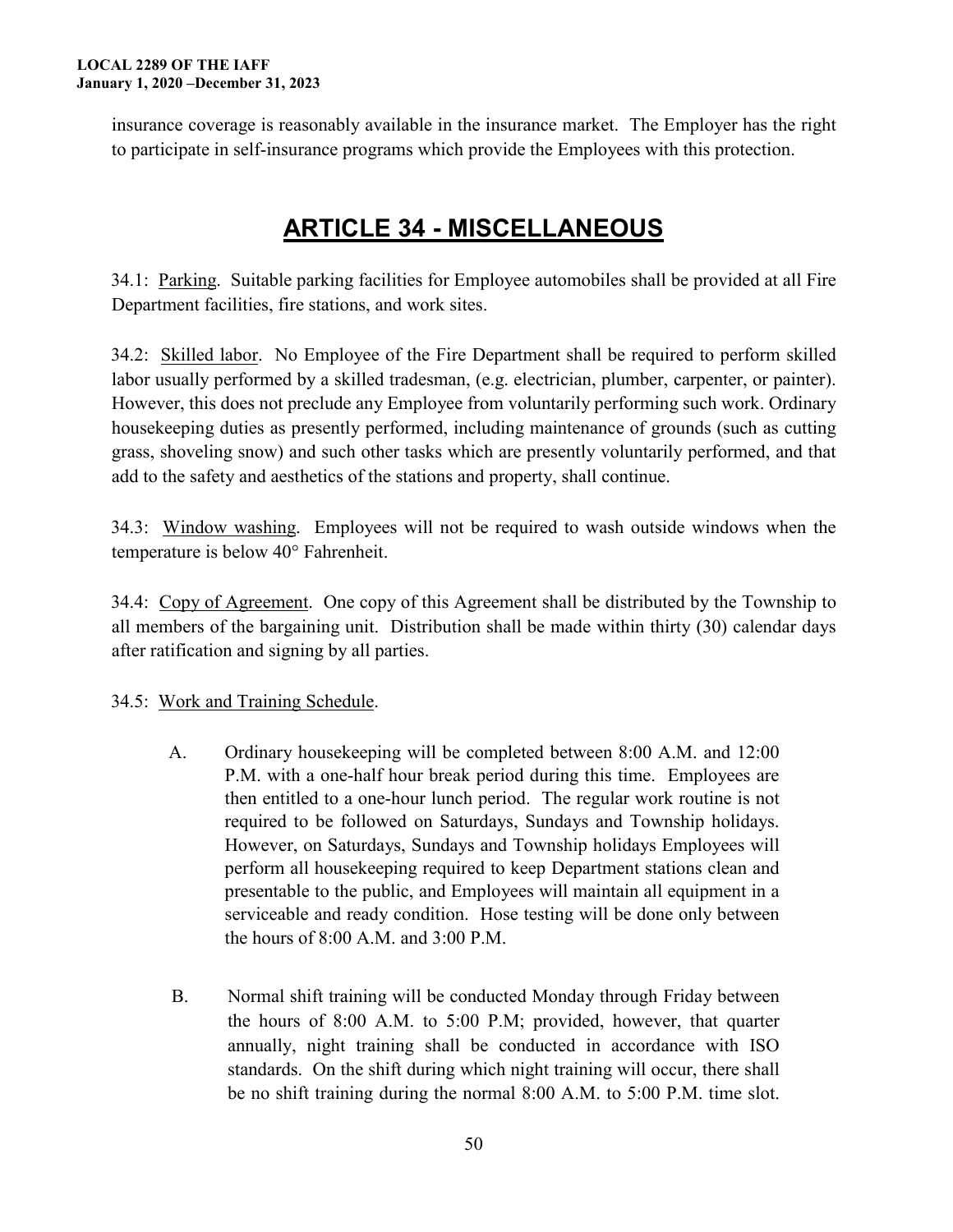There will be no mandatory training on Saturdays, Sundays or Township holidays. All training shall be approved by the Training Committee with the Fire Chief having final authority.

- C. Command officers are required to attend Staff and Command School. In addition, command officers may be required to attend up to a maximum of eighty (80) hours of other command/leadership training per year, except for the year in which they attend Staff and Command School. The Township will cover the full cost of all schools, training, etc., (including any books or other materials) that may be required. The Employer shall have the right to reassign Command officers to a 40-hour work week for the purposes of attending Staff and Command School, with the understanding that in the case of extenuating circumstances as determined in the sole discretion of the Fire Chief, the Fire Chief may authorize an Employee to take a one-time, one-year deferral from attending Staff and Command School.
- D. The Employer may grant an Employee Compensatory Time at time and one-half (1 1/2) for voluntarily attending a training class outside a regular duty day. Such rescheduling of time shall be during the Employee's normal shift. The rescheduling of time shall not conflict with the granting of PTO, or minimum staffing requirements.
	- 1. Employees shall have the option to annually accrue a maximum of eighty (80) hours Compensatory Time.
	- 2. Employees are required to give reasonable notice when taking Compensatory Time. The Fire Chief or their designee may grant approval with less notice at their discretion. It is understood that the Fire Chief or their designee has the right to deny the taking of Compensatory Time when taking into consideration the operating needs of the Department.
	- 3. No more than thirty-five (35) hours of Compensatory Time earned in one (1) year may be carried over to the following year.
	- 4. All compensatory time not taken before December 31, or scheduled to be taken after December 31 of each year, or carried over, shall be paid out the last pay in December.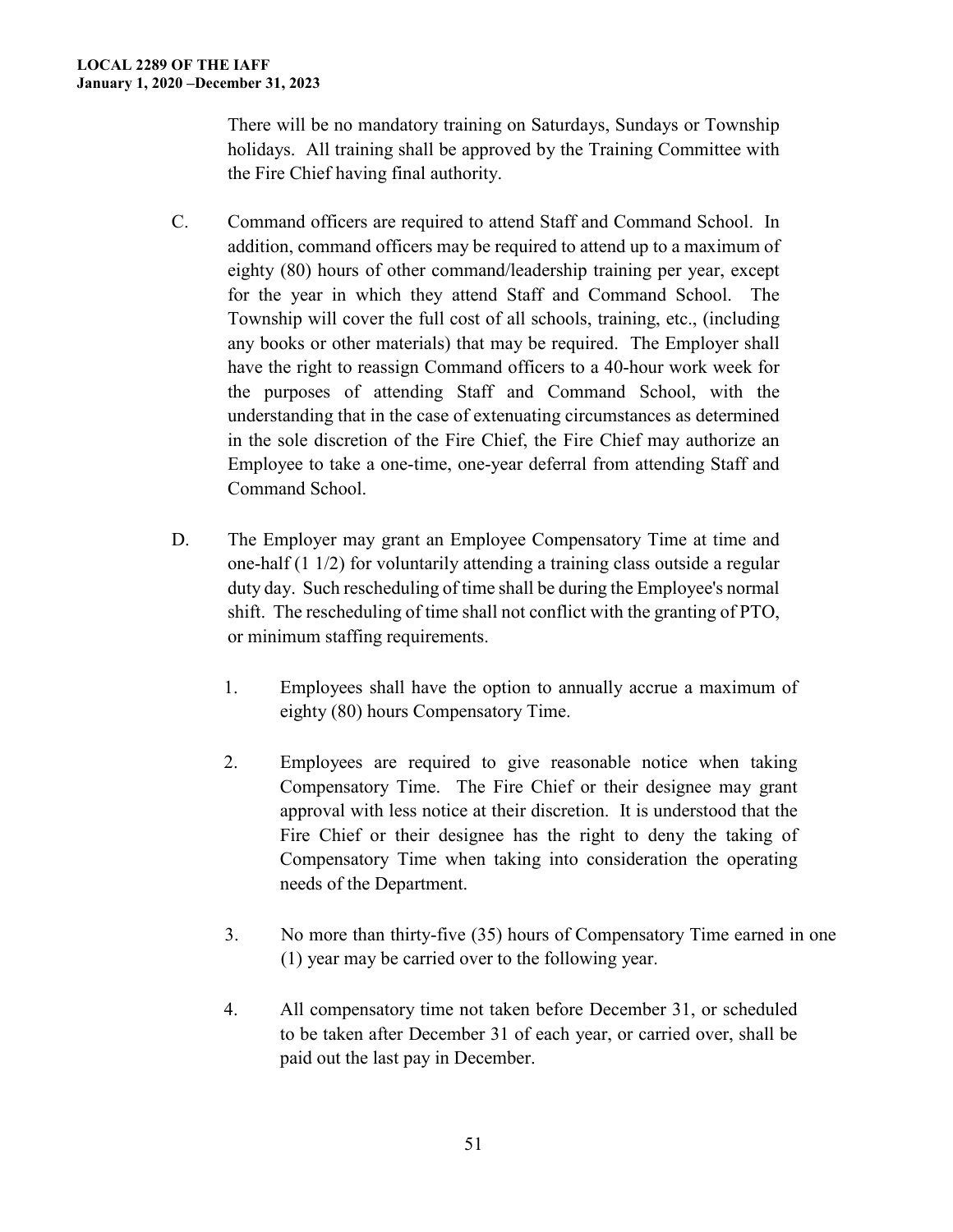34.6: Mileage. The Township will reimburse Employees at the current IRS allowable rate for any mileage that the Employee may incur while using their personal vehicle on duty and for an activity that is related to the Employee's firefighting duties. If a Township fleet vehicle is available, Employee must use it and shall not receive mileage.

34.7: Repayments. An Employee shall repay all overpayments made to them by the Township, except that the maximum amount which can be deducted from any single paycheck is five percent (5%) of the Employee's gross pay. There will be a two (2) year limitations period beginning from the date of overpayment within which the Township must begin making deductions from the Employee's pay. This does not affect any rights or remedies the Township may have under civil law.

34.8: Firearms. No member of the Canton Fire Department will be allowed to carry a firearm in the performance of their duties or working as a paramedic or tactical paramedic for any specialty teams.

### **ARTICLE 35 - MAINTENANCE OF CONDITIONS**

<span id="page-51-0"></span>35.1: Wages, hours and conditions of employment in effect at the execution of this Agreement shall, except as modified herein, be maintained during the term of this Agreement. No Employee shall suffer a reduction in benefits as a consequence of the execution of this Agreement, except as expressly agreed by the parties.

35.2: The Township will make no unilateral changes in wages, hours, and conditions of employment during the term of this Agreement, either contrary to the provisions of this Agreement or otherwise.

35.3: This Agreement shall supersede any rules and regulations inconsistent herewith. Insofar as any provision of this Agreement shall conflict with any ordinance or resolution of the Township, this Agreement shall prevail.

# **ARTICLE 36 - SAVINGS CLAUSE**

<span id="page-51-1"></span>36.1: This Agreement is subject to the laws of the State of Michigan with respect to the powers, rights, duties and obligations of the Township, the Union, and the Employees in the bargaining unit. In the event that any provision of this Agreement shall at any time be held contrary to law by a court of competent jurisdiction from whose final judgment or decree no appeal has been taken within the time provided therefore, such provision shall be void and inoperative; however, all other provisions of this Agreement shall, insofar as possible, continue in full force and effect.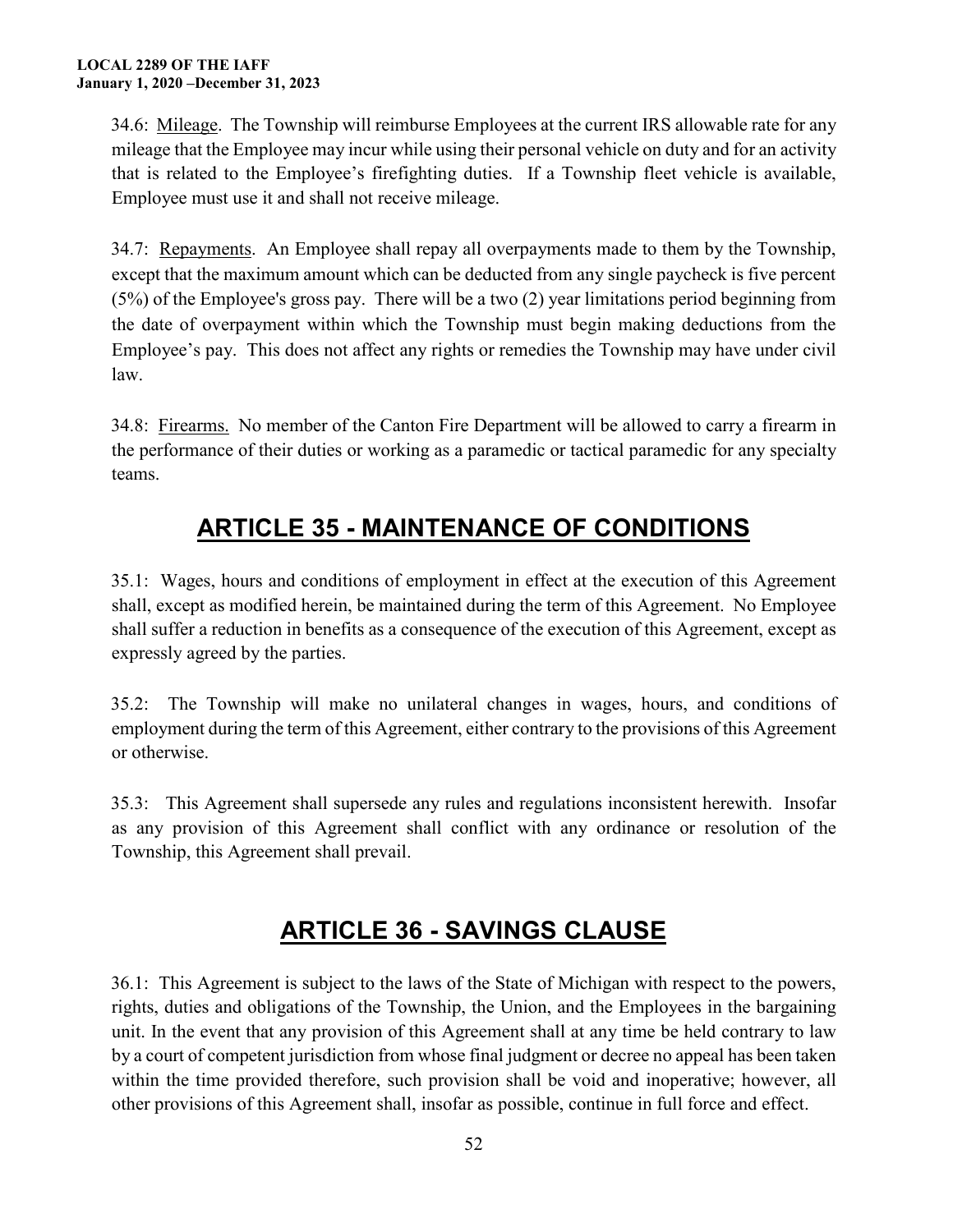36.2: This Agreement shall be binding on the successors and assigns on both parties regardless of changes in management, consolidation, merger, transfer, annexation and location, and no provision, term, or obligation herein contained shall be affected, modified, altered, or changed in any respect whatsoever by the consolidation, merger, annexation, transfer or assignment of either party hereto, or by any geographic alterations.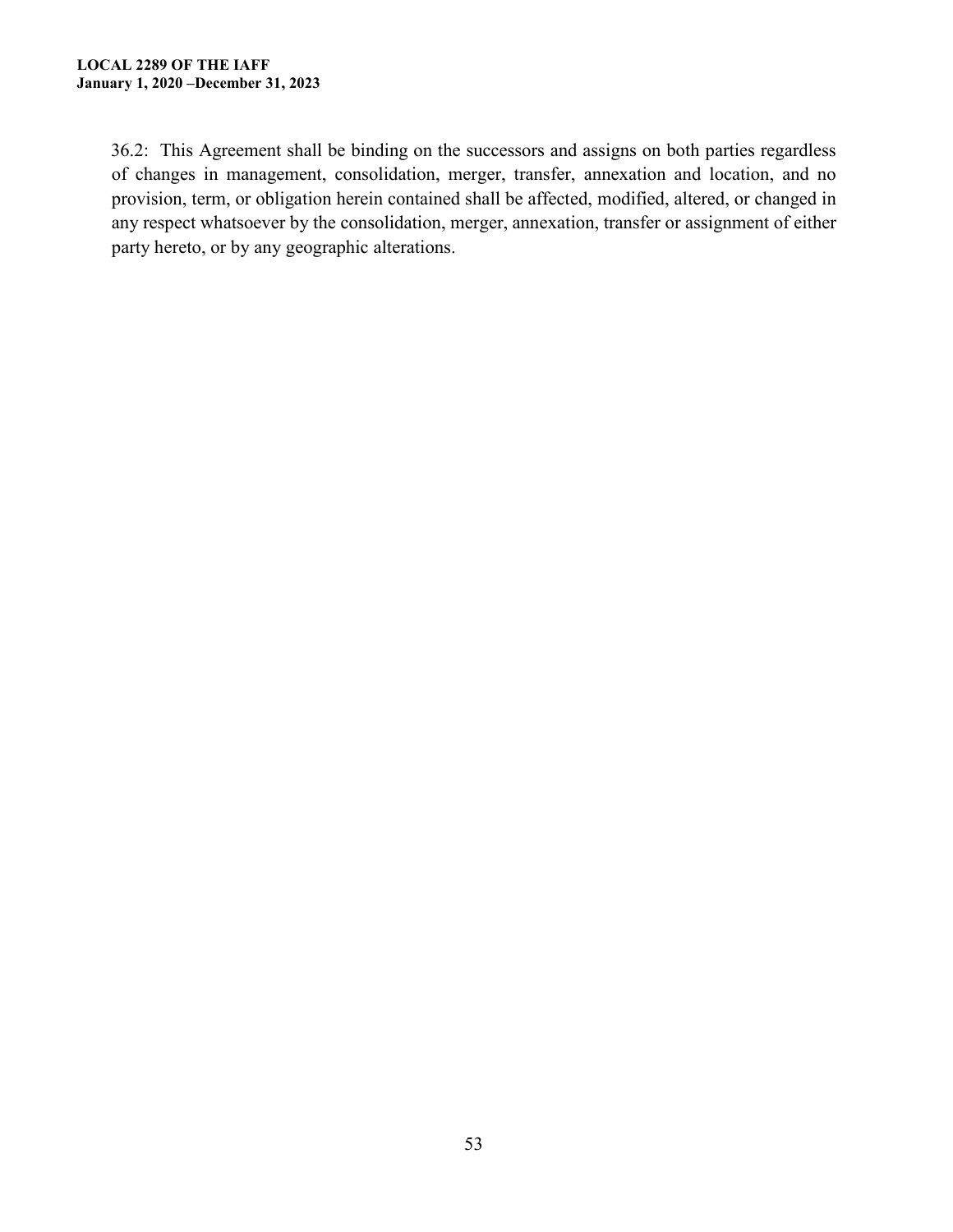### **ARTICLE 37 - DURATION AND TERMINATION**

<span id="page-53-0"></span>37.1: This Agreement shall be effective the 1st day of January 2020 and shall remain in full force and effect through December 31, 2023.

37.2: The parties agree that commencing not later than six months prior to the expiration of this Agreement at the request of either party, they will undertake negotiations for a new agreement for a succeeding period.

37.3: Except as otherwise provided by law, and in the event, negotiations extend beyond the expiration date of this Agreement, the terms and conditions contained herein shall remain in full force and effect pending agreement upon a new contract.

IN WITNESS WHEREOF the parties hereto have caused their names to be subscribed by their duly authorized officers and representatives this  $21<sup>st</sup>$  day of July, 2021.

#### [SIGNATURES BEGIN ON THE NEXT PAGE]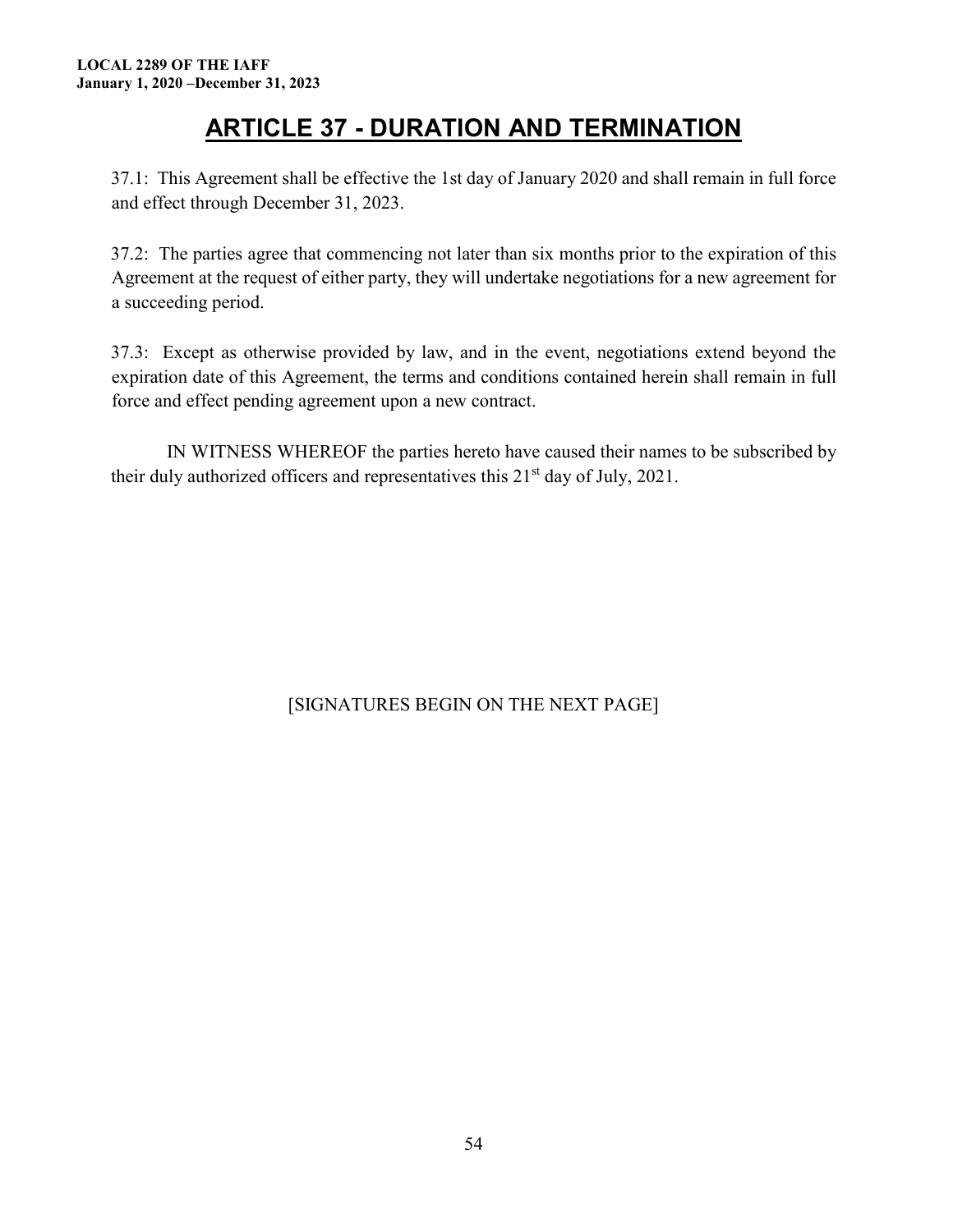**LOCAL 2289 OF THE IAFF** January 1, 2020 -December 31, 2023

#### FOR THE LOCAL ASSOCIATION:

Michael Thoms, President

Adam DeCraene, Vice President

Kyle Gazdag, Treasurer

Tom Agocs, Secretary

#### FOR THE CHARTER TOWNSHIP OF **CANTON:**

My Marie Dr  $L + h$ 

Anne Marie Graham-Hudak, Supervisor

Michael Siegrist, Clerk

#### TOWNSHIP NEGOTIATING TEAM:

Wendy Trumbull, Finance & Budget Director

Christopher Stoecklein, Director of Fire Services